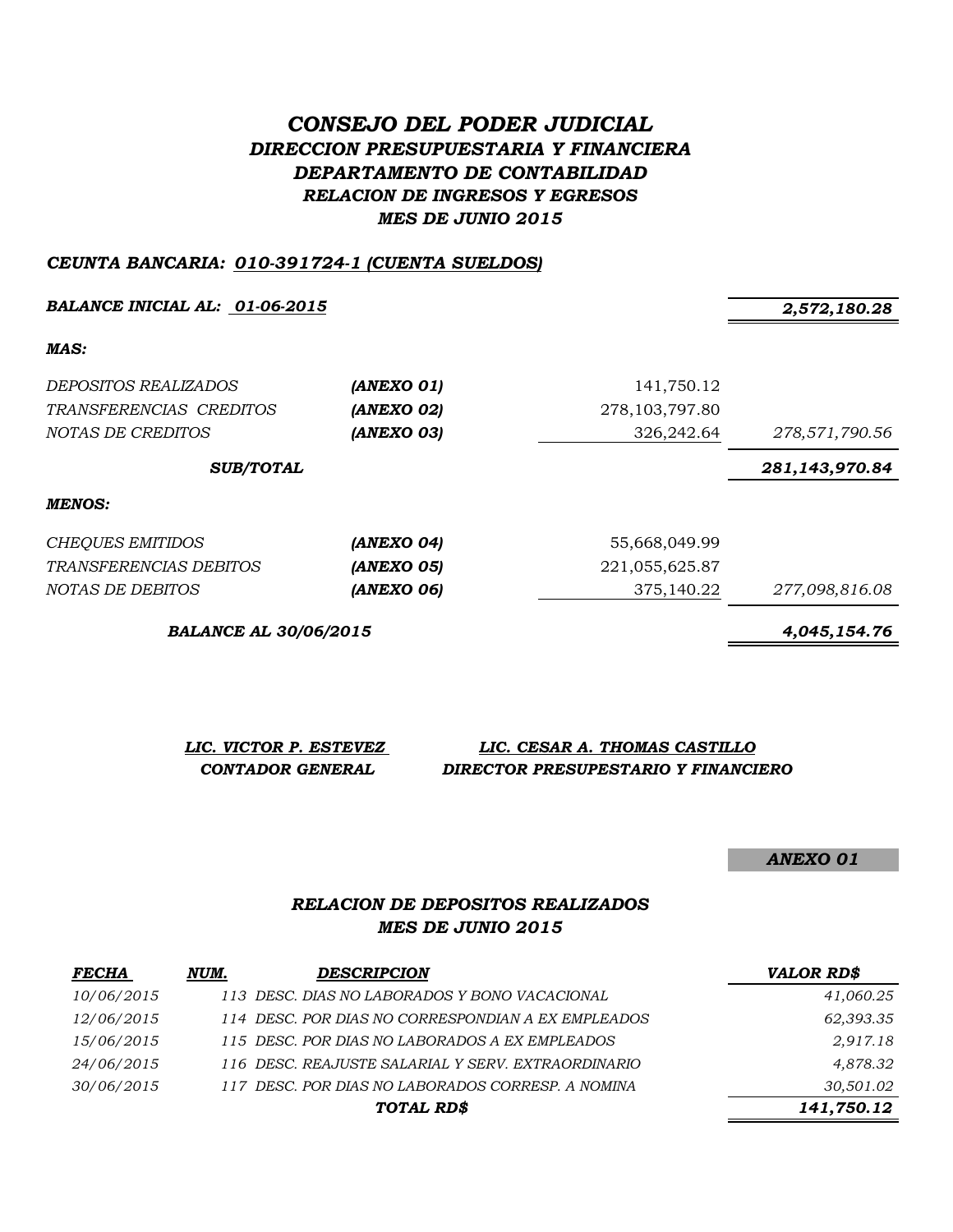#### *RELACION DE TRANSFERENCIAS CREDITOS MES DE JUNIO 2015*

*FECHA NUM. DESCRIPCION VALOR RD\$*

*09/06/2015 40 PAGO REEMBOLSO SUELDOS Y BONO VACACIONAL 312,908.26 18/06/2015 41 TRANSF. DE FONDO DE LA CUENTA OPERAC. 277,790,889.54*

*TOTAL RD\$*

*ANEXO 02*

 *278,103,797.80*

*ANEXO 03*

## *RELACION NOTAS DE CREDITOS MES DE JUNIO 2015*

| <b>FECHA</b> | NUM. | <b>DESCRIPCION</b>                                     | <b>VALOR RD\$</b> |
|--------------|------|--------------------------------------------------------|-------------------|
| 30/06/2015   |      | 7 CARGO POR CORRECCION CARGO INDEBIDO MES ABRIL/2015   | 6,018.18          |
| 05/06/2015   |      | 336 REINTEGRO CHO77122                                 | 13,863.70         |
| 26/06/2015   |      | 337 REINTEGRO CHQ68541                                 | 8,973.56          |
| 26/06/2015   |      | 338 REINTEGRO CHQ68621                                 | 1,536.00          |
| 26/06/2015   |      | 339 REINTEGRO CHQ68647                                 | 1,280.00          |
| 26/06/2015   |      | 340 REINTEGRO CHQ68610                                 | 4,284.00          |
| 26/06/2015   |      | 341 REINTEGRO CHQ68693                                 | 938.40            |
| 26/06/2015   |      | 342 REINTEGRO CHO68694                                 | 1,304.22          |
| 26/06/2015   |      | 343 REINTEGRO CHO68698                                 | 8,780.00          |
| 26/06/2015   |      | 344 REINTEGRO CHQ67433                                 | 6,141.00          |
| 26/06/2015   |      | 345 REINTEGRO CHQ68838                                 | 6,018.18          |
| 26/06/2015   |      | 346 REINTEGRO CHQ68792                                 | 5,472.51          |
| 30/06/2015   |      | 347 CARGO POR EXCLU. EMPL. NOMINA ELECTRONICA JUN/2015 | 257,757.69        |
| 30/06/2015   |      | 348 CARGO DEPOSITO CTA. PENDIENTE EX-EMPLEADA          | 3,875.20          |
|              |      | TOTAL RD\$                                             | 326,242.64        |
|              |      |                                                        |                   |

*ANEXO 04*

## *RELACION DE CHEQUES EMITIDOS MES DE JUNIO 2015*

| <i>FECHA</i>      | NUM.  | <b>BENEFICIARIO</b>            | <b>VALOR RD\$</b> |
|-------------------|-------|--------------------------------|-------------------|
| <i>05/06/2015</i> | 77214 | BODY SHOP ATHLETIC CLUB SRL    | 87,398.10         |
| <i>05/06/2015</i> | 77215 | COLECTOR DE IMPUESTOS INTERNOS | 2,043.93          |
| <i>08/06/2015</i> | 77216 | JOSE B. RODRIGUEZ CARPIO       | 133,678.43        |
| <i>08/06/2015</i> | 77217 | AIDA LOPEZ DE AZA              | 17,248.33         |
| <i>08/06/2015</i> | 77218 | NEYDA I. SANCHEZ MEJIA         | 333.02            |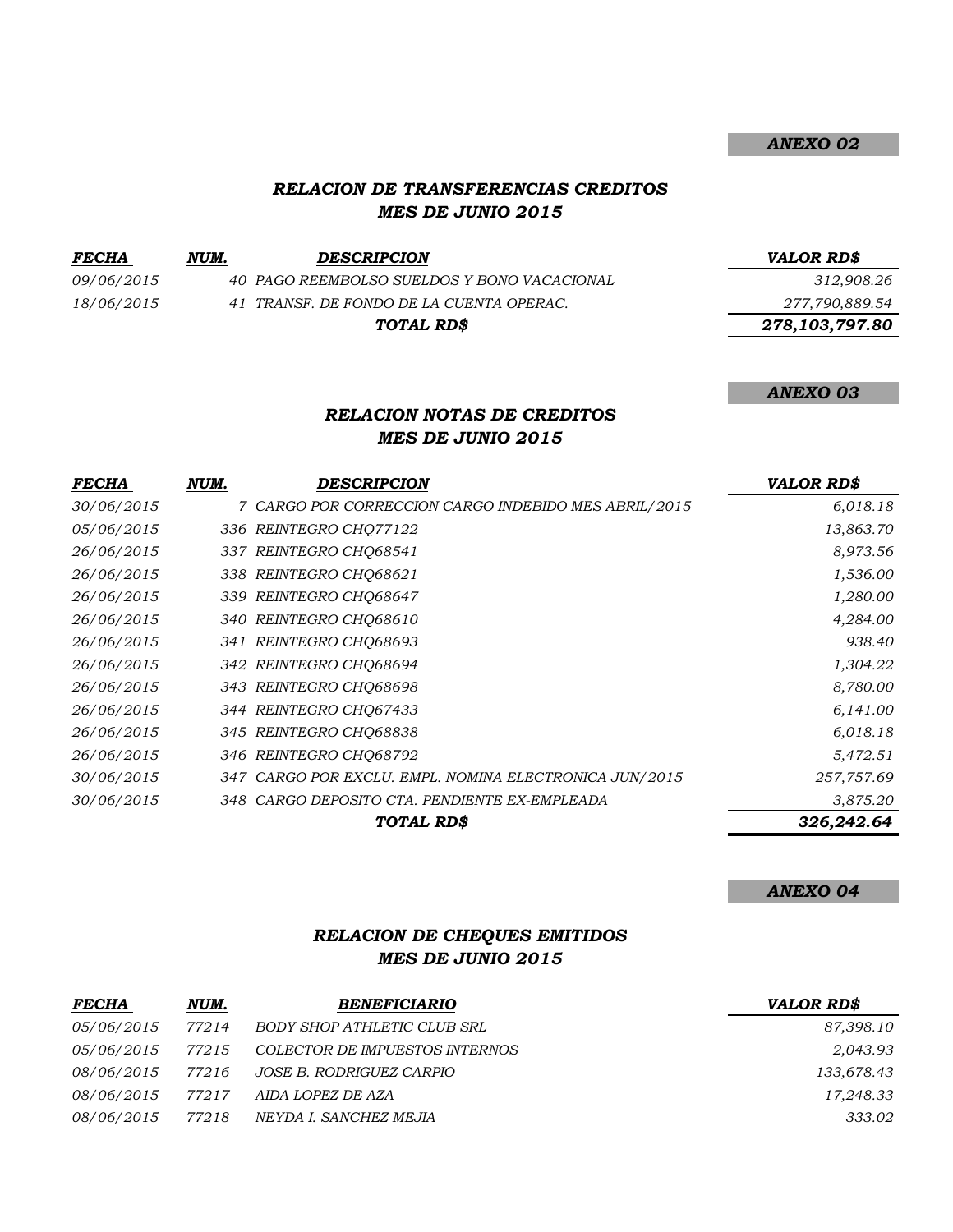| 08/06/2015 | 77219 | <b>DILEISY URBAEZ REYES</b>                  | 7,046.04   |
|------------|-------|----------------------------------------------|------------|
| 08/06/2015 | 77220 | MARTINA RAFAEL SANTANA                       | 5,535.93   |
| 08/06/2015 | 77221 | MIRTHA V. MORALES MARTINEZ                   | 7,474.62   |
| 08/06/2015 | 77222 | LAURIDELISSA AYBAR JIMENEZ                   | 7,506.60   |
| 08/06/2015 | 77223 | ORIANNA M. VENTURA TEJADA                    | 12,755.10  |
| 08/06/2015 | 77224 | ELIAS J. VANDERLINDER FLORES                 | 11,671.42  |
| 08/06/2015 | 77225 | LUIS A. PERALTA CABRERA                      | 6,599.33   |
| 08/06/2015 | 77226 | AMILCAR A. MEDRANO VOLQUEZ                   | 6,238.75   |
| 09/06/2015 | 77227 | HAROLD J. GABRIEL CAMILO                     | 6,363.53   |
| 08/06/2015 | 77228 | CONSEJO DEL PODER JUDICIAL                   | 21,252.78  |
| 08/06/2015 | 77229 | CONSEJO DEL PODER JUDICIAL                   | 9,083.33   |
| 08/06/2015 | 77230 | BANCO DE RESERVAS DE LA REPUBLICA DOMINICANA | 5,028.10   |
| 10/06/2015 | 77231 | COOPNASEJU                                   | 138,327.42 |
| 10/06/2015 | 77232 | CONSEJO DEL PODER JUDICIAL                   | 5,279.07   |
| 10/06/2015 | 77233 | CONSEJO DEL PODER JUDICIAL                   | 5,383.33   |
| 10/06/2015 | 77234 | CONSEJO DEL PODER JUDICIAL                   | 13,782.75  |
| 10/06/2015 | 77235 | ISABEL RODRIGUEZ NUNEZ                       | 7,477.88   |
| 10/06/2015 | 77236 | CONSEJO DEL PODER JUDICIAL                   | 40,236.88  |
| 12/06/2015 | 77237 | SUMERGIDA ALVAREZ LAGARES                    | 5,044.29   |
| 12/06/2015 | 77238 | CONSEJO DEL PODER JUDICIAL                   | 2,917.18   |
| 12/06/2015 | 77239 | FONDO DE PENSIONES Y JUBILACIONES            | 12,044.56  |
| 18/06/2015 | 77240 | CHRISTIAN R. CABRAL GARCIA                   | 1,266.67   |
| 18/06/2015 | 77241 | CONSEJO DEL PODER JUDICIAL                   | 5,250.00   |
| 19/06/2015 | 77242 | MARIANO GERMAN MEJIA                         | 299,706.05 |
| 19/06/2015 | 77243 | MINERVA A. COCCO SUBERO                      | 80,744.89  |
| 19/06/2015 | 77244 | VICTOR J. CASTELLANOS ESTRELLA               | 269,521.02 |
| 19/06/2015 | 77245 | JOSE A. CRUCETA ALMANZAR                     | 280,464.02 |
| 19/06/2015 | 77246 | FRANCISCO ANT. JEREZ MENA                    | 279,386.27 |
| 19/06/2015 | 77247 | EDGARDO HERNANDEZ MEJIA                      | 260,889.02 |
| 19/06/2015 | 77248 | SARA I. HENRIQUEZ MARIN                      | 232,960.41 |
| 19/06/2015 | 77249 | ROBERT C. PLACENCIA ALVAREZ                  | 280,989.02 |
| 19/06/2015 | 77250 | DULCE M. RODRIGUEZ BLANCO                    | 280,989.02 |
| 19/06/2015 | 77251 | FLABIS M. SANCHEZ CARRASCO                   | 64,604.87  |
| 19/06/2015 | 77252 | ARIEL A. VOLQUEZ MATOS                       | 7,644.66   |
| 19/06/2015 | 77253 | GLORIA A. QUERO CABRERA                      | 8,667.32   |
| 19/06/2015 | 77254 | NORA A. SOSA MARTINEZ                        | 7,363.48   |
| 19/06/2015 | 77255 | SONIA CORADIN                                | 6,018.18   |
| 19/06/2015 | 77256 | CARLOS FLORES DE JESUS                       | 19,903.10  |
| 19/06/2015 | 77257 | LILIAN M. DIAZ GIL                           | 7,682.27   |
| 19/06/2015 | 77258 | LOURDES M. LORA MEJIA                        | 24,152.04  |
| 19/06/2015 | 77259 | ROSA REYNOSO                                 | 6,018.18   |
| 19/06/2015 | 77260 | SENOVIA ARIAS                                | 6,018.18   |
| 19/06/2015 | 77261 | RAMONA DIAZ                                  | 6,018.18   |
| 19/06/2015 | 77262 | MARIA M. PIMENTEL FABIAN                     | 6,018.18   |
| 19/06/2015 | 77263 | LUZ DEL C. MONTANO                           | 6,018.18   |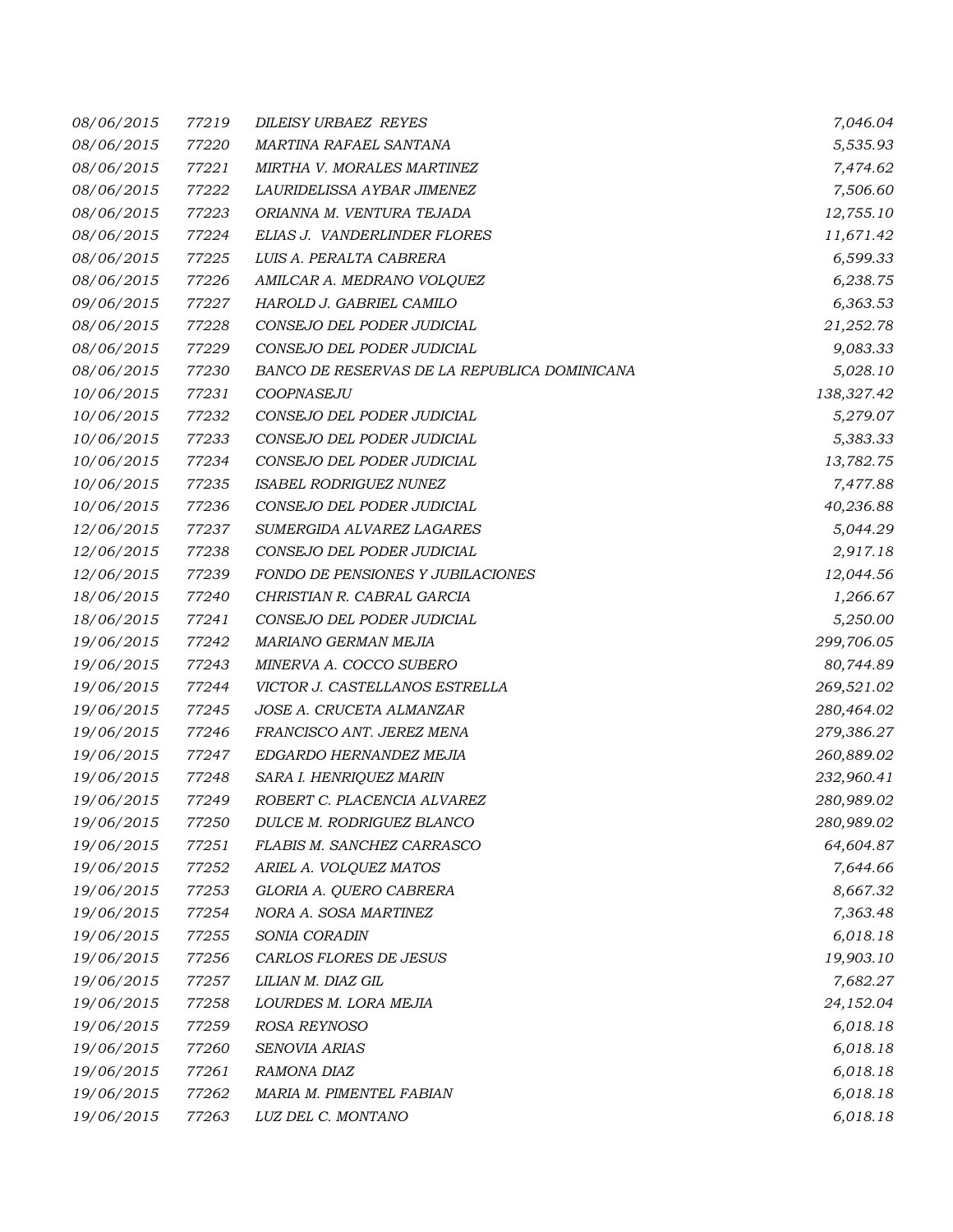| 19/06/2015 | 77264 | ELIGIA DE LA CRUZ                    | 3,847.34  |
|------------|-------|--------------------------------------|-----------|
| 19/06/2015 | 77265 | OLGA M. ROSARIO V.                   | 4,435.53  |
| 19/06/2015 | 77266 | <b>IRIS RODRIGUEZ P.</b>             | 6,018.18  |
| 19/06/2015 | 77267 | CARMEN POLANCO                       | 6,018.18  |
| 19/06/2015 | 77268 | ANA F. FELIX                         | 6,018.18  |
| 19/06/2015 | 77269 | ALTAGRACIA A. RODRIGUEZ VICTORIA     | 6,018.18  |
| 19/06/2015 | 77270 | MILTA ANT. RODRIGUEZ SANTOS          | 6,018.18  |
| 19/06/2015 | 77271 | CARMEN ALT. VASQUEZ                  | 6,018.18  |
| 19/06/2015 | 77272 | OLGA E. DIAZ DIAZ                    | 6,018.18  |
| 19/06/2015 | 77273 | JOSEFA R. BLANCO                     | 6,018.18  |
| 19/06/2015 | 77274 | MARIA DEL R. CUELLO PARADIS          | 19,064.70 |
| 19/06/2015 | 77275 | MELBA FCA. HENRIQUEZ GUZMAN          | 6,018.18  |
| 19/06/2015 | 77276 | ESTHER M. AMOR PEÑA                  | 6,018.18  |
| 19/06/2015 | 77277 | FRANCIA C. MARTINEZ DRULLARD         | 21,441.25 |
| 19/06/2015 | 77278 | AMELIA DEL ORBE PEÑA                 | 3,018.18  |
| 19/06/2015 | 77279 | <b>BIENVENIDA BELLIARD</b>           | 36,119.77 |
| 19/06/2015 | 77280 | PACO PEREZ REYES                     | 6,018.18  |
| 19/06/2015 | 77281 | ROSA J. DE LOS SANTOS G.             | 6,018.18  |
| 19/06/2015 | 77282 | CARMEN L. PERALTA CASTELLANOS        | 6,018.18  |
| 19/06/2015 | 77283 | FIDIAS GONZALEZ VICIOSO              | 6,018.18  |
| 19/06/2015 | 77284 | ISABEL E. DE LOS SANTOS GOMEZ        | 6,018.18  |
| 19/06/2015 | 77285 | LUIS E. MOREL POUERIE                | 36,642.28 |
| 19/06/2015 | 77286 | YOLANDA E. DE WINDT DE GAUTREAU      | 12,993.40 |
| 19/06/2015 | 77287 | SENAIDA A. ALVAREZ PEREZ             | 6,018.18  |
| 19/06/2015 | 77288 | YDALIA PORTORREAL                    | 6,018.18  |
| 19/06/2015 | 77289 | MARTA N. MONTAS RAMIREZ              | 6,018.18  |
| 19/06/2015 | 77290 | HILDA CARRASCO PEREZ                 | 6,018.18  |
| 19/06/2015 | 77291 | LUZ M. DEL CARMEN RODRIGUEZ GAUTREAU | 6,018.18  |
| 19/06/2015 | 77292 | <b>CRISTINO RODRIGUEZ</b>            | 6,018.18  |
| 19/06/2015 | 77293 | <b>MAXIMO S. ROSARIO RODRIGUEZ</b>   | 6,018.18  |
| 19/06/2015 | 77294 | RAFAEL CONTRERAS CONTRERAS           | 6,018.18  |
| 19/06/2015 | 77295 | VIRGINIA SUERO ESPINAL               | 4,687.18  |
| 19/06/2015 | 77296 | JOSEFA A. CUESTA DE MAÑON            | 6,929.81  |
| 19/06/2015 | 77297 | ANA M. BAUTISTA                      | 6,018.18  |
| 19/06/2015 | 77298 | MIRELLA DE LA ROSA DOMINGUEZ         | 6,018.18  |
| 19/06/2015 | 77299 | DORA H. STERLING VAZQUEZ             | 6,018.18  |
| 19/06/2015 | 77300 | FELIX R. CUEVAS RUFINO               | 6,018.18  |
| 19/06/2015 | 77301 | JOSEFINA SUAZO ABREU                 | 32,621.32 |
| 19/06/2015 | 77302 | ALTAGRACIA A. GIL NOBLE              | 6,018.18  |
| 19/06/2015 | 77303 | THELMA G. GOMEZ S.                   | 6,018.18  |
| 19/06/2015 | 77304 | RAFAELA DE JS. PEÑA LORA             | 3,259.92  |
| 19/06/2015 | 77305 | BRIGIDA FELIZ VDA. OZUNA             | 6,018.18  |
| 19/06/2015 | 77306 | MIGUEL A. POLANCO                    | 32,440.83 |
| 19/06/2015 | 77307 | <b>LEON FLORES</b>                   | 32,440.83 |
| 19/06/2015 | 77308 | MARIA A. PAULINO MARTE               | 6,018.18  |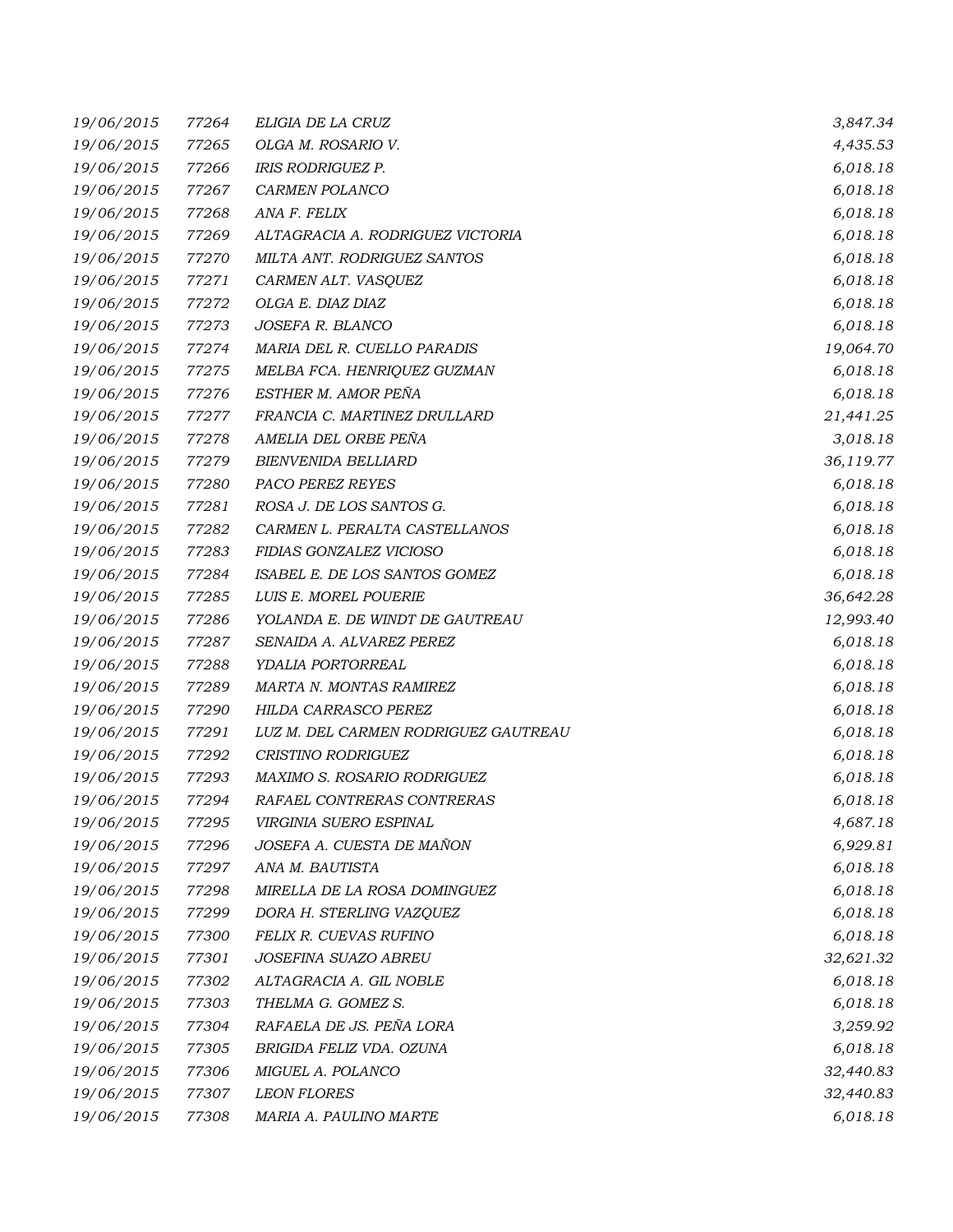| 19/06/2015 | 77309 | CESAR A. VALLEJO NICOLAS             | 6,018.18  |
|------------|-------|--------------------------------------|-----------|
| 19/06/2015 | 77310 | LUCIA M. REYES PEREZ                 | 17,301.77 |
| 19/06/2015 | 77311 | <b>MERCEDES HIRALDO</b>              | 6,018.18  |
| 19/06/2015 | 77312 | RAMONA FLORES DE MATOS               | 5,318.18  |
| 19/06/2015 | 77313 | GLOBIS P. GUZMAN SANCHEZ             | 8,043.54  |
| 19/06/2015 | 77314 | ELOISA NUÑEZ DE GONZALEZ             | 11,519.20 |
| 19/06/2015 | 77315 | MIREYA CAPELLAN A.                   | 6,018.18  |
| 19/06/2015 | 77316 | LUZ DEL C. SANCHEZ CALDERON          | 6,018.18  |
| 19/06/2015 | 77317 | <b>INES MDES. REYES CABRERA</b>      | 5,518.18  |
| 19/06/2015 | 77318 | SILVESTRE COCO                       | 4,263.41  |
| 19/06/2015 | 77319 | ELISA VIVIECA                        | 5,982.71  |
| 19/06/2015 | 77320 | TERESA MORA DE LA ROSA               | 6,018.18  |
| 19/06/2015 | 77321 | PEDRO A. FERNANDEZ SALCEDO           | 35,273.49 |
| 19/06/2015 | 77322 | RAFAEL A. RODRIGUEZ GONZALEZ         | 29,053.05 |
| 19/06/2015 | 77323 | AFRICA E. SANTOS GUZMAN              | 6,018.18  |
| 19/06/2015 | 77324 | MILEDYS S. SOSA R.                   | 22,872.49 |
| 19/06/2015 | 77325 | MARCIANA ALT. RAMIREZ CORONA         | 16,796.08 |
| 19/06/2015 | 77326 | DAYSI R. VASQUEZ CRUZ                | 6,018.18  |
| 19/06/2015 | 77327 | CARMEN DE LOS A. LUCIANO GARCIA      | 3,221.50  |
| 19/06/2015 | 77328 | NEREYDA E. JAQUEZ LOZANO             | 6,018.18  |
| 19/06/2015 | 77329 | CARMEN L. SANTOS PIMENTEL            | 6,018.18  |
| 19/06/2015 | 77330 | AMERICA G. ESPINAL HUED              | 6,018.18  |
| 19/06/2015 | 77331 | RAMON ANT. CARABALLO ABREU           | 6,018.18  |
| 19/06/2015 | 77332 | CARLOS D. GARCIA GARCIA              | 6,018.18  |
| 19/06/2015 | 77333 | DULCE M. ESTEVEZ                     | 6,018.18  |
| 19/06/2015 | 77334 | MARIA DE LA C. CANELA CANELA         | 5,418.18  |
| 19/06/2015 | 77335 | FRANCISCO J. NUÑEZ GOMEZ             | 37,742.61 |
| 19/06/2015 | 77336 | MARIA G. DALMASI LORA                | 6,018.18  |
| 19/06/2015 | 77337 | CARMEN L. EDUARDO ICIANO             | 6,018.18  |
| 19/06/2015 | 77338 | CARMEN Y. COSME GUTIERREZ            | 3,498.67  |
| 19/06/2015 | 77339 | FRANCISCA R. PEREZ PEÑA              | 6,018.18  |
| 19/06/2015 | 77340 | ESPERANZA ANT. COLLADO BATISTA       | 6,018.18  |
| 19/06/2015 | 77341 | ADRIANO GONZALEZ PANTALEON           | 6,018.18  |
| 19/06/2015 | 77342 | ANA J. LOPEZ GERMOSEN                | 6,018.18  |
| 19/06/2015 | 77343 | FELIX R. JIMENEZ RIVAS               | 1,103.33  |
| 19/06/2015 | 77344 | ROSAURA JULIA JIMENEZ DAJER DE LOPEZ | 26,372.75 |
| 19/06/2015 | 77345 | RAMONA DE JESUS ROSARIO              | 6,018.18  |
| 19/06/2015 | 77346 | MARIA A. CASTRO AGRAMONTE            | 6,018.18  |
| 19/06/2015 | 77347 | <b>AGUSTINA MARTE</b>                | 5,734.18  |
| 19/06/2015 | 77348 | EURIPIDES A. GARCIA GARCIA           | 36,436.81 |
| 19/06/2015 | 77349 | GENOVEVA I. ROSARIO                  | 6,018.18  |
| 19/06/2015 | 77350 | MARIA A. HONRADO BADIA               | 6,018.18  |
| 19/06/2015 | 77351 | MARIA ALT. RAMOS GARCIA              | 6,018.18  |
| 19/06/2015 | 77352 | JUAN ANT. SANCHEZ VILLA              | 5,478.70  |
| 19/06/2015 | 77353 | RAMONA JIMENEZ LIZARDO               | 6,018.18  |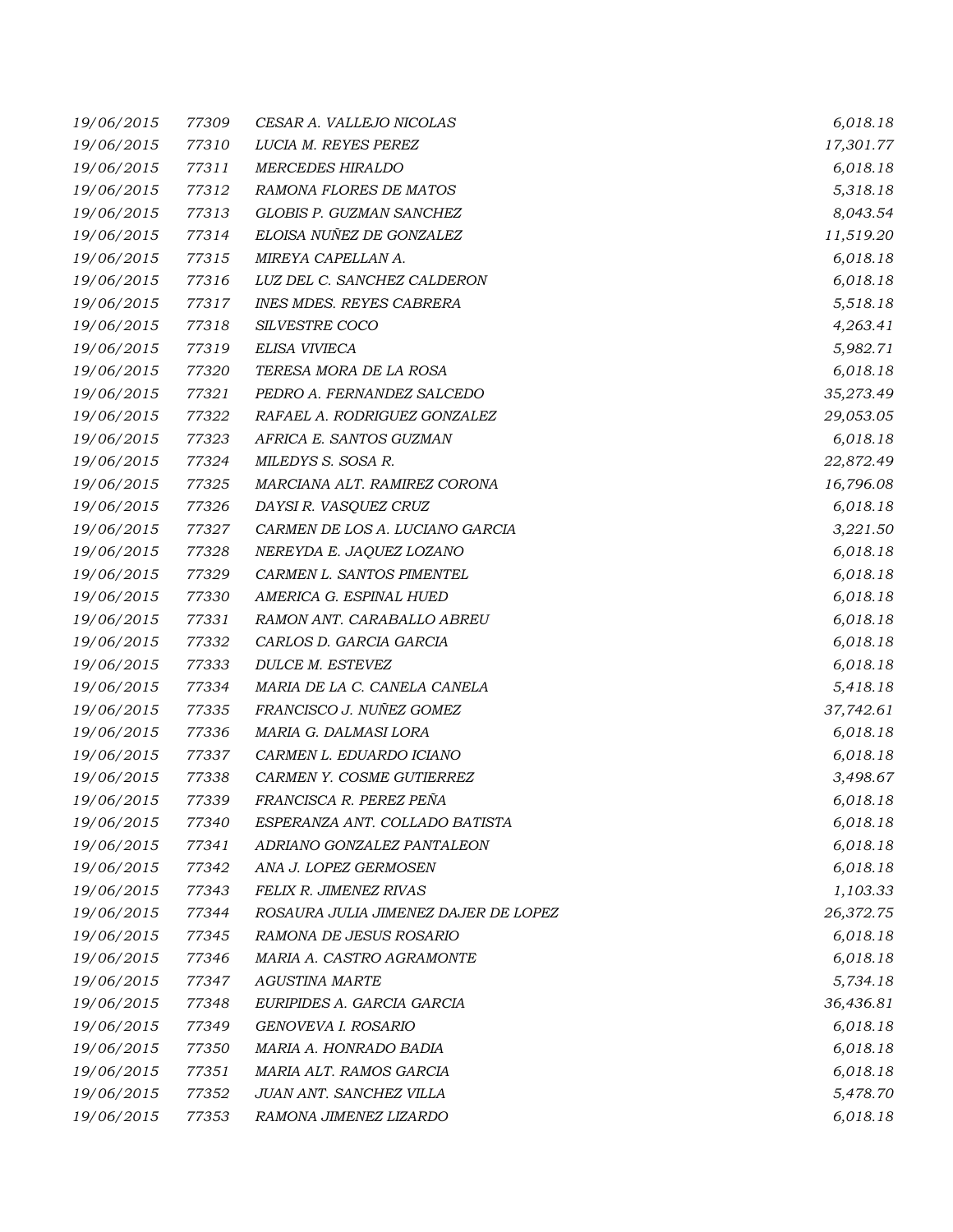| 19/06/2015 | 77354 | JOSEFA ALT. MEJIA MIESES       | 6,018.18  |
|------------|-------|--------------------------------|-----------|
| 19/06/2015 | 77355 | ROSA PAREDES GARCIA            | 6,018.18  |
| 19/06/2015 | 77356 | <b>GUARIONEX BRITO TAVERAS</b> | 6,018.18  |
| 19/06/2015 | 77357 | PEDRO HERNANDEZ CRUCEY         | 6,018.18  |
| 19/06/2015 | 77358 | JUANA TRAVIESO VASQUEZ         | 6,018.18  |
| 19/06/2015 | 77359 | ROSA DOMINGUEZ                 | 6,018.18  |
| 19/06/2015 | 77360 | JUAN SEBASTIAN RODRIGUEZ       | 6,018.18  |
| 19/06/2015 | 77361 | <b>NELSON ITURBIDES R.</b>     | 29,497.03 |
| 19/06/2015 | 77362 | AMELIA VALDEZ M.               | 6,018.18  |
| 19/06/2015 | 77363 | VALENTIN SUAREZ G.             | 6,018.18  |
| 19/06/2015 | 77364 | CAROLINA A. VICTORIA           | 6,018.18  |
| 19/06/2015 | 77365 | FRANCISCA A. TEJADA            | 6,018.18  |
| 19/06/2015 | 77366 | LOURDES M. NUÑEZ ROSARIO       | 6,018.18  |
| 19/06/2015 | 77367 | JOSE P. FLORES M.              | 11,152.15 |
| 19/06/2015 | 77368 | NURYS MUÑOZ PEREZ              | 34,240.40 |
| 19/06/2015 | 77369 | GREGORIO ARIAS CARRASCO        | 21,709.26 |
| 19/06/2015 | 77370 | DAVID A. FELIZ FELIZ           | 6,018.18  |
| 19/06/2015 | 77371 | MERCEDES SEGURA CUEVAS         | 2,997.94  |
| 19/06/2015 | 77372 | NERIS MEDINA DIAZ              | 4,318.18  |
| 19/06/2015 | 77373 | MIGUELINA PEÑA MENDEZ          | 3,781.24  |
| 19/06/2015 | 77374 | DOMINGO GUZMAN MORETA FELIZ    | 3,653.86  |
| 19/06/2015 | 77375 | RICHARDIN DE J. DOTEL          | 7,490.44  |
| 19/06/2015 | 77376 | EUDES M. ENCARNACION FELIZ     | 6,018.18  |
| 19/06/2015 | 77377 | NEREIDA FLORIAN SANTANA        | 6,018.18  |
| 19/06/2015 | 77378 | SERGIO OLIVERO FELIZ           | 7,453.56  |
| 19/06/2015 | 77379 | ROSAURA FERRERAS FERRERAS      | 6,018.18  |
| 19/06/2015 | 77380 | <b>NURIS M. NOVAS MATOS</b>    | 4,316.57  |
| 19/06/2015 | 77381 | MIGUEL MEDINA PEREZ            | 12,252.15 |
| 19/06/2015 | 77382 | LIVIO G. RIVAS                 | 6,018.18  |
| 19/06/2015 | 77383 | ISMAEL PEÑA                    | 10,720.63 |
| 19/06/2015 | 77384 | BIENVENIDA VELOZ               | 6,018.18  |
| 19/06/2015 | 77385 | EUGENIA PEREZ SANTANA          | 5,359.88  |
| 19/06/2015 | 77386 | PEDRO REYES MEDINA             | 5,718.18  |
| 19/06/2015 | 77387 | FELICIA CUEVAS CARVAJAL        | 5,718.18  |
| 19/06/2015 | 77388 | <b>JUSTO FERRERAS PEREZ</b>    | 6,018.18  |
| 19/06/2015 | 77389 | VICTOR R. CONCEPCION ROMERO    | 6,018.18  |
| 19/06/2015 | 77390 | ADELFA A. HERRERA TERRERO      | 6,018.18  |
| 19/06/2015 | 77391 | <b>JULIO H. HERRERA MATOS</b>  | 1,103.33  |
| 19/06/2015 | 77392 | SENEO MONTERO MONTAS           | 3,725.32  |
| 19/06/2015 | 77393 | XIOMARA A. MONTERO JIMENEZ     | 5,405.08  |
| 19/06/2015 | 77394 | RAMON A. MORETA                | 4,762.11  |
| 19/06/2015 | 77395 | SIMONA FAMILIA ZABALA          | 4,377.98  |
| 19/06/2015 | 77396 | VENECIA RUIZ MATEO             | 4,044.94  |
| 19/06/2015 | 77397 | AUGUSTO E. OVIEDO PEÑA         | 6,846.76  |
| 19/06/2015 | 77398 | ANERTA ALT. RODRIGUEZ          | 32,683.32 |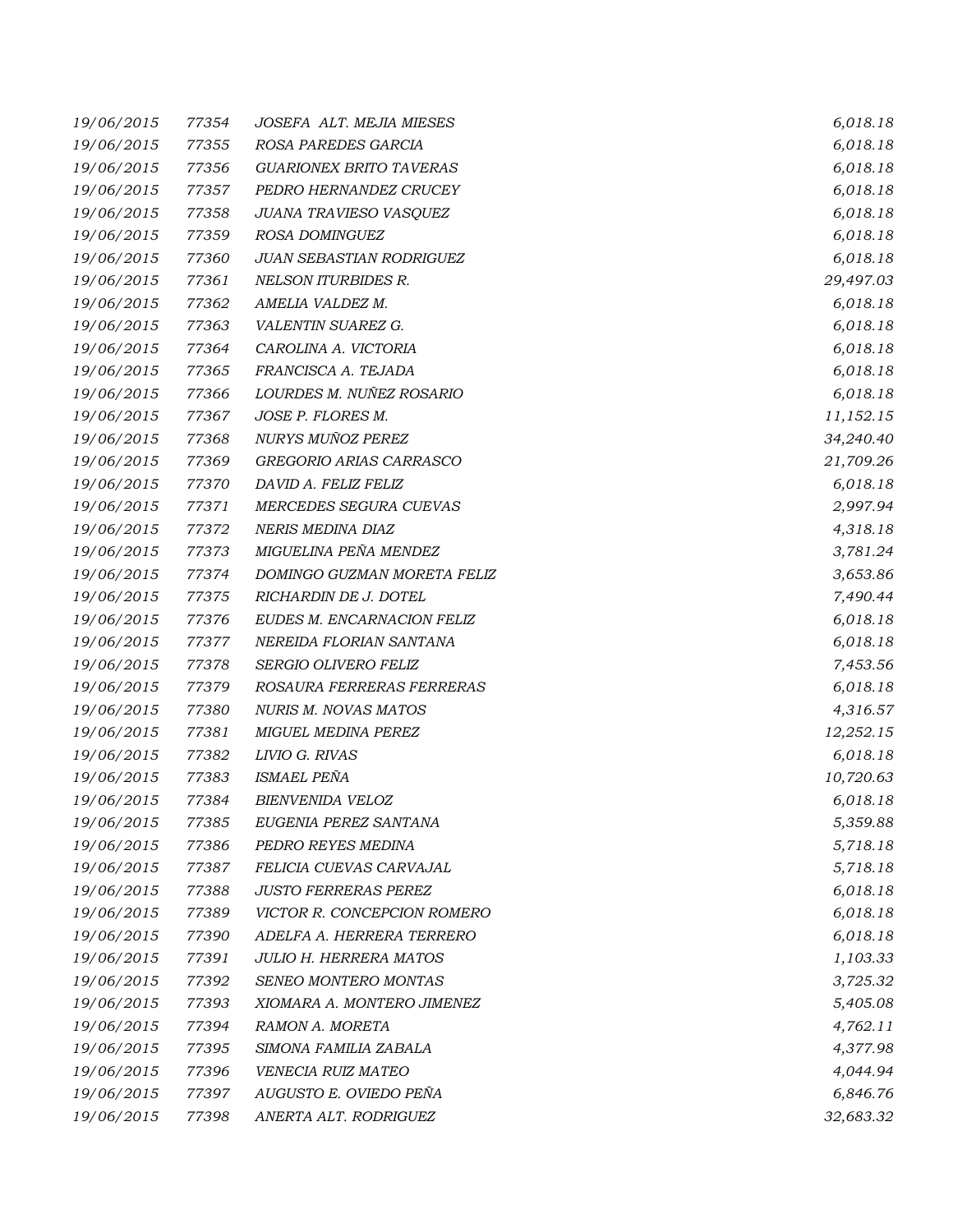| 19/06/2015 | 77399 | RAMON A. GUTIERREZ GARCIA               | 6,018.18  |
|------------|-------|-----------------------------------------|-----------|
| 19/06/2015 | 77400 | JUAN DE LA C. TEJEDA ACOSTA             | 10,015.60 |
| 19/06/2015 | 77401 | JUANA LUCIA A. SANCHEZ G.               | 6,018.18  |
| 19/06/2015 | 77402 | ANTHIA M. REYES JIMENEZ                 | 5,618.18  |
| 19/06/2015 | 77403 | MANUEL E. SOSA CRUZ                     | 5,518.18  |
| 19/06/2015 | 77404 | DANIEL MEDINA BELLIARD                  | 6,018.18  |
| 19/06/2015 | 77405 | LUCILA NUÑEZ CASTRO                     | 6,018.18  |
| 19/06/2015 | 77406 | ANA M. BAEZ ROSARIO                     | 6,018.18  |
| 19/06/2015 | 77407 | RAMONA REYES CARRASCO                   | 6,018.18  |
| 19/06/2015 | 77408 | ELBA H. VARGAS FRIAS                    | 6,018.18  |
| 19/06/2015 | 77409 | <b>EVARISTO JIMENEZ FIGUEREO</b>        | 10,720.63 |
| 19/06/2015 | 77410 | GUARINA E. MERCEDES HERNANDEZ FERDINARD | 6,018.18  |
| 19/06/2015 | 77411 | LUIS J. BOURGET FROMETA                 | 38,387.50 |
| 19/06/2015 | 77412 | RUTH MONTALVO FRANCISCO                 | 29,497.03 |
| 19/06/2015 | 77413 | ROSARIO N. ARIAS GERMAN                 | 6,018.18  |
| 19/06/2015 | 77414 | ELIDA E. SANCHEZ NINA                   | 16,855.44 |
| 19/06/2015 | 77415 | ENEIDA DOMINGUEZ                        | 6,018.18  |
| 19/06/2015 | 77416 | <b>JOSEFINA GURIDIS POZO</b>            | 6,018.18  |
| 19/06/2015 | 77417 | ALTAGRACIA M. PLACENCIO FORTUNA         | 6,018.18  |
| 19/06/2015 | 77418 | ARGENTINA ORTIZ PERDOMO                 | 5,318.18  |
| 19/06/2015 | 77419 | CARMELA MATOS TEJEDA                    | 6,018.18  |
| 19/06/2015 | 77420 | MARIA SEVERINO DE LEON                  | 6,018.18  |
| 19/06/2015 | 77421 | <b>JULIANA PINEDA</b>                   | 6,018.18  |
| 19/06/2015 | 77422 | MANUEL A. LEMONIER JIMENEZ              | 311.88    |
| 19/06/2015 | 77423 | MARITZA MEJIA DUVERGE                   | 4,234.07  |
| 19/06/2015 | 77424 | <b>JOSEFA REYES APONTE</b>              | 6,018.18  |
| 19/06/2015 | 77425 | DANIEL TELLERIAS VASQUEZ                | 6,018.18  |
| 19/06/2015 | 77426 | GRECIA BINA SORIANO                     | 6,018.18  |
| 19/06/2015 | 77427 | CARMEN MA. MORALES MORALES              | 5,518.18  |
| 19/06/2015 | 77428 | CRISTOBALINA BONILLA CASTRO             | 6,018.18  |
| 19/06/2015 | 77429 | <b>JULIA ARRIAGA PONTIER</b>            | 6,018.18  |
| 19/06/2015 | 77430 | ELUPINA SANTANA RIVERA                  | 4,786.64  |
| 19/06/2015 | 77431 | HILDA L. LAMARCHE UBIERA                | 5,518.18  |
| 19/06/2015 | 77432 | EDELMIRA RAMIREZ DE ESPINAL             | 6,018.18  |
| 19/06/2015 | 77433 | LUCINDA ESPINAL                         | 5,834.18  |
| 19/06/2015 | 77434 | JUAN GUERRERO MONTILLA                  | 6,018.18  |
| 19/06/2015 | 77435 | CARMEN A. CASADO MARTINEZ               | 6,018.18  |
| 19/06/2015 | 77436 | FEDERICO A. DE LA ROSA RAMOS            | 6,018.18  |
| 19/06/2015 | 77437 | INES JOSE G.                            | 922.18    |
| 19/06/2015 | 77438 | EMILIO PEREZ CASTRO                     | 6,018.18  |
| 19/06/2015 | 77439 | CELESTE BATISTA DEL R.                  | 6,018.18  |
| 19/06/2015 | 77440 | <b>MELANIA BELEN</b>                    | 3,180.56  |
| 19/06/2015 | 77441 | MARINA VASQUEZ M.                       | 6,018.18  |
| 19/06/2015 | 77442 | JUANA JIMENEZ E.                        | 6,018.18  |
| 19/06/2015 | 77443 | SGTO. NELSON G. SUAREZ MOREL            | 16,000.00 |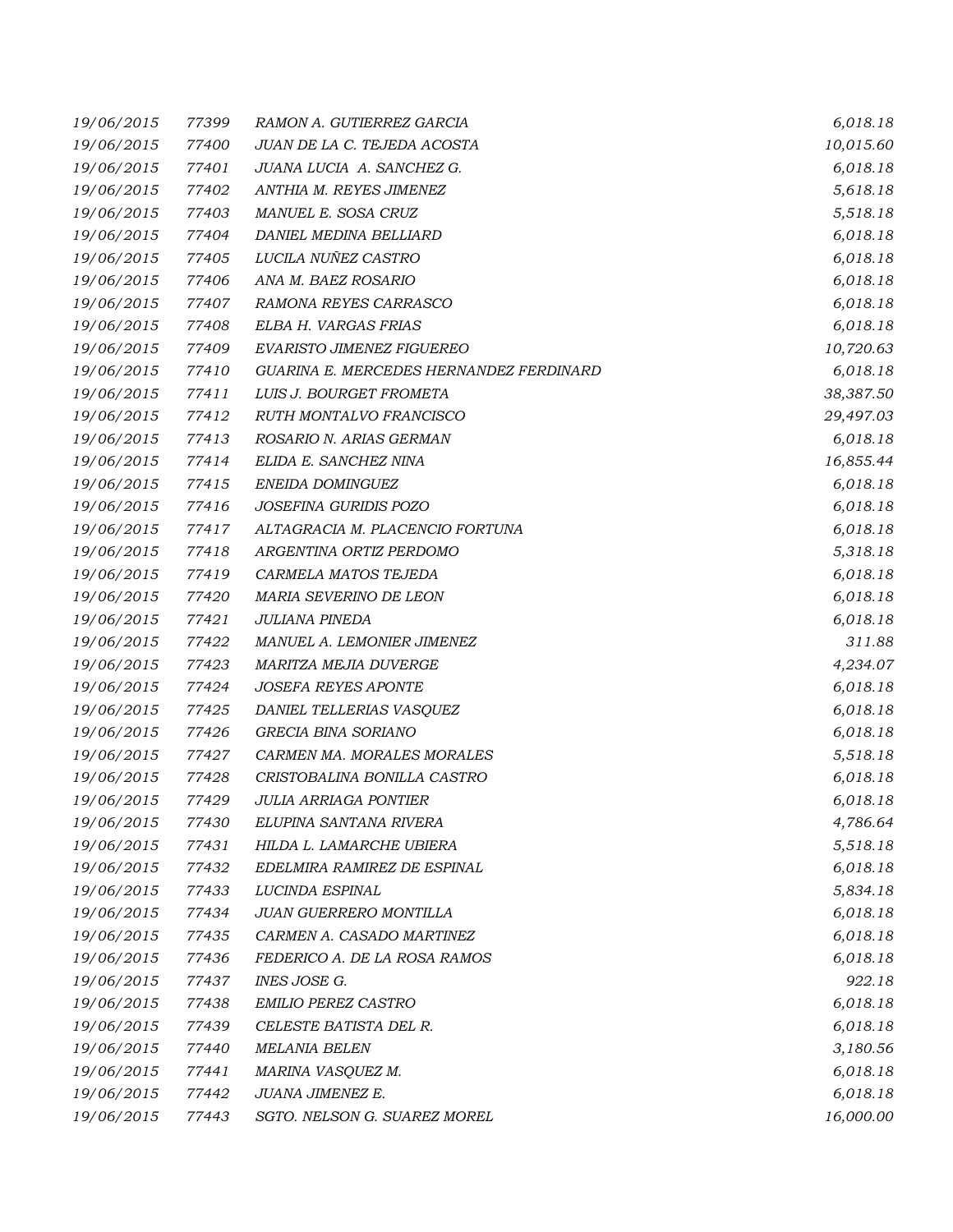| 19/06/2015 | 77444 | 1ER. TTE. ALFREDO PEREZ MEDRANO          | 16,000.00 |
|------------|-------|------------------------------------------|-----------|
| 19/06/2015 | 77445 | ASIMILADO ANGEL ANT. M. MORBAN GARCIA    | 16,000.00 |
| 19/06/2015 | 77446 | SGTO. JUAN C. MADE PIÑA                  | 16,000.00 |
| 19/06/2015 | 77447 | 2DO. TTE. PASCUAL NOVAS SEGURA           | 15,000.00 |
| 19/06/2015 | 77448 | CABO FRANCISCO DE LA CRUZ DE LA CRUZ     | 8,000.00  |
| 19/06/2015 | 77449 | 2DO. TTE. ERASMO F. DEL CARMEN GREGORIO  | 19,000.00 |
| 19/06/2015 | 77450 | MAYOR FRANKLIN A. ESTEVEZ CONTRERAS      | 18,000.00 |
| 19/06/2015 | 77451 | CABO STERLIN CRUZ DE LA CRUZ             | 8,739.50  |
| 19/06/2015 | 77452 | CAP. RICARDO SUBERVI PEREZ               | 14,000.00 |
| 19/06/2015 | 77453 | 1ER.TTE. SABINO ALCANTARA MARTINEZ       | 13,000.00 |
| 19/06/2015 | 77454 | 1ER. TTE. LORENZO GARCIA MARTINEZ        | 13,000.00 |
| 19/06/2015 | 77455 | 1ER. TTE. GEOVANNY B. PERALTA BRITO      | 13,000.00 |
| 19/06/2015 | 77456 | 2DO. TTE. ANA F. ORTEGA POLANCO          | 12,000.00 |
| 19/06/2015 | 77457 | 2DO. TTE. EDGAR ANT. ROSARIO RODRIGUEZ   | 12,000.00 |
| 19/06/2015 | 77458 | 2DO. TTE. SANTIAGO CONTRERAS HERRERA     | 12,300.00 |
| 19/06/2015 | 77459 | 2DO. TTE. LAISY VASQUEZ SEGURA           | 12,000.00 |
| 19/06/2015 | 77460 | SGTO. MR. GREGORIO RAMIREZ DOMINGUEZ     | 11,000.00 |
| 19/06/2015 | 77461 | SGTO. MR. CARLOS Y. DE OLEO MATEO        | 11,000.00 |
| 19/06/2015 | 77462 | SGTO. MR. VICTOR ANT. CHECO CORNELIO     | 11,400.00 |
| 19/06/2015 | 77463 | SGTO. MR. RAULY LIZARDO LORENZO          | 11,000.00 |
| 19/06/2015 | 77464 | SGTO. MR. ALBERTO RAMIREZ DE LA CRUZ     | 11,000.00 |
| 19/06/2015 | 77465 | RASO MICHELL D. ORTEGA ORTIZ             | 8,000.00  |
| 19/06/2015 | 77466 | RASO WILLIAM VALDEZ CABRERA              | 8,000.00  |
| 19/06/2015 | 77467 | RASO JOSE R. BRITO ORTEGA                | 8,000.00  |
| 19/06/2015 | 77468 | CABO PABLO BRAND ADON                    | 8,000.00  |
| 19/06/2015 | 77469 | CABO JULIO C. HEREDIA                    | 8,000.00  |
| 19/06/2015 | 77470 | CABO DANNIS ACOSTA REINOSO               | 8,000.00  |
| 19/06/2015 | 77471 | MAYOR MARIO O. PEREZ NOVAS               | 29,000.00 |
| 19/06/2015 | 77472 | MAYOR DAMIAN ANT. OVALLES JORGE          | 18,000.00 |
| 19/06/2015 | 77473 | CABO JOSE P. REYES CONCEPCION            | 8,739.50  |
| 19/06/2015 | 77474 | RASO JOSE D. ADAMES HEREDIA              | 8,739.50  |
| 19/06/2015 | 77475 | CABO NELSON ARIAS ESPINAL                | 8,739.50  |
| 19/06/2015 | 77476 | 1ER. TTE. RANCIS N. ROSARIO RODRIGUEZ    | 13,000.00 |
| 19/06/2015 | 77477 | 1ER. TTE. MANUEL CONTRERAS SANTANA       | 13,000.00 |
| 19/06/2015 | 77478 | 1ER. TTE. RUBEN VILLAR DIAZ              | 13,000.00 |
| 19/06/2015 | 77479 | 2DO. TTE. JOSE VLADIMIR UREÑA ORTEGA     | 11,950.00 |
| 19/06/2015 | 77480 | 2DO. TTE. EUGENIA RAMIREZ DE JESUS       | 12,000.00 |
| 19/06/2015 | 77481 | 2DO. TTE. ANGEL A. NERO ACOSTA           | 12,000.00 |
| 19/06/2015 | 77482 | 2DO. TTE. FRANCISCO J. BATISTA GUTIERREZ | 12,000.00 |
| 19/06/2015 | 77483 | 2DO. TTE. RICARDO ANT. SOSA DISLA        | 12,000.00 |
| 19/06/2015 | 77484 | 2DO. TTE. EDDY ANT. OVALLE               | 12,000.00 |
| 19/06/2015 | 77485 | 2DO. TTE. DOMINGO NUÑEZ                  | 12,000.00 |
| 19/06/2015 | 77486 | 2DO. TTE. KENNEDY PINALES ENCARNACION    | 12,000.00 |
| 19/06/2015 | 77487 | SGTO. JUAN ALB. ACOSTA MEJIA             | 10,000.00 |
|            |       |                                          |           |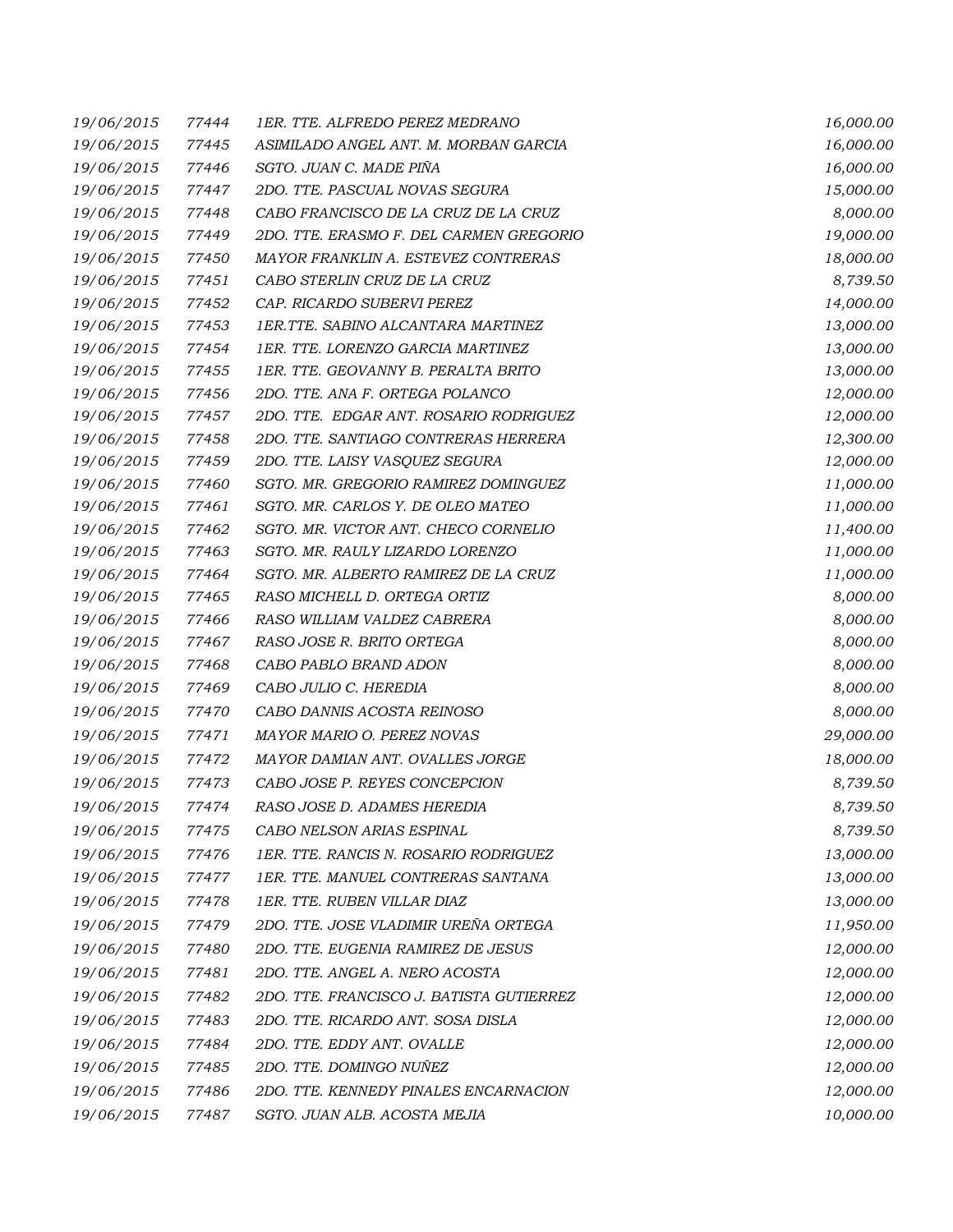| 19/06/2015 | 77488 | SGTO. JOSE ML. SOSA MARTE               | 10,000.00 |
|------------|-------|-----------------------------------------|-----------|
| 19/06/2015 | 77489 | SGTO. BACILIO SILVERIO POLE             | 10,000.00 |
| 19/06/2015 | 77490 | SGTO. REYNARDO F. SELMO                 | 10,000.00 |
| 19/06/2015 | 77491 | RASO WANDER MERCEDES MATEO              | 8,000.00  |
| 19/06/2015 | 77492 | RASO MARIO O. PEREZ PEREZ               | 8,000.00  |
| 19/06/2015 | 77493 | 2DO. TTE. YEAN E. ROBLES SOTO           | 22,000.00 |
| 19/06/2015 | 77494 | CAP. JULIO PEREZ ESPINAL                | 20,000.00 |
| 19/06/2015 | 77495 | TTE. COR. SECUNDINO MERCEDES PEGUERO    | 20,000.00 |
| 19/06/2015 | 77496 | CAP. PABLO R. PEREZ VOLQUEZ             | 23,110.00 |
| 19/06/2015 | 77497 | MAYOR LEONARDO JIMENEZ ENCARNACION      | 18,000.00 |
| 19/06/2015 | 77498 | CABO ERNESTO DE LA ROSA MARTE           | 8,739.73  |
| 19/06/2015 | 77499 | CAP. FELICIANO OGANDO RODRIGUEZ         | 14,000.00 |
| 19/06/2015 | 77500 | CAP. CARLOS ROSARIO MORILLO             | 14,000.00 |
| 19/06/2015 | 77501 | CAP. ANGEL DE LOS S. DUVERGE AGUASVIVAS | 14,000.00 |
| 19/06/2015 | 77502 | 1ER. TTE. GERINELDO MONTAS MONTERO      | 13,000.00 |
| 19/06/2015 | 77503 | 1ER. TTE. JOSE DEL C. BELLO PEREZ       | 13,000.00 |
| 19/06/2015 | 77504 | 1ER. TTE. JUAN R. DUARTE LIRANZO        | 13,000.00 |
| 19/06/2015 | 77505 | 2DO. TTE. RAFAEL ANT. FAÑA RODRIGUEZ    | 12,000.00 |
| 19/06/2015 | 77506 | 2DO. TTE. LUIS R. VARGAS GOMEZ          | 12,000.00 |
| 19/06/2015 | 77507 | 2DO. TTE. RAFAEL ESPINAL BRITO          | 12,000.00 |
| 19/06/2015 | 77508 | 2DO TTE. HERIBERTO BENITEZ SOTO         | 12,000.00 |
| 19/06/2015 | 77509 | 2DO. TTE. NELCIDO RODRIGUEZ ACOSTA      | 12,000.00 |
| 19/06/2015 | 77510 | 2DO. TTE. JOSE ML. REYES MENDEZ         | 12,000.00 |
| 19/06/2015 | 77511 | 2DO. TTE. IDALINO DIAZ PEREZ            | 12,000.00 |
| 19/06/2015 | 77512 | SGTO. MR. JEUDY V. READ TINEO           | 11,000.00 |
| 19/06/2015 | 77513 | SGTO. MR. HENRY G. RAMIREZ LLAUGER      | 11,000.00 |
| 19/06/2015 | 77514 | SGTO. MR. ANTERO DECENA HEREDIA         | 11,000.00 |
| 19/06/2015 | 77515 | <b>SGTO. ARSENIO DIAZ RAMIREZ</b>       | 10,000.00 |
| 19/06/2015 | 77516 | SGTO. CHARLES AMADO BENCOSME POLANCO    | 10,000.00 |
| 19/06/2015 | 77517 | SGTO. EDGAR ML. BRITO B.                | 10,000.00 |
| 19/06/2015 | 77518 | SGTO. KELVIN DEL JESUS ENCARNACION      | 10,000.00 |
| 19/06/2015 | 77519 | SGTO. WILLIAM L. DUARTE MENDEZ          | 9,950.00  |
| 19/06/2015 | 77520 | SGTO. FELIX ANT NOBOA NOBOA             | 10,000.00 |
| 19/06/2015 | 77521 | SGTO. JOSE MONTERO VALDEZ               | 10,000.00 |
| 19/06/2015 | 77522 | SGTO. FRANCISCO DE LOS SANTOS CAPELLAN  | 10,000.00 |
| 19/06/2015 | 77523 | SGTO. JOSE ALB. ANTUNA CALDERON         | 10,000.00 |
| 19/06/2015 | 77524 | SGTO. FRANCISCO J. CARRASCO CABREJA     | 10,000.00 |
| 19/06/2015 | 77525 | SGTO. ELVIS RODRIGUEZ RODRIGUEZ         | 10,000.00 |
| 19/06/2015 | 77526 | SGTO. RICARDO MONTES DE OCA DE LA CRUZ  | 10,000.00 |
| 19/06/2015 | 77527 | SGTO. MR. JESUS D. RIVERA FRIAS         | 10,000.00 |
| 19/06/2015 | 77528 | CABO ELISAUL FELIZ BATISTA              | 8,000.00  |
| 19/06/2015 | 77529 | RASO EDWARD DOÑE ALCANTARA              | 8,000.00  |
| 19/06/2015 | 77530 | CABO OSCAL L. NIN NIN                   | 8,000.00  |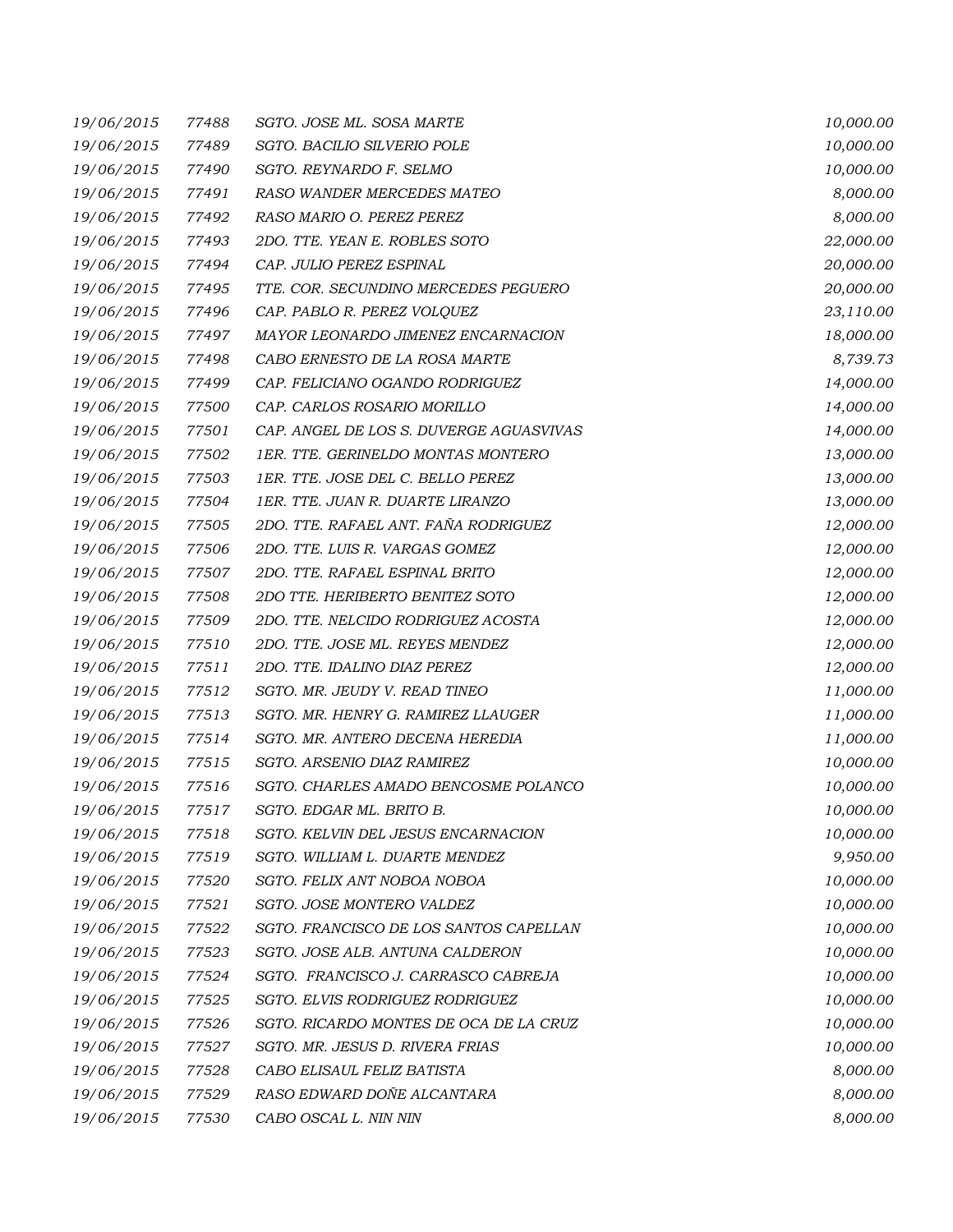| 19/06/2015 | 77531 | CABO ANDERSON PAREDES RAMIREZ                 | 8,000.00  |
|------------|-------|-----------------------------------------------|-----------|
| 19/06/2015 | 77532 | COR. EDWARD R. SANCHEZ GONZALEZ               | 59,498.55 |
| 19/06/2015 | 77533 | CAPITAN LUIS BASORA B.                        | 24,416.95 |
| 19/06/2015 | 77534 | TTE. COR. RAMON ANT. NIN RAMIREZ              | 20,000.00 |
| 19/06/2015 | 77535 | MAYOR PEDRO L. ALVAREZ AGRAMONTE              | 20,000.00 |
| 19/06/2015 | 77536 | TTE. COR. JUNIOR SAVIÑON PEREZ                | 20,000.00 |
| 19/06/2015 | 77537 | CAPITAN LUIS MARIÑEZ P.                       | 19,197.23 |
| 19/06/2015 | 77538 | 2DO TTE. MILCIADES JAVIER RUIZ                | 17,030.64 |
| 19/06/2015 | 77539 | 1ER TTE. MARTIN NUÑEZ P.                      | 16,602.93 |
| 19/06/2015 | 77540 | MAYOR CARLOS J. LORA JIMENEZ                  | 16,360.00 |
| 19/06/2015 | 77541 | 1ER. TTE. RAUL FCO. SURIEL ARIAS              | 16,000.00 |
| 19/06/2015 | 77542 | RASO ANDY DE LOS SANTOS RODRIGUEZ             | 16,000.00 |
| 19/06/2015 | 77543 | 2DO TTE. PEDRO RAMIREZ M. P.N.                | 15,501.64 |
| 19/06/2015 | 77544 | 2DO. TTE. SANTOS SANTANA LEBRON               | 15,000.00 |
| 19/06/2015 | 77545 | 2DO TTE. PEDRO GARCIA ROMERO                  | 13,354.00 |
| 19/06/2015 | 77546 | TTE. COR. DOMINGO A. SALAZAR M.               | 12,000.00 |
| 19/06/2015 | 77547 | SGTO. ISRRAEL CABRERA CABRERA                 | 12,000.00 |
| 19/06/2015 | 77548 | TTE. COR. JUAN P. DESCHAMPS                   | 12,000.00 |
| 19/06/2015 | 77549 | MAYOR LUIS MARIA REYNOSO                      | 10,939.73 |
| 19/06/2015 | 77550 | MAYOR CARLOS E. AQUINO                        | 10,000.00 |
| 19/06/2015 | 77551 | 2DO. TTE. JUAN MARTINEZ SALAS                 | 10,000.00 |
| 19/06/2015 | 77552 | MAYOR ROBERTO AVILA CONCEPCION                | 10,000.00 |
| 19/06/2015 | 77553 | MAYOR LIONORA CUEVAS DE LA CRUZ               | 10,000.00 |
| 19/06/2015 | 77554 | MAYOR EDWARD A. NUÑEZ PAULINO                 | 10,000.00 |
| 19/06/2015 | 77555 | RASO PEDRO ANT. ORTIZ CASTRO                  | 9,000.00  |
| 19/06/2015 | 77556 | CAPITAN SEGUNDO RIVERA                        | 14,000.00 |
| 19/06/2015 | 77557 | CAP. ANATACIO S. MARIÑEZ BRUJAN               | 21,000.00 |
| 19/06/2015 | 77558 | CAP. CARLOS ML. DE LOS SANTOS                 | 8,000.00  |
| 19/06/2015 | 77559 | CAP. WILTON J. BOBADILLA VILLAMAN             | 8,000.00  |
| 19/06/2015 | 77560 | SGTO. MR. PORFIRIO DE LOS SANTOS ROSARIO      | 8,000.00  |
| 19/06/2015 | 77561 | CAP. HIPOLITO PINEDA PEREYRA                  | 14,000.00 |
| 19/06/2015 | 77562 | CAP. MARIO SANCHEZ DE JESUS                   | 8,000.00  |
| 19/06/2015 | 77563 | 1ER. TTE. LUIS ANT. AYBAR RIVERA              | 7,500.00  |
| 19/06/2015 | 77564 | 1ER. TTE. SANTIAGO OZUNA BERROA               | 7,500.00  |
| 19/06/2015 | 77565 | 1ER. TTE. ISAAC VALDEZ CESPEDES               | 7,500.00  |
| 19/06/2015 | 77566 | 1ER. TTE. MANUEL A. CUEVAS ROSARIO            | 7,500.00  |
| 19/06/2015 | 77567 | 1ER. TTE. FRANCISCO ALB. MORA                 | 7,500.00  |
| 19/06/2015 | 77568 | 1ER. TTE. HENDRIK ANT. DE LOS SANTOS CESPEDES | 7,500.00  |
| 19/06/2015 | 77569 | 1ER. TTE. BIENVENIDA ALT. ORTIZ CUEVAS        | 7,500.00  |
| 19/06/2015 | 77570 | <i>CAP. ELVI DE LA ROSA DE LEON</i>           | 7,500.00  |
| 19/06/2015 | 77571 | 1ER. TTE. DORKA O. PEÑA CAMPOS                | 7,500.00  |
| 19/06/2015 | 77572 | 2DO. TTE. LUIS ANT. REYES CUEVAS              | 7,000.00  |
| 19/06/2015 | 77573 | 2DO. TTE. SIRIACO VARGAS PICHARDO             | 7,000.00  |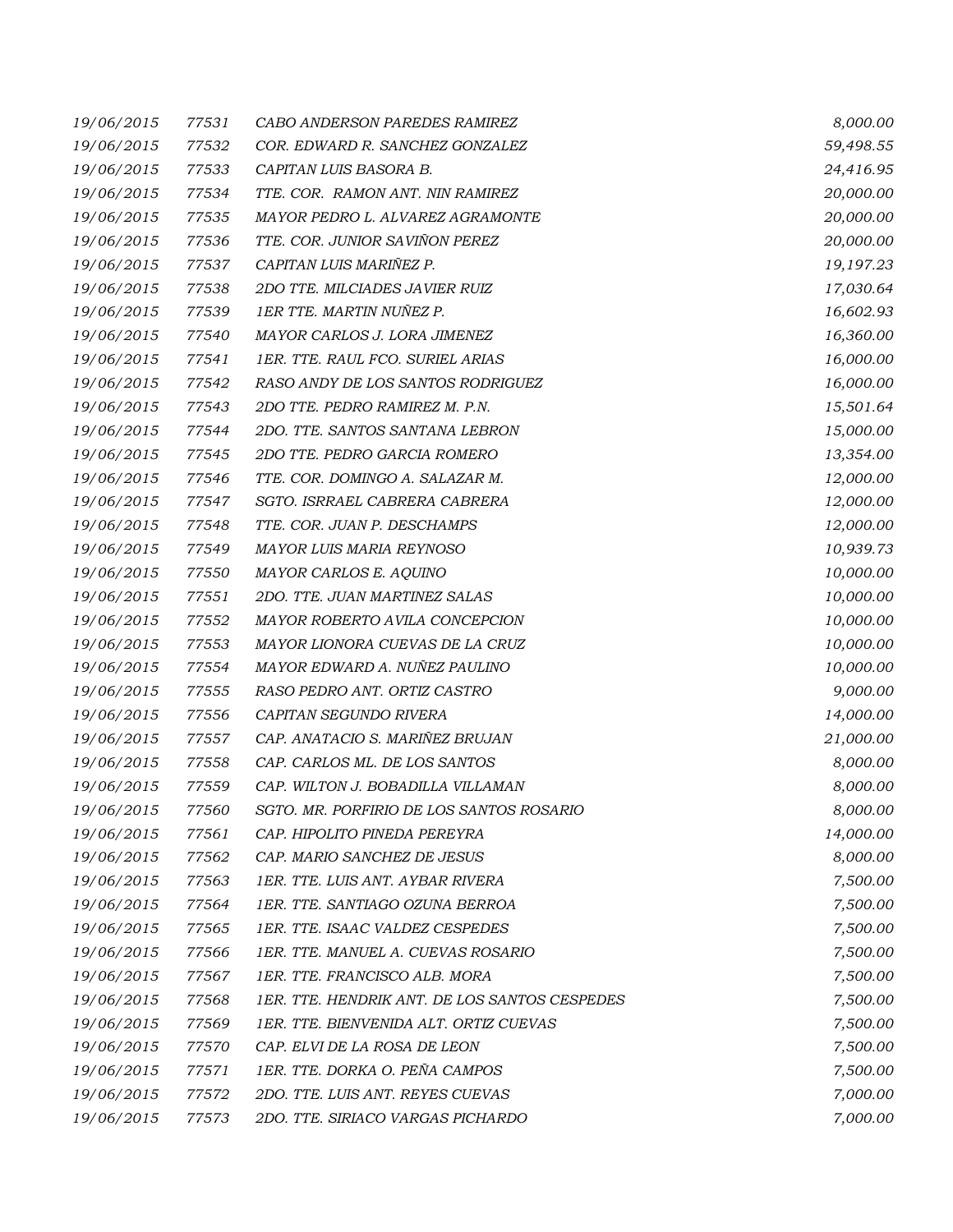| 19/06/2015 | 77574 | 2DO. TTE. JOSE O. GUZMAN RAMIREZ         | 7,000.00  |
|------------|-------|------------------------------------------|-----------|
| 19/06/2015 | 77575 | 2DO. TTE. PEDRO BELTRE VICIOSO           | 7,000.00  |
| 19/06/2015 | 77576 | 2DO. TTE. EDDY ANT. TRIUNFEL SOCORRO     | 7,000.00  |
| 19/06/2015 | 77577 | 2DO. TTE. PABLO PAREDES DE JESUS         | 7,000.00  |
| 19/06/2015 | 77578 | 2DO. TTE. DIOMEDES VALLEJO ALCANTARA     | 7,000.00  |
| 19/06/2015 | 77579 | TTE. DE CORBETA DENNY ANT ANTIGUA PEÑA   | 7,000.00  |
| 19/06/2015 | 77580 | 2DO. TTE. ELADIO SANCHEZ PANIAGUA        | 7,000.00  |
| 19/06/2015 | 77581 | 2DO. TTE. DIONICIO DE LA ROSA CASILLA    | 7,000.00  |
| 19/06/2015 | 77582 | 2DO. TTE. EDUALDO DE LEON LORENZO        | 7,000.00  |
| 19/06/2015 | 77583 | SGTO. MR. ANGEL DE JESUS TORIBIO         | 6,500.00  |
| 19/06/2015 | 77584 | SGTO. MR. ELIZABETH GERMOSEN REYES       | 6,500.00  |
| 19/06/2015 | 77585 | SGTO. MR. YUNIOR D'OLEO MONTERO          | 11,000.00 |
| 19/06/2015 | 77586 | SGTO. MR. INOCENCIO MOJICA JIMENEZ       | 11,000.00 |
| 19/06/2015 | 77587 | 1ER. TTE. LEOPOLDINA C. ESCOTTO SILVERIO | 6,500.00  |
| 19/06/2015 | 77588 | SGTO. MR. WINKY R. REYES ZABALA          | 6,500.00  |
| 19/06/2015 | 77589 | SGTO. AMAURYS GOMEZ SIMON                | 4,613.35  |
| 19/06/2015 | 77590 | SGTO. SIMON DE LA ROSA ARCANGEL          | 6,000.00  |
| 19/06/2015 | 77591 | SGTO. VENTURA ADON MAMBRU                | 6,000.00  |
| 19/06/2015 | 77592 | SGTO. HUGO MADE MORA                     | 6,000.00  |
| 19/06/2015 | 77593 | SGTO. CRISELVA GARCIA VALDEZ             | 6,000.00  |
| 19/06/2015 | 77594 | SGTO. HERINELDO VASQUEZ                  | 6,000.00  |
| 19/06/2015 | 77595 | SGTO. JEOVANNY H. PEÑA ORTIZ             | 6,000.00  |
| 19/06/2015 | 77596 | SGTO. NILSON M. CUEVAS CAPELLAN          | 6,000.00  |
| 19/06/2015 | 77597 | SGTO. PLINIO ALB. TORRES ZABALA          | 6,000.00  |
| 19/06/2015 | 77598 | SGTO. ROBERTO PEREZ VASQUEZ              | 6,000.00  |
| 19/06/2015 | 77599 | SGTO. SERGIO H. NIN ABAD                 | 6,000.00  |
| 19/06/2015 | 77600 | SGTO. DIACONA LORENZO GARCIA             | 6,000.00  |
| 19/06/2015 | 77601 | 1ER. TTE. AUDRY MA. OSORIA VILLAR        | 6,000.00  |
| 19/06/2015 | 77602 | CABO DANIEL BELTRE                       | 5,000.00  |
| 19/06/2015 | 77603 | RASO ELIANA E. SENCION PEREZ             | 5,000.00  |
| 19/06/2015 | 77604 | RASO HECTOR Y. GUERRERO RODRIGUEZ        | 5,000.00  |
| 19/06/2015 | 77605 | CABO BECKERT ANT. WES RINCON             | 5,000.00  |
| 19/06/2015 | 77606 | CABO EDGAR PINEDA ROSSO                  | 5,000.00  |
| 19/06/2015 | 77607 | RASO DIANA K. PERDOMO DE LA CRUZ         | 5,000.00  |
| 19/06/2015 | 77608 | RASO MARCIA MONTERO MONTERO              | 5,000.00  |
| 19/06/2015 | 77609 | <b>RASO DEYVI RAMIREZ</b>                | 5,000.00  |
| 19/06/2015 | 77610 | RASO BILL OTAÑEZ CAYETANO                | 5,000.00  |
| 19/06/2015 | 77611 | RASO MARITZA SILFA FAÑA                  | 5,000.00  |
| 19/06/2015 | 77612 | CABO EDGAR ANT. RODRIGUEZ VEGA           | 5,000.00  |
| 19/06/2015 | 77613 | CABO ANGELA MA. QUEZADA VASQUEZ          | 5,000.00  |
| 19/06/2015 | 77614 | CABO JOSE R. UREÑA TAVERAS               | 5,000.00  |
| 19/06/2015 | 77615 | CABO ANTONIO MEDINA MEDINA               | 5,000.00  |
| 19/06/2015 | 77616 | CABO WILLIAM HERNANDEZ ROSARIO           | 8,000.00  |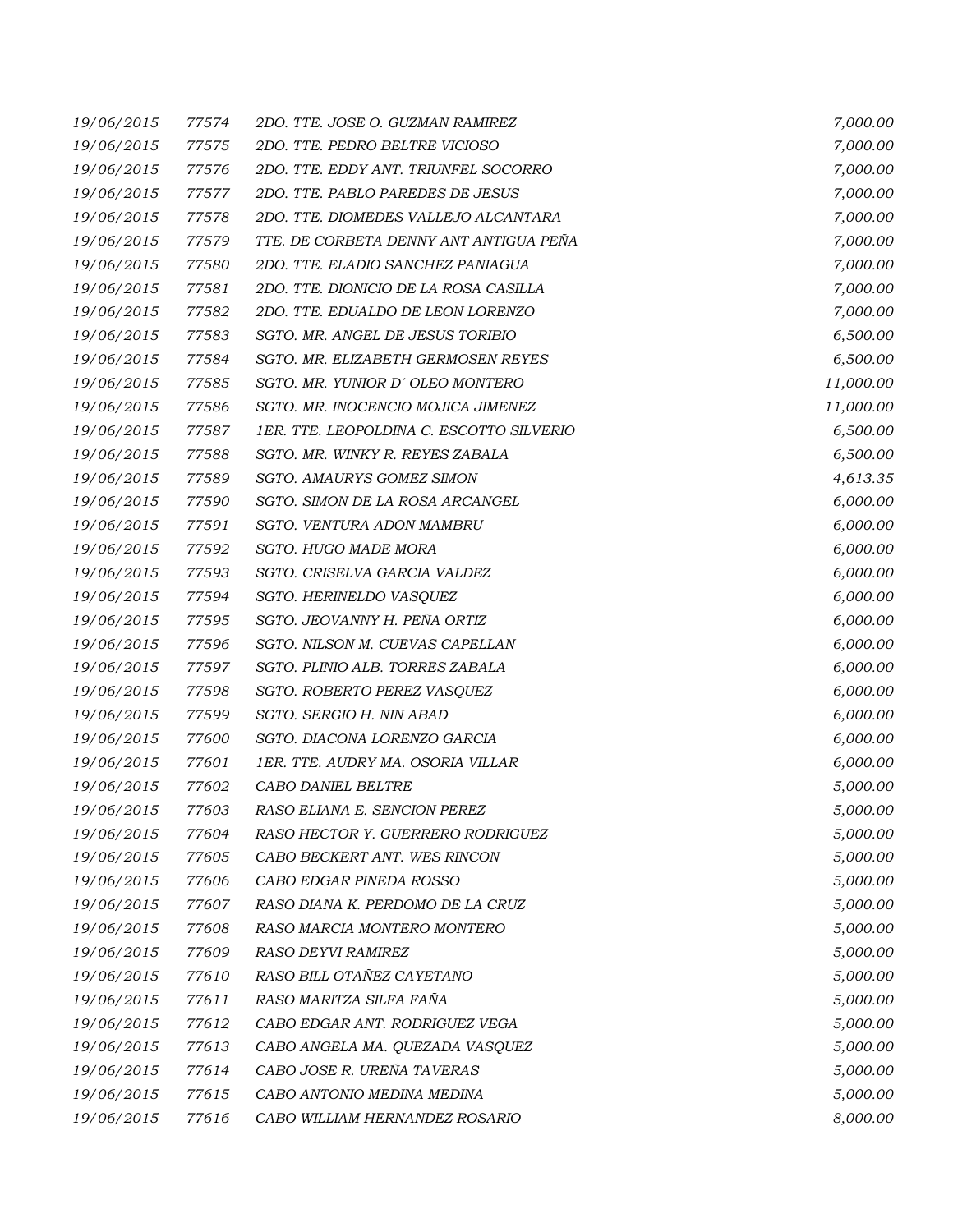| 19/06/2015 | 77617 | SGTO. MIGUEL A. SAVIÑON DELGADO         | 5,000.00  |
|------------|-------|-----------------------------------------|-----------|
| 19/06/2015 | 77618 | CABO YOHANYS MA. ALVAREZ JIMENEZ        | 5,000.00  |
| 19/06/2015 | 77619 | RASO RICHARDSON OGANDO MELO             | 5,000.00  |
| 19/06/2015 | 77620 | RASO VAN T. TEJADA TEJADA               | 4,000.00  |
| 19/06/2015 | 77621 | MAYOR ROQUE HERNANDEZ BENAVIDES         | 24,000.00 |
| 19/06/2015 | 77622 | 1ER. TTE. INRY J. ALCANTARA ROMERO      | 13,500.00 |
| 19/06/2015 | 77623 | SGTO. MR. SANDY M. PUENTE DE LOS SANTOS | 16,000.00 |
| 19/06/2015 | 77624 | MAYOR RAUL TAVERAS D.                   | 18,000.00 |
| 19/06/2015 | 77625 | RASO NATANEL BELEN HERNANDEZ            | 8,739.50  |
| 19/06/2015 | 77626 | 1ER. TTE. FERNANDO GOMEZ MENDEZ         | 13,000.00 |
| 19/06/2015 | 77627 | 2DO. TTE. JOSE G. MARIÑEZ TURBI         | 12,000.00 |
| 19/06/2015 | 77628 | 2DO.TTE. ESTEBAN ADON HERNANDEZ         | 12,000.00 |
| 19/06/2015 | 77629 | 2DO. TTE. YOHANIS GONZALEZ ALVAREZ      | 12,000.00 |
| 19/06/2015 | 77630 | SGTO. MR. EDUARDITO ARIAS MATEO         | 11,000.00 |
| 19/06/2015 | 77631 | SGTO. MR. WILSON NUÑEZ TOLENTINO        | 11,000.00 |
| 19/06/2015 | 77632 | SGTO. FELIX B. MESA ARISMENDY           | 10,000.00 |
| 19/06/2015 | 77633 | SGTO. RAUL GARCIA HENRIQUEZ             | 10,000.00 |
| 19/06/2015 | 77634 | SGTO. FELIX R. CABRERA MENDEZ           | 10,000.00 |
| 19/06/2015 | 77635 | SGTO. MIGUEL E. CASANOVA ENCARNACION    | 10,000.00 |
| 19/06/2015 | 77636 | CABO ANGEL A. ARRIAGA RODRIGUEZ         | 8,000.00  |
| 19/06/2015 | 77637 | RASO MARKIN SANCHEZ SUERO               | 8,000.00  |
| 19/06/2015 | 77638 | 2DO. TTE. MILCIADES I. CASTILLO REYES   | 15,351.54 |
| 19/06/2015 | 77639 | MAYOR RAFAEL ESPINOSA F.                | 18,000.00 |
| 19/06/2015 | 77640 | CAP. EDWARD A. CASTILLO RODRIGUEZ       | 24,000.00 |
| 19/06/2015 | 77641 | 2DO. TTE. JUAN A. MERCEDES VASQUEZ      | 18,000.00 |
| 19/06/2015 | 77642 | 1ER. TTE. VICTOR ML. PEREZ JIMENEZ      | 17,000.00 |
| 19/06/2015 | 77643 | 1ER. TTE. GARY A. MEDRANO SOTO          | 17,000.00 |
| 19/06/2015 | 77644 | SGTO. MR. YSIDRO ML. RODRIGUEZ ROJAS    | 16,000.00 |
| 19/06/2015 | 77645 | SGTO. GERFIS ROA DE LA ROSA             | 16,000.00 |
| 19/06/2015 | 77646 | CABO ANDRES A. MERCEDES MORILLO         | 16,000.00 |
| 19/06/2015 | 77647 | CAP. KAROL R. MENDEZ ROSARIO            | 15,000.00 |
| 19/06/2015 | 77648 | SGTO. PEDRO ANT. SERRANO DILONE         | 15,000.00 |
| 19/06/2015 | 77649 | RASO JUNIOR A. VALENTIN PUENTE          | 15,000.00 |
| 19/06/2015 | 77650 | SGTO. JOSE L. MARIA                     | 15,000.00 |
| 19/06/2015 | 77651 | SGTO. ISMAEL ZAYAS SANCHEZ              | 12,000.00 |
| 19/06/2015 | 77652 | SGTO. DIONY GARCIA SUERO                | 16,000.00 |
| 19/06/2015 | 77653 | SGTO. RAMON ANT. ROSARIO PEÑA           | 12,000.00 |
| 19/06/2015 | 77654 | CABO YSAURI GOMEZ MENDEZ                | 11,000.00 |
| 19/06/2015 | 77655 | <b>SGTO. REYES ARIAS</b>                | 10,196.33 |
| 19/06/2015 | 77656 | 1ER. TTE. YESENIA ANT. BATISTA ORTIZ    | 10,000.00 |
| 19/06/2015 | 77657 | MAYOR DANIEL G. REYES REINOSO           | 18,000.00 |
| 19/06/2015 | 77658 | CABO HILARIO SEVERINO PASCUAL           | 9,000.00  |
| 19/06/2015 | 77659 | CABO SANTO A. BRUJAN AQUINO             | 8,739.81  |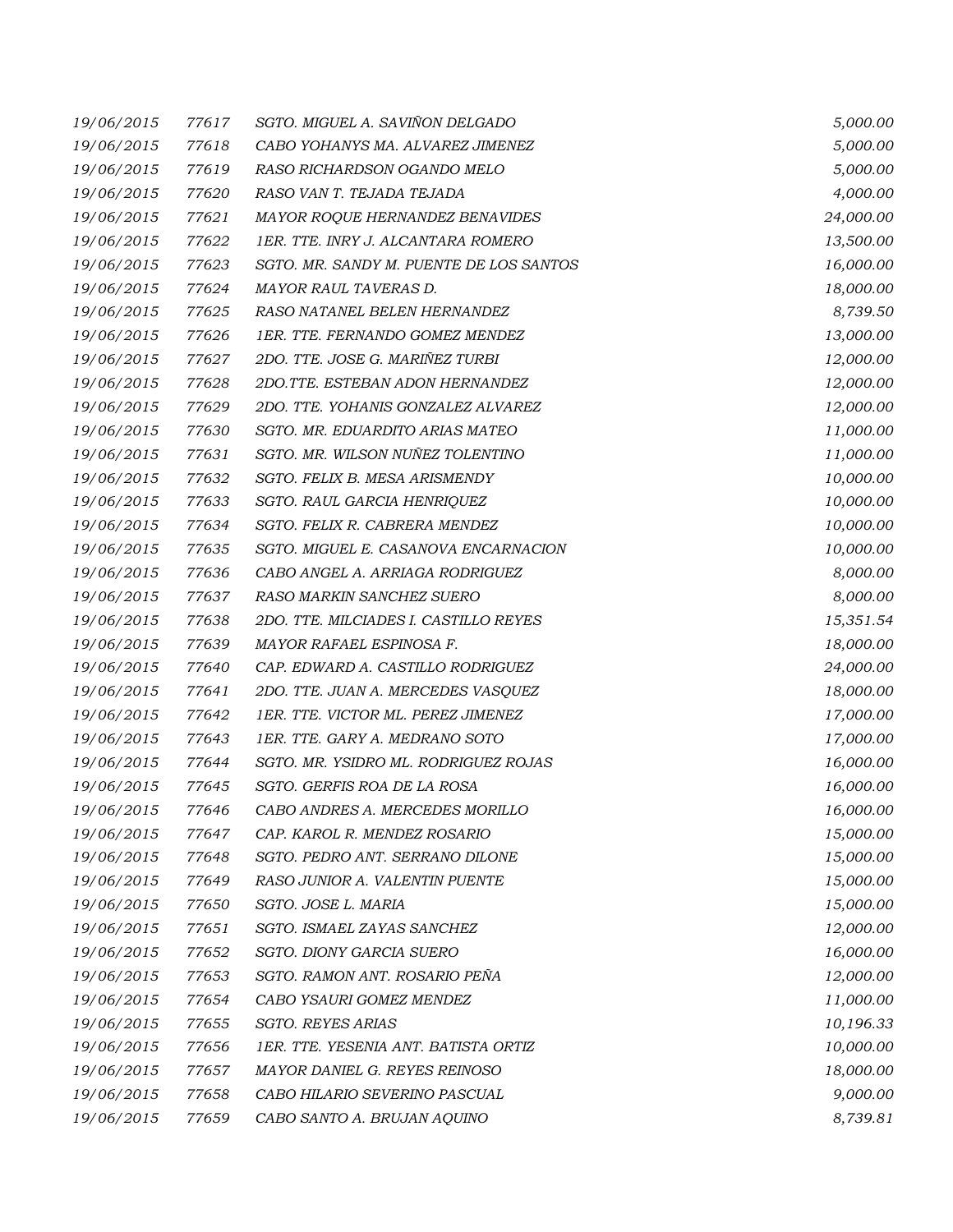| 19/06/2015 | 77660 | CABO ELPIDIO DIAZ BRUJAN                  | 8,739.73  |
|------------|-------|-------------------------------------------|-----------|
| 19/06/2015 | 77661 | CAP. VIRGILIO DE J. SARMIENTO             | 14,000.00 |
| 19/06/2015 | 77662 | CABO ENRIQUE RESTITUYO                    | 7,945.00  |
| 19/06/2015 | 77663 | 1ER. TTE. OFELIO SUAREZ HERNANDEZ         | 13,000.00 |
| 19/06/2015 | 77664 | 1ER. TTE. MARIO L. CASTRO RINCON          | 13,000.00 |
| 19/06/2015 | 77665 | SGTO. MR. VICTOR DE JS. BASILIO GARCIA    | 11,000.00 |
| 19/06/2015 | 77666 | SGTO. MR. KELVIN W. ALMONTE MERCEDES      | 11,000.00 |
| 19/06/2015 | 77667 | SGTO. JUAN C. HEREDIA DE LOS SANTOS       | 10,000.00 |
| 19/06/2015 | 77668 | 1ER. TTE. JORGE E. CUEVAS SANTANA         | 10,000.00 |
| 19/06/2015 | 77669 | SGTO. MR. ADOLFO A. GOMEZ MIESES          | 9,000.00  |
| 19/06/2015 | 77670 | RASO JUAN C. PERALTA                      | 8,000.00  |
| 19/06/2015 | 77671 | RASO FELIX J. PEGUERO DISLA               | 8,000.00  |
| 19/06/2015 | 77672 | CABO JANEIRO MATOS CUEVAS                 | 8,000.00  |
| 19/06/2015 | 77673 | RASO HANSEL DE LOS SANTOS RODRIGUEZ       | 8,000.00  |
| 19/06/2015 | 77674 | SGTO. JUAN DE LA PAZ                      | 7,200.00  |
| 19/06/2015 | 77675 | SGTO. MR. JICLIES A. RONDON PERALTA       | 8,200.00  |
| 19/06/2015 | 77676 | CABO SUJENLI Y. HEREDIA DE LOS SANTOS     | 5,200.00  |
| 19/06/2015 | 77677 | 2DO. TTE. DANIEL PEREZ F.                 | 9,200.00  |
| 19/06/2015 | 77678 | SGTO. VICTOR M. ESPIRITU SORIANO          | 7,200.00  |
| 19/06/2015 | 77679 | CABO STALIN J. ANDUJAR DIAZ               | 5,200.00  |
| 19/06/2015 | 77680 | RASO HERIBERTO A. ALVAREZ MONTAS          | 5,200.00  |
| 19/06/2015 | 77681 | SGTO. MR. FRANCISCO DE A. JIMENEZ ALMONTE | 5,575.00  |
| 19/06/2015 | 77682 | SGTO. MR. WILSON VALDEZ RAMIREZ           | 8,200.00  |
| 19/06/2015 | 77683 | SGTO. RAMON D. SANCHEZ HERNANDEZ          | 7,200.00  |
| 19/06/2015 | 77684 | STGO. FRISSO WILSON JOSEPH                | 7,200.00  |
| 19/06/2015 | 77685 | RASO ANGEL R. ARROYO RIVAS                | 5,200.00  |
| 19/06/2015 | 77686 | TTE. COR. MANUEL R. ROJAS POLANCO         | 15,600.00 |
| 19/06/2015 | 77687 | TTE. COR. AGUSTIN GIL GIL                 | 12,000.00 |
| 19/06/2015 | 77688 | MAYOR HENRY A. MEDRANO                    | 10,000.00 |
| 19/06/2015 | 77689 | CAPITAN ENRIQUE OLIVERO PEREZ             | 7,000.00  |
| 19/06/2015 | 77690 | CAP. MARINO RODRIGUEZ MARIÑEZ             | 7,000.00  |
| 19/06/2015 | 77691 | CAP. CLODOMIRO H. DOTEL NOVAS             | 7,000.00  |
| 19/06/2015 | 77692 | 1ER. TTE. CARLOS JIMENEZ DIAZ             | 6,500.00  |
| 19/06/2015 | 77693 | 1ER. TTE. RAFAEL RONDON CUESTA            | 6,500.00  |
| 19/06/2015 | 77694 | 1ER. TTE. ALEJANDRINA FORTUNA ROA         | 6,500.00  |
| 19/06/2015 | 77695 | 1ER. TTE. DENNY ALT. NOVAS MEDRANO        | 6,500.00  |
| 19/06/2015 | 77696 | 1RE. TTE. PREVISTILIO LUGO RAMIREZ        | 6,500.00  |
| 19/06/2015 | 77697 | 1ER. TTE. MIGUEL ANT. ECHAVARRIA BAUTISTA | 6,500.00  |
| 19/06/2015 | 77698 | 1ER. TTE. REYNA I. CARABALLO MENDEZ       | 6,500.00  |
| 19/06/2015 | 77699 | 2DO. TTE. ANA Y. BURGOS DURAN             | 6,000.00  |
| 19/06/2015 | 77700 | 2DO. TTE. ALEJANDRO E. MENDEZ VENTURA     | 6,000.00  |
| 19/06/2015 | 77701 | 2DO. TTE. TORIBIO J. FELIZ DIAZ           | 6,000.00  |
| 19/06/2015 | 77702 | 2DO. TTE. NEURY MERCEDES TAVAREZ          | 6,000.00  |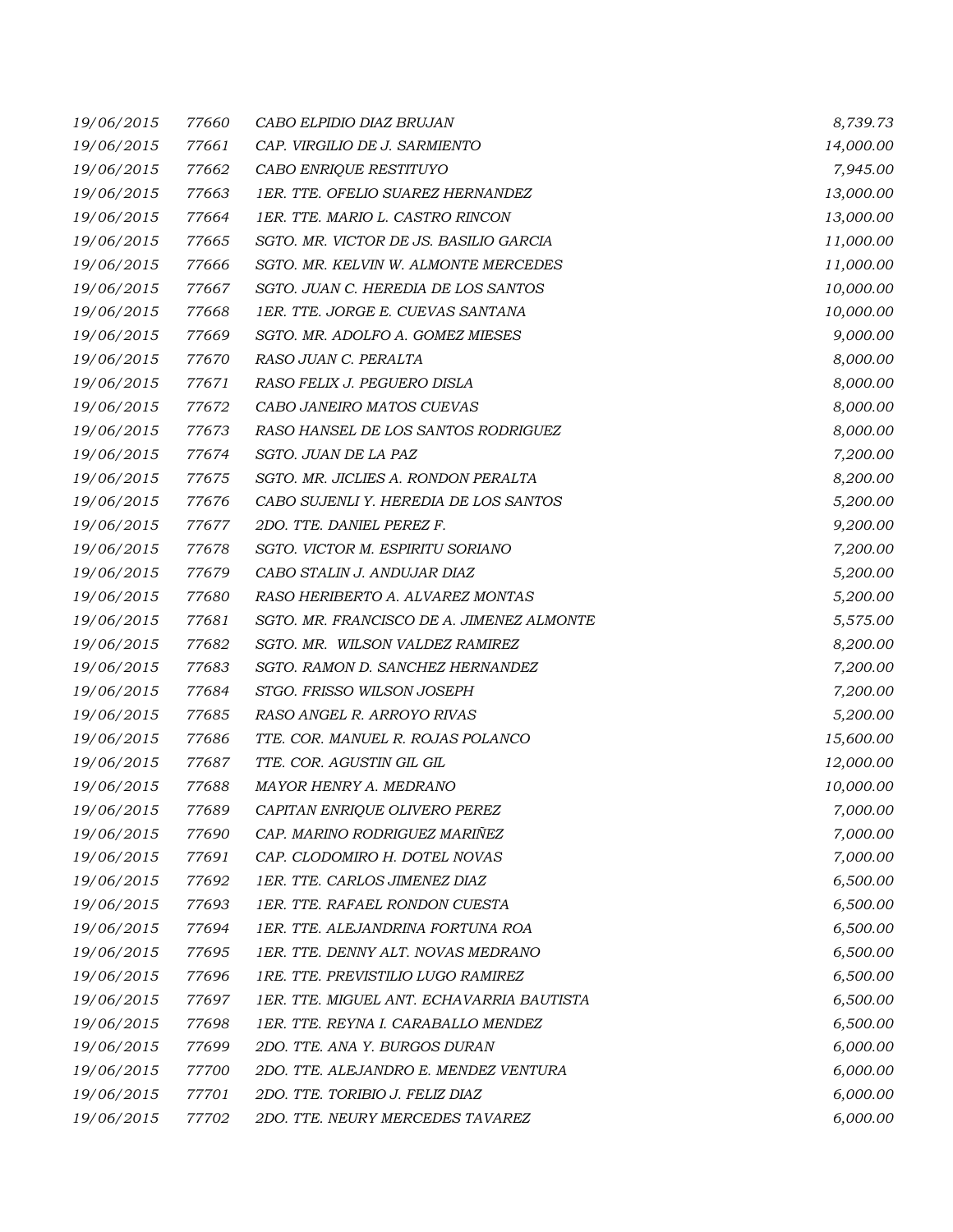| 19/06/2015 | 77703 | 2DO. TTE. HAMLET JAQUEZ JIMENEZ            | 6,000.00 |
|------------|-------|--------------------------------------------|----------|
| 19/06/2015 | 77704 | 2DO. TTE. ALBERTO REYES SENA               | 6,000.00 |
| 19/06/2015 | 77705 | 2DO. TTE. RUMARDO PEREZ DE OLEO            | 6,000.00 |
| 19/06/2015 | 77706 | 2DO. TTE. ROBERT RINCON SALAS              | 6,000.00 |
| 19/06/2015 | 77707 | 2DO. TTE. MANUEL DE JS. ENCARNACION MONTAS | 6,000.00 |
| 19/06/2015 | 77708 | 2DO. TTE. MAXIMO PEÑA VALDEZ               | 6,000.00 |
| 19/06/2015 | 77709 | 2DO. TTE. MAXIMO FORTUNA DE LA CRUZ        | 6,000.00 |
| 19/06/2015 | 77710 | 2DO. TTE. JHONNY CADENA CORPORAN           | 6,000.00 |
| 19/06/2015 | 77711 | 1ER. TTE. MANUEL BASILIO                   | 6,000.00 |
| 19/06/2015 | 77712 | CAP. JUAN DE D. NOVAS VARGAS               | 6,000.00 |
| 19/06/2015 | 77713 | SGTO. MR. PEDRO G. MINIER M.               | 5,500.00 |
| 19/06/2015 | 77714 | SGTO. MR. GERSON ANTONIO ESCAÑO V.         | 5,500.00 |
| 19/06/2015 | 77715 | SGTO. MR. ORLANDO DUVAL MELENDEZ           | 5,500.00 |
| 19/06/2015 | 77716 | SGTO. MR. REYNALDO E. PEREZ CABRERA        | 5,500.00 |
| 19/06/2015 | 77717 | SGTO. MR. YSIDRO MOTA ESPINO               | 5,500.00 |
| 19/06/2015 | 77718 | SGTO. MR. EZEQUIEL LARA                    | 5,500.00 |
| 19/06/2015 | 77719 | 2DO. TTE. CARLOS A. RAMIREZ DE LOS SANTOS  | 5,500.00 |
| 19/06/2015 | 77720 | SGTO. MR. SERGIO BREA                      | 5,000.00 |
| 19/06/2015 | 77721 | <b>SGTO. AQUILES MARTE SUERO</b>           | 5,000.00 |
| 19/06/2015 | 77722 | SGTO. ALEXANDER BELLO DE LEON              | 5,000.00 |
| 19/06/2015 | 77723 | SGTO. WILMAN PEÑA MENDEZ                   | 5,000.00 |
| 19/06/2015 | 77724 | SGTO. MARINO DE LA CRUZ GALVEZ             | 5,000.00 |
| 19/06/2015 | 77725 | SGTO. ALTAGRACIA ACOSTA ACOSTA             | 5,000.00 |
| 19/06/2015 | 77726 | SGTO. DOMINGO DE S. HERRAND ESPINOSA       | 5,000.00 |
| 19/06/2015 | 77727 | SGTO. RHADAMES CIPRIAN ESCALANTE           | 5,000.00 |
| 19/06/2015 | 77728 | SGTO. LUIS ALB. DECENA FIGUEREO            | 5,000.00 |
| 19/06/2015 | 77729 | SGTO. DANIEL TEJEDA MARTINEZ               | 5,000.00 |
| 19/06/2015 | 77730 | SGTO. ROLANDO E. ENCARNACION ENCARNACION   | 5,000.00 |
| 19/06/2015 | 77731 | SGTO. WILLIAM BAEZ TAVAREZ                 | 5,000.00 |
| 19/06/2015 | 77732 | 2DO. TTE. ALEXANDER MONTAS DE JESUS        | 5,000.00 |
| 19/06/2015 | 77733 | CABO FRENCIS ANT. LEBRON VICENTE           | 4,000.00 |
| 19/06/2015 | 77734 | CABO JACQUELINE ADAMES LEBRON              | 4,000.00 |
| 19/06/2015 | 77735 | CABO YESENIA Y. RAMIREZ RODRIGUEZ          | 4,000.00 |
| 19/06/2015 | 77736 | RASO LEUDIS J. CRUZ DECENA                 | 4,000.00 |
| 19/06/2015 | 77737 | CABO RAFAEL GENAO MEDRANO                  | 4,000.00 |
| 19/06/2015 | 77738 | RASO RICHARD R. JACINTO MONTERO            | 4,000.00 |
| 19/06/2015 | 77739 | <b>RASO KEYDI PEREZ</b>                    | 4,000.00 |
| 19/06/2015 | 77740 | CABO FRANCISCO ALB. HERRAND BERIGUETE      | 4,000.00 |
| 19/06/2015 | 77741 | CABO WENDY G. REYES CEPEDA                 | 4,000.00 |
| 19/06/2015 | 77742 | CABO YEFRI R. MERCADO QUEZADA              | 4,000.00 |
| 19/06/2015 | 77743 | RASO GUSTAVO A. FELIZ FLORIAN              | 4,000.00 |
| 19/06/2015 | 77744 | RASO JEFFERSON PRENSA CALDERON             | 4,000.00 |
| 19/06/2015 | 77745 | CABO WILLIAM M. MENDEZ FERNANDEZ           | 4,000.00 |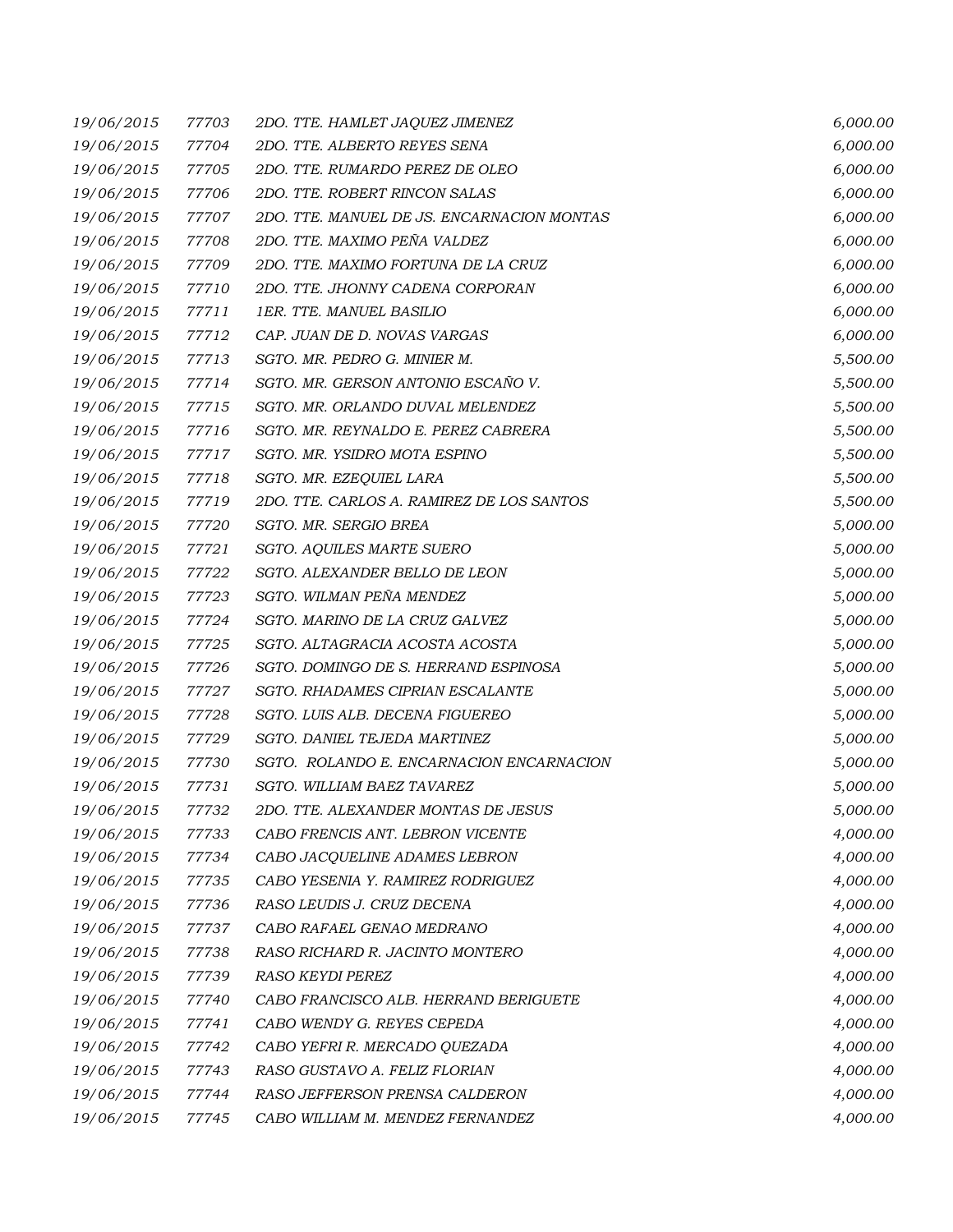| 19/06/2015 | 77746 | RASO MANUEL DE JS. MORA MATEO                  | 4,000.00  |
|------------|-------|------------------------------------------------|-----------|
| 19/06/2015 | 77747 | RASO ROANGEL FCO. FRIAS ROJAS                  | 4,000.00  |
| 19/06/2015 | 77748 | CABO ELIAS ALMANZAR FERNANDEZ                  | 4,000.00  |
| 19/06/2015 | 77749 | CABO RAFAEL G. CRUZ DIAZ                       | 4,000.00  |
| 19/06/2015 | 77750 | CABO EDELSON Y. CALDERON PEREZ                 | 4,000.00  |
| 19/06/2015 | 77751 | RASO HONARKIN DE LOS SANTOS RODRIGUEZ          | 5,200.00  |
| 19/06/2015 | 77752 | 2DO. TTE. SENCION ROMERO BRUJAN                | 9,200.00  |
| 19/06/2015 | 77753 | RASO JOSE ANT. MATEO MARTINEZ                  | 4,000.00  |
| 19/06/2015 | 77754 | RASO ANDDY SUAREZ BENITEZ                      | 4,000.00  |
| 19/06/2015 | 77755 | SGTO. MR. LUCAS NUÑEZ                          | 8,200.00  |
| 19/06/2015 | 77756 | CABO DELVIN B. CACERES CACERES                 | 5,200.00  |
| 19/06/2015 | 77757 | CABO JUAN PEÑA RAMIREZ                         | 4,000.00  |
| 19/06/2015 | 77758 | SGTO. NATHANAEL FELIZ LOPEZ                    | 7,200.00  |
| 19/06/2015 | 77759 | SGTO. MR. CRISTIAN ML. CAMPUSANO DE LOS SANTOS | 5,200.00  |
| 19/06/2015 | 77760 | 1ER TTE. HAIROL LUCIANO MONTERO                | 6,500.00  |
| 19/06/2015 | 77761 | CAP. JUAN PEREZ SOLIS                          | 6,500.00  |
| 19/06/2015 | 77762 | 2DO. TTE. RAMON ELIAS RAMIREZ PEÑA             | 6,000.00  |
| 19/06/2015 | 77763 | 2DO. TTE. CARLOS ANT. TRINIDAD MARINE          | 6,000.00  |
| 19/06/2015 | 77764 | 2DO. TTE. ADRIANO ENCARNACION ESCOTO           | 6,000.00  |
| 19/06/2015 | 77765 | SGTO. MR. ROLANDO DE LA CRUZ DE LA CRUZ        | 5,500.00  |
| 19/06/2015 | 77766 | SGTO. MR. DESIDERIO POLANCO BRITO              | 5,500.00  |
| 19/06/2015 | 77767 | SGTO. MR. MARIA TERRERO PEREZ                  | 5,500.00  |
| 19/06/2015 | 77768 | SGTO. YAQUIRA S. NIN LAHOZ                     | 5,000.00  |
| 19/06/2015 | 77769 | RASO LUIS ML. DIAZ BEATO                       | 4,000.00  |
| 19/06/2015 | 77770 | RASO MARIDALIA DECENA FIGUEREO                 | 4,000.00  |
| 19/06/2015 | 77771 | CABO MIGUEL NOVAS FLORIAN                      | 4,000.00  |
| 19/06/2015 | 77772 | <b>RASO TOMAS MARTINEZ</b>                     | 4,000.00  |
| 19/06/2015 | 77773 | SGTO.M. MARCOS CUEVAS RUIZ                     | 8,200.00  |
| 19/06/2015 | 77774 | SGTO. TONY S. MONTERO FERRERAS                 | 5,000.00  |
| 19/06/2015 | 77775 | RASO MARCO A. BATISTA RUIZ                     | 5,200.00  |
| 19/06/2015 | 77776 | RASO JOSE ALB. POLANCO VILLA                   | 4,000.00  |
| 19/06/2015 | 77777 | ASIMILADO VLADIMIR DE JESUS DILONE             | 5,200.00  |
| 19/06/2015 | 77778 | COR. FELIX ML. ANTIGUA GERMAN                  | 50,000.00 |
| 19/06/2015 | 77779 | MAYOR MANUEL DE JESUS DECENA                   | 10,060.00 |
| 19/06/2015 | 77780 | 1ER. TTE. ALCADIO HERRERA DE LA CRUZ           | 11,000.00 |
| 19/06/2015 | 77781 | 1ER. TTE. EURIS H. RAMIREZ                     | 6,500.00  |
| 19/06/2015 | 77782 | 2DO. TTE. BERNARDO QUEZADA PERALTA             | 5,500.00  |
| 19/06/2015 | 77783 | 1ER. TTE. SICTO HEREDIA                        | 5,500.00  |
| 19/06/2015 | 77784 | SGTO. FRANK A. MORETA CASTILLO                 | 8,000.00  |
| 19/06/2015 | 77785 | SGTO. LUIS M. DE LA ROSA DE LA ROSA            | 5,000.00  |
| 19/06/2015 | 77786 | CABO ANYELO MORENO GARCIA                      | 4,000.00  |
| 19/06/2015 | 77787 | CABO ELISON PEREZ RAMIREZ                      | 4,000.00  |
| 19/06/2015 | 77788 | MRO. JOSE ANT. MERCEDES BELLO                  | 4,000.00  |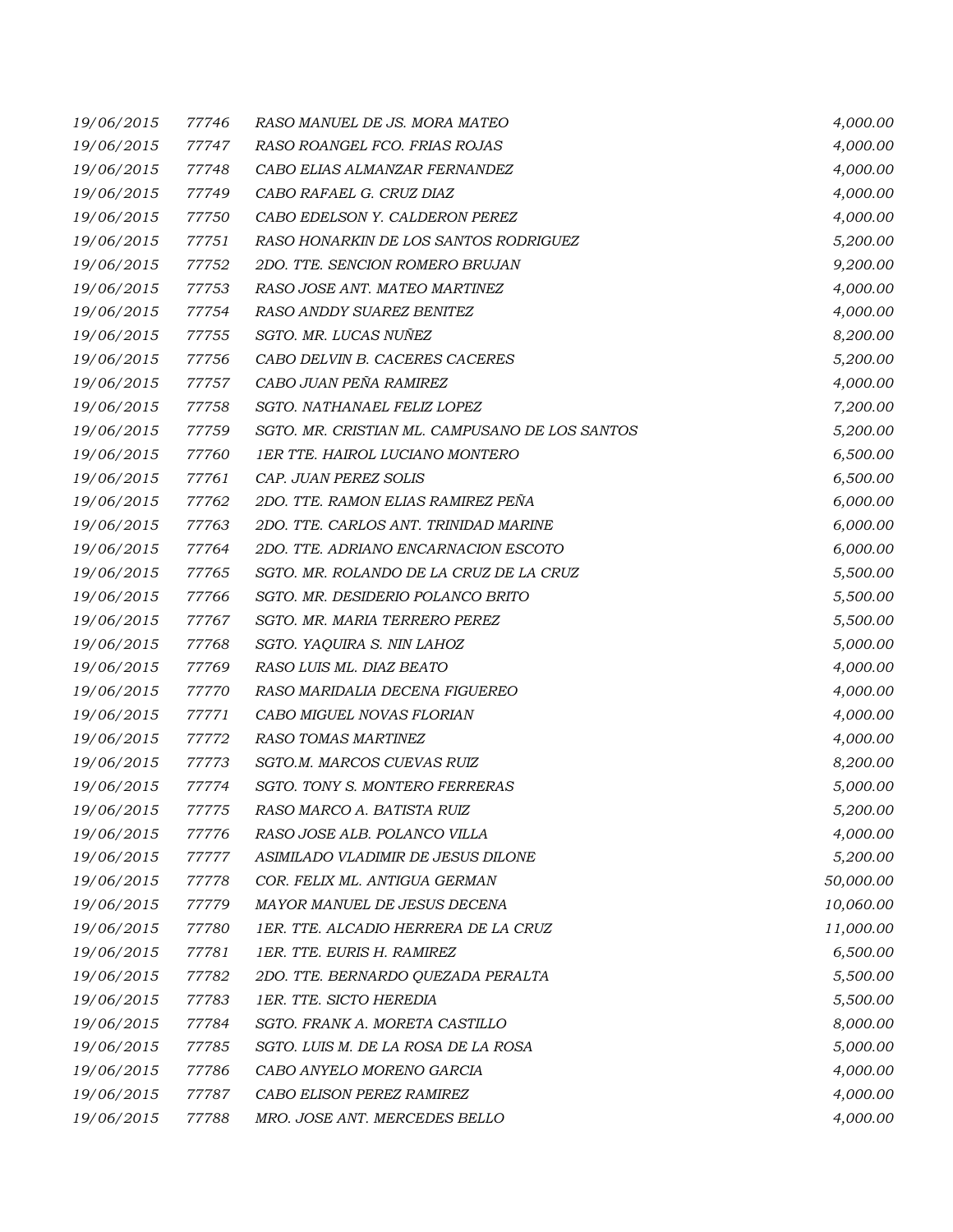| 19/06/2015 | 77789 | MARINERO CRISTIAN GUZMAN                | 4,000.00  |
|------------|-------|-----------------------------------------|-----------|
| 19/06/2015 | 77790 | CABO RADHAIRSA GUZMAN DE LA CRUZ        | 4,000.00  |
| 19/06/2015 | 77791 | CABO FREDDY PEREZ OTAÑO                 | 6,000.00  |
| 19/06/2015 | 77792 | RASO JUAN C. ANTIGUA ACOSTA             | 6,000.00  |
| 19/06/2015 | 77793 | RASO ANGEL A. RODRIGUEZ                 | 6,000.00  |
| 19/06/2015 | 77794 | RASO DENNY D. ORTEGA DE LA CRUZ         | 4,000.00  |
| 19/06/2015 | 77795 | RASO JUAN C. CRUZ VASQUEZ               | 6,000.00  |
| 19/06/2015 | 77796 | 2DO. TTE. LOIDA E, REYES AMPARO         | 4,000.00  |
| 19/06/2015 | 77797 | SGTO. MR. RAFAEL JAQUEZ RAFAEL          | 5,200.00  |
| 19/06/2015 | 77798 | CAP. FELIX BRITO HERNANDEZ              | 7,000.00  |
| 19/06/2015 | 77799 | 2DO. TTE. JULIO PEREZ CARRASCO          | 6,000.00  |
| 19/06/2015 | 77800 | SGTO. RAMON E. DEL ORBE GUILLEN         | 5,000.00  |
| 19/06/2015 | 77801 | RASO JACQUELINE MERCEDES MARTINEZ       | 4,000.00  |
| 19/06/2015 | 77802 | RASO PABEL HERNANDEZ ZABALA             | 4,000.00  |
| 19/06/2015 | 77803 | CABO NELFRAN D. BAUTISTA FELIX          | 5,000.00  |
| 19/06/2015 | 77804 | 2DO. TTE. CLAUDIO SANCHEZ LUCAS         | 15,000.00 |
| 19/06/2015 | 77805 | SGTO. JUAN C. ANGELES MARTE             | 8,000.00  |
| 19/06/2015 | 77806 | CABO MOISES CONTRERAS PAULINO           | 6,000.00  |
| 19/06/2015 | 77807 | SGTO. MR. JAINER CUEVAS FERRERAS        | 8,200.00  |
| 19/06/2015 | 77808 | MAYOR TEODORO VALDEZ PEREZ              | 9,000.00  |
| 19/06/2015 | 77809 | CAP. HEIRY J. LANTIGUA RIVAS            | 7,000.00  |
| 19/06/2015 | 77810 | 2DO TTE. CIPRIAN ROSARIO SUERO          | 6,000.00  |
| 19/06/2015 | 77811 | CABO YASMIN MA. GONZALEZ CABRERA        | 4,000.00  |
| 19/06/2015 | 77812 | SGTO. MR. JOSE J. ENCARNACION MONTERO   | 8,200.00  |
| 19/06/2015 | 77813 | SGTO. FREDDY A. REYES CAMPUSANO         | 5,000.00  |
| 19/06/2015 | 77814 | SGTO. MR. CANDIDA R. AGUERO ENCARNACION | 5,500.00  |
| 19/06/2015 | 77815 | SGTO. GUARINA DEL P. PEREZ RODRIGUEZ    | 5,000.00  |
| 19/06/2015 | 77816 | CABO MERQUIADES LORENZO GONZALEZ        | 4,000.00  |
| 19/06/2015 | 77817 | 2DO. TTE CONCEPCION DEL C MENDOZA JORGE | 6,000.00  |
| 19/06/2015 | 77818 | MARINERO HENRY VALERA GARCIA            | 4,000.00  |
| 19/06/2015 | 77819 | SGTO. FELIX MUESES MARTINEZ             | 7,200.00  |
| 19/06/2015 | 77820 | SGTO. MR. IVAN J. AMPARO                | 12,000.00 |
| 19/06/2015 | 77821 | 1ER. TTE. MAXIMO DIAZ V.                | 11,000.00 |
| 19/06/2015 | 77822 | SGTO. LEON F. COLOMBO CASTILLO          | 8,000.00  |
| 19/06/2015 | 77823 | 1ER. TTE. TOMAS MONTERO M.              | 6,500.00  |
| 19/06/2015 | 77824 | 2DO. TTE. JOSE O. MENDOZA DE LA CRUZ    | 6,000.00  |
| 19/06/2015 | 77825 | 2DO. TTE. ANGEL HERNANDEZ               | 6,000.00  |
| 19/06/2015 | 77826 | SGTO. SIXTA SANCHEZ SANTOS              | 5,000.00  |
| 19/06/2015 | 77827 | SGTO. MR. MARIO DE LA ROSA LIRANZO      | 5,000.00  |
| 19/06/2015 | 77828 | 2DO. TTE. ELIAS ESTEVEZ CUBA            | 5,000.00  |
| 19/06/2015 | 77829 | RASO BIENVENIDO CABRERA NOVAS           | 4,000.00  |
| 19/06/2015 | 77830 | 1ER. TTE. PEDRO CONTRERAS ALCANTARA     | 6,500.00  |
| 19/06/2015 | 77831 | SGTO. FERNANDO S. VALDEZ BERAS          | 5,000.00  |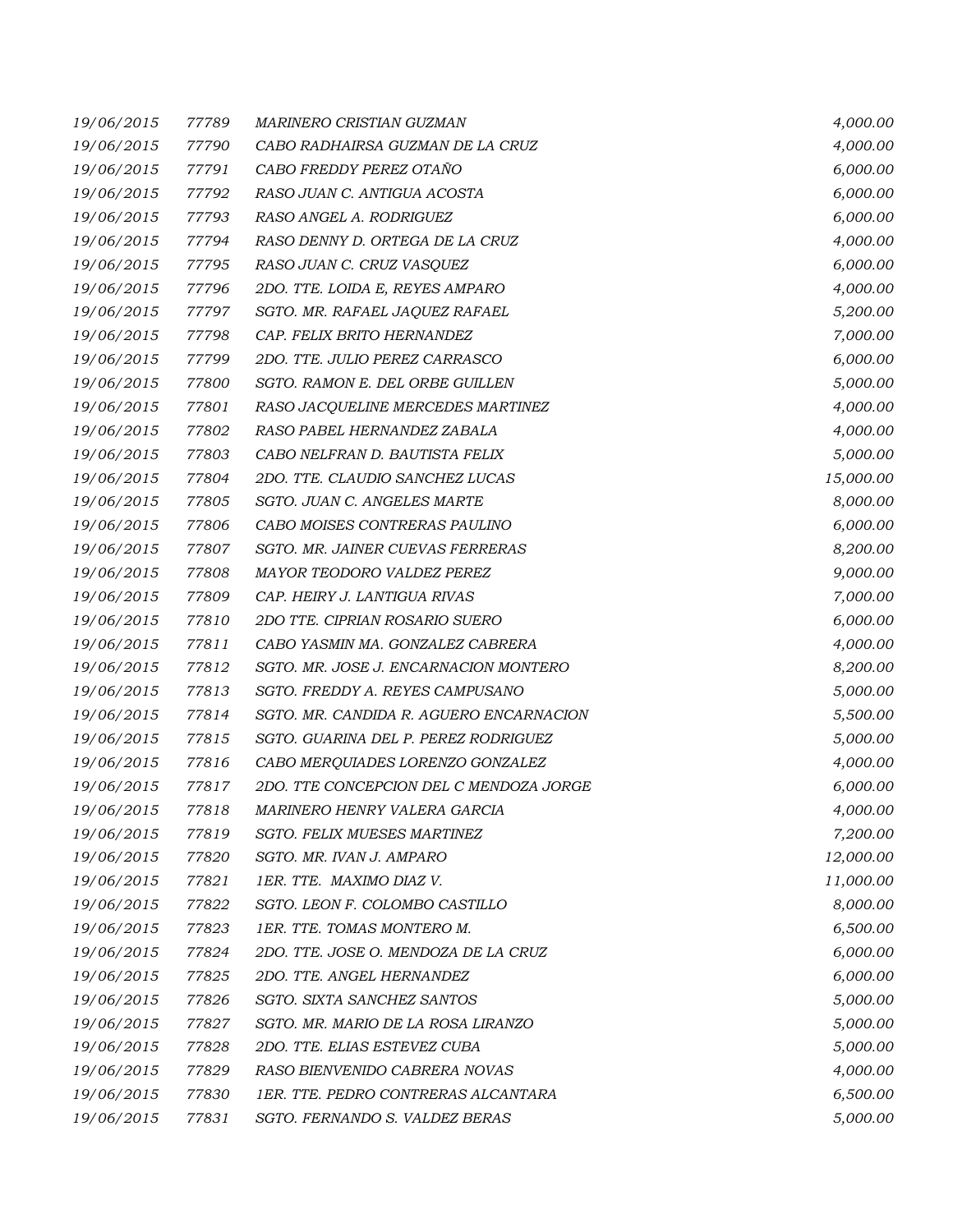| 19/06/2015 | 77832 | SGTO. MR. WENDY D. TEJEDA TORRES       | 5,500.00  |
|------------|-------|----------------------------------------|-----------|
| 19/06/2015 | 77833 | RASO LEONELA PEÑA VENTURA              | 4,000.00  |
| 19/06/2015 | 77834 | TTE. DE FRAGATA MANUEL MONTAÑO MENDEZ  | 6,500.00  |
| 19/06/2015 | 77835 | 2DO. TTE. FRANCISCO DE LA CRUZ TEJEDA  | 6,000.00  |
| 19/06/2015 | 77836 | SGTO. ELIZABETH ACEVEDO QUIROZ         | 5,000.00  |
| 19/06/2015 | 77837 | CABO IRENO BAUTISTA MANZUETA           | 4,000.00  |
| 19/06/2015 | 77838 | RASO JUAN FCO. HERASME PEÑA            | 4,900.00  |
| 19/06/2015 | 77839 | SGTO. MR. PEDRO A. MOQUETE             | 5,500.00  |
| 19/06/2015 | 77840 | RASO JOSE RAMON DE LA ROSA             | 4,000.00  |
| 19/06/2015 | 77841 | RASO JUAN D. PEREZ ROJAS               | 4,000.00  |
| 19/06/2015 | 77842 | 2DO. TTE. CRUZ ANT. FELIZ MEDRANO      | 6,000.00  |
| 19/06/2015 | 77843 | MAYOR FLORENTINO LOPEZ ROJAS           | 15,000.00 |
| 19/06/2015 | 77844 | 1ER. TTE. YERDY FCO. MENDEZ TRINIDAD   | 6,500.00  |
| 19/06/2015 | 77845 | 2DO. TTE. EPIFANIO SANCHEZ LLUBERES    | 6,000.00  |
| 19/06/2015 | 77846 | SGTO. PEDRO J. MARTINEZ ENCARNACION    | 7,800.00  |
| 19/06/2015 | 77847 | 2DO. TTE. DIEGO ML. PEÑA FIGUEROA      | 6,000.00  |
| 19/06/2015 | 77848 | SGTO. MR. BOLIVIA B. TERRERO PEREZ     | 5,500.00  |
| 19/06/2015 | 77849 | SGTO. MR. MILAGROS ALT. MEDINA ROSARIO | 5,500.00  |
| 19/06/2015 | 77850 | SGTO. MR. FELIX MARCELO MESA           | 5,500.00  |
| 19/06/2015 | 77851 | SGTO. AMAURYS CALZADO JAVIER           | 5,000.00  |
| 19/06/2015 | 77852 | SGTO. MR. PEDRO ENCARNACION SANCHEZ    | 5,000.00  |
| 19/06/2015 | 77853 | SGTO. PEDRO LORENZO DIAZ               | 5,000.00  |
| 19/06/2015 | 77854 | SGTO. CARLOS M. RAMON GARCIA           | 5,000.00  |
| 19/06/2015 | 77855 | RASO JOSE M. PEREZ CUEVAS              | 4,000.00  |
| 19/06/2015 | 77856 | CABO URBANO LAFONTAINE MEDINA          | 4,000.00  |
| 19/06/2015 | 77857 | RASO WANDOL AMADOR                     | 4,000.00  |
| 19/06/2015 | 77858 | RASO MARIA H. ESPINAL FABIAN           | 4,000.00  |
| 19/06/2015 | 77859 | SGTO. DOMINGO E. MONTERO PEÑA          | 8,000.00  |
| 19/06/2015 | 77860 | 1ER. TTE. FELIX ANT. MOQUETE MONTILLA  | 11,000.00 |
| 19/06/2015 | 77861 | SGTO. MR. RAMON MA. CABRERA RINCON     | 9,000.00  |
| 19/06/2015 | 77862 | SGTO. JULIO C. ESPINAL PEREZ           | 8,000.00  |
| 19/06/2015 | 77863 | RASO OCTAVIANO MONTERO BAEZ            | 13,000.00 |
| 19/06/2015 | 77864 | SGTO. PEDRO MONEGRO ROSA               | 5,000.00  |
| 19/06/2015 | 77865 | SGTO. RAFAEL ANT. UCETA MONTAN         | 7,200.00  |
| 19/06/2015 | 77866 | SGTO. MR. GETULIO RODRIGUEZ FIGUEREO   | 8,200.00  |
| 19/06/2015 | 77867 | SGTO. MR. CRISTIAN DEMORIZI BALBUENA   | 9,000.00  |
| 19/06/2015 | 77868 | RASO DANILO VASQUEZ DE LA CRUZ         | 8,400.00  |
| 19/06/2015 | 77869 | CAP. CEFERINO OFFRER DE LA ROSA        | 12,000.00 |
| 19/06/2015 | 77870 | 1ER. TTE. FIDIAN GONZALEZ              | 11,000.00 |
| 19/06/2015 | 77871 | 1ER. TTE. BIENVENIDO RUBIO SENA        | 11,000.00 |
| 19/06/2015 | 77872 | 2DO. TTE. ANGEL MA. MORILLO ROSARIO    | 10,000.00 |
| 19/06/2015 | 77873 | SGTO. MR. VICTOR DE OLEO FULCAR        | 10,500.00 |
| 19/06/2015 | 77874 | SGTO. LUIS ML. GONZALEZ CARPIO         | 8,000.00  |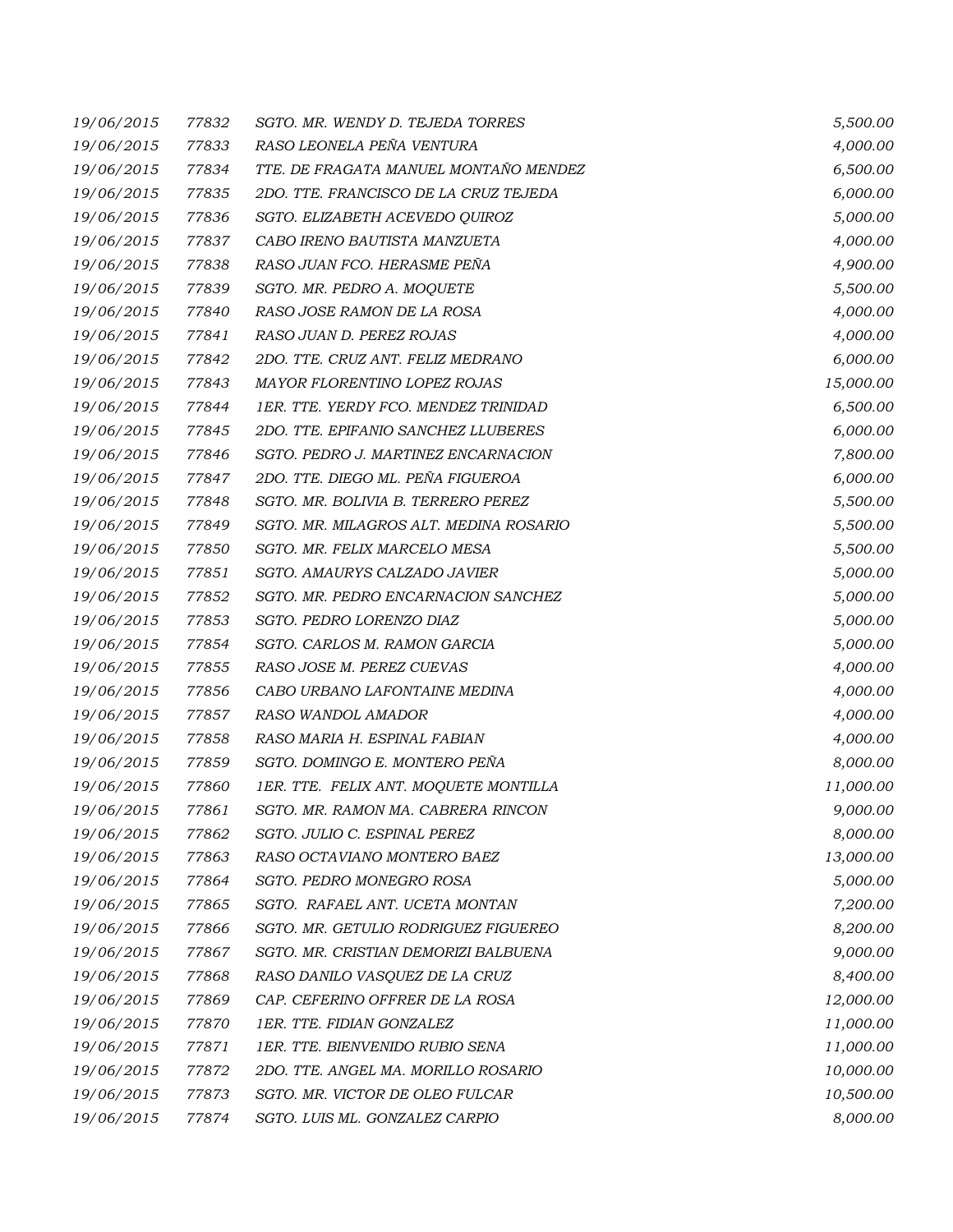| 19/06/2015 | 77875 | RASO LUIS A. LARA PUJOLS                  | 6,000.00  |
|------------|-------|-------------------------------------------|-----------|
| 19/06/2015 | 77876 | CABO MANUEL DE JS. MEJIA MERCEDES         | 4,000.00  |
| 19/06/2015 | 77877 | RASO LUIS A. LARA PUJOLS                  | 6,000.00  |
| 19/06/2015 | 77878 | 1ER. TTE. SANTOS E. GARCIA OGANDO         | 11,000.00 |
| 19/06/2015 | 77879 | 1ER. TTE. JACOBO DE LEON PEREZ            | 11,000.00 |
| 19/06/2015 | 77880 | 1ER. TTE. REMEDIO PEREZ FELIZ             | 11,000.00 |
| 19/06/2015 | 77881 | 1ER. TTE. VICTOR J. MOREL DE LA CRUZ      | 11,000.00 |
| 19/06/2015 | 77882 | 2DO. TTE. JOSE CASTRO HERNANDEZ           | 6,000.00  |
| 19/06/2015 | 77883 | 2DO. TTE. JUAN B. OLMOS HERNANDEZ.        | 10,000.00 |
| 19/06/2015 | 77884 | 2DO. TTE. JUAN C. NOVAS ROSARIO           | 10,000.00 |
| 19/06/2015 | 77885 | 2DO. TTE. RAMON A. DIAZ MARIA             | 10,000.00 |
| 19/06/2015 | 77886 | SGTO. EDUARDO DE JESUS ROSARIO            | 8,000.00  |
| 19/06/2015 | 77887 | SGTO. GUILLERMO DEL ROSARIO MUÑOZ         | 8,000.00  |
| 19/06/2015 | 77888 | RASO RUBEN ALCANTARA JIMENEZ              | 4,000.00  |
| 19/06/2015 | 77889 | 1ER. TTE. DIGNO JIMENEZ ROMERO            | 11,000.00 |
| 19/06/2015 | 77890 | SGTO. MR. CLODOMIRO ZABALA SANTOS         | 9,000.00  |
| 19/06/2015 | 77891 | CABO CARLOS A. MINAYA GARCIA              | 6,000.00  |
| 19/06/2015 | 77892 | CABO FRANKLIN MONTERO MONTERO             | 4,900.00  |
| 19/06/2015 | 77893 | CAP. JOSE M. JAQUEZ FERNANDEZ             | 6,500.00  |
| 19/06/2015 | 77894 | 2DO. TTE. MIRIAM ALT. LARA CUEVAS         | 6,000.00  |
| 19/06/2015 | 77895 | 2DO. TTE. NELSON SANTANA BAUTISTA         | 5,133.33  |
| 19/06/2015 | 77896 | SGTO. MR. ENEROLINDA AQUINO DE LOS SANTOS | 5,500.00  |
| 19/06/2015 | 77897 | SGTO. CARMELINO CONTRERAS OFFRER          | 5,000.00  |
| 19/06/2015 | 77898 | 2DO. TTE. RAFAEL E. ENCARNACION ADAMES    | 6,000.00  |
| 19/06/2015 | 77899 | SGTO. JOSE ALT. ENCARNACION VALDEZ        | 5,000.00  |
| 19/06/2015 | 77900 | 2DO. TTE. JORGE DE LOS SANTOS ANDUJAR     | 12,000.00 |
| 19/06/2015 | 77901 | SGTO. MR. JOVANNY ABREU SURIEL            | 8,200.00  |
| 19/06/2015 | 77902 | SGTO. MARINO ABAD PUELLO                  | 8,000.00  |
| 19/06/2015 | 77903 | SGTO. MARTIN BERNABEL VIZCAINO            | 8,000.00  |
| 19/06/2015 | 77904 | RASO CARLOS ML. ROSARIO NUÑEZ             | 6,000.00  |
| 19/06/2015 | 77905 | CAP. JOSE DIAZ FLORIAN                    | 7,000.00  |
| 19/06/2015 | 77906 | SGTO. CEVERO RODRIGUEZ RODRIGUEZ          | 5,000.00  |
| 19/06/2015 | 77907 | SGTO. MR. RAFAEL FRANCO LUNA              | 9,000.00  |
| 19/06/2015 | 77908 | SGTO. MR. LEANDRO ALB. JAVIER ENCARNACION | 9,000.00  |
| 19/06/2015 | 77909 | SGTO. RAMON R. VICTORIANO AQUINO          | 9,000.00  |
| 19/06/2015 | 77910 | SGTO. WILSON MATEO PEREZ                  | 8,000.00  |
| 19/06/2015 | 77911 | SGTO, ALEXANDER A. MATEO AGUASVIVA        | 5,000.00  |
| 19/06/2015 | 77912 | RASO JONATHAN PEREZ PEREZ                 | 4,000.00  |
| 19/06/2015 | 77913 | 2DO. TTE. JUAN ABAD                       | 6,000.00  |
| 19/06/2015 | 77914 | CABO CARLOS FLORENTINO FLORENTINO         | 4,000.00  |
| 19/06/2015 | 77915 | 2DO. TTE. WILLIAN DISLA BAEZ              | 6,000.00  |
| 19/06/2015 | 77916 | RASO HUGO M. RODRIGUEZ OGANDO             | 6,000.00  |
| 19/06/2015 | 77917 | TTE. COR. VICTOR ML. ACEVEDO COSME        | 13,000.00 |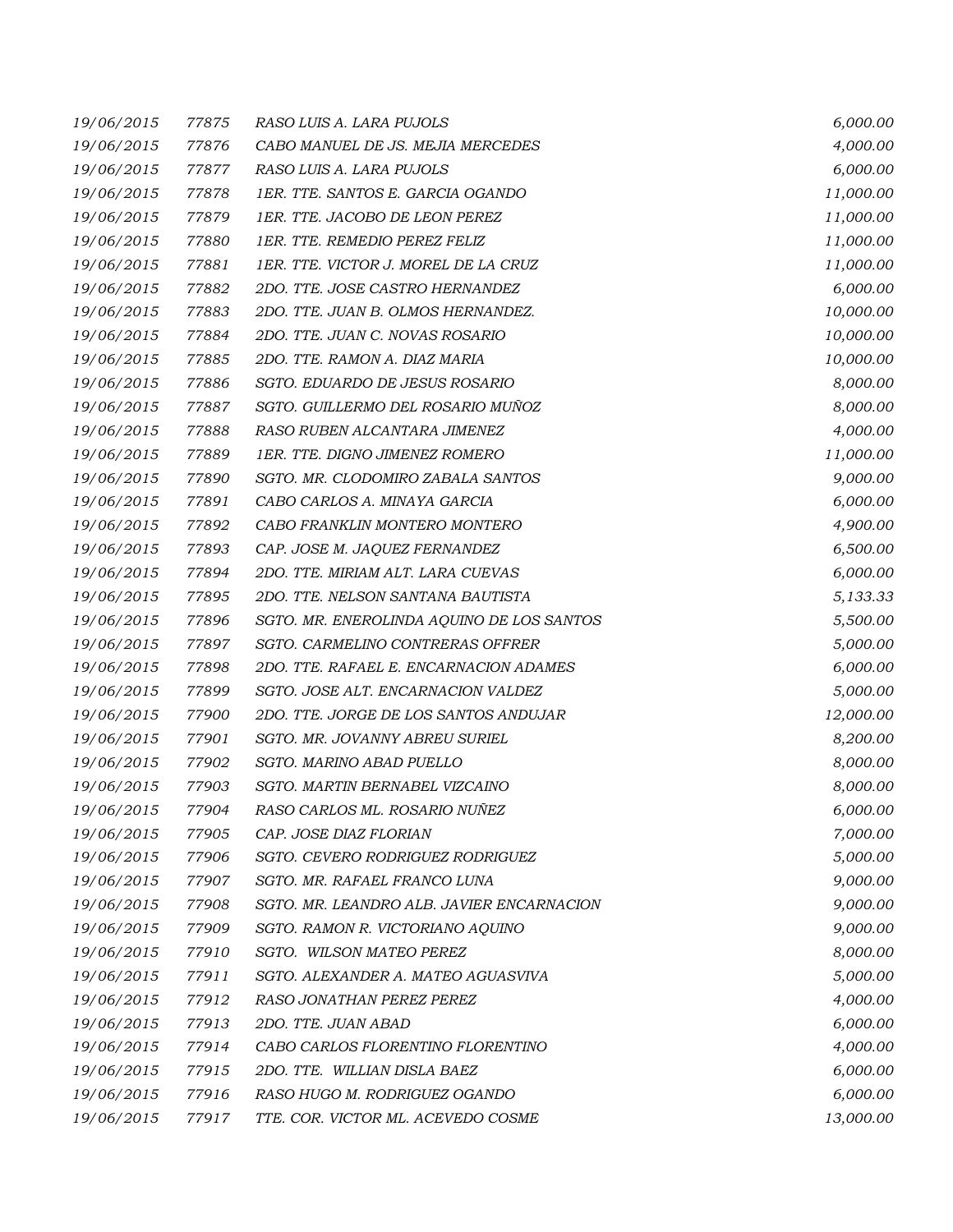| 19/06/2015 | 77918 | TTE. COR. JOSE M. ROSARIO AQUINO       | 10,000.00 |
|------------|-------|----------------------------------------|-----------|
| 19/06/2015 | 77919 | MAYOR JORGE L. ZOUAIN TAVAREZ          | 9,000.00  |
| 19/06/2015 | 77920 | CAP. JOSE L. MENDEZ CRUZ               | 7,000.00  |
| 19/06/2015 | 77921 | CAP. FELIPE ANT. GARCIA PERALTA        | 7,000.00  |
| 19/06/2015 | 77922 | CAP. JOSE L. MORROBEL                  | 7,000.00  |
| 19/06/2015 | 77923 | 2DO. TTE. BLAS FERNANDEZ GIL           | 6,000.00  |
| 19/06/2015 | 77924 | 1ER. TTE. SANTO CALZADO                | 6,000.00  |
| 19/06/2015 | 77925 | 1ER. TTE. JOSE N. BETANCES DIAZ        | 6,000.00  |
| 19/06/2015 | 77926 | SGTO. MR. ELIAS R. MEDINA TERRERO      | 5,500.00  |
| 19/06/2015 | 77927 | SGTO. MR. REIMUNDO ALVAREZ PEÑA        | 5,500.00  |
| 19/06/2015 | 77928 | SGTO. MR. RAYMUNDO FAÑAS REYES         | 5,500.00  |
| 19/06/2015 | 77929 | SGTO. MAYOR GUSTAVO A. ZARZUELA ARROYO | 5,500.00  |
| 19/06/2015 | 77930 | SGTO. MR. RAFAEL ANT. ALCANTARA REYES  | 5,500.00  |
| 19/06/2015 | 77931 | SGTO. MR. MANUEL ANT. GIL DE LEON      | 5,500.00  |
| 19/06/2015 | 77932 | SGTO. MR. VICENTE MELENDEZ MARTINEZ    | 5,500.00  |
| 19/06/2015 | 77933 | SGTO. MR. GILBERTO ACOSTA GONZALEZ     | 5,500.00  |
| 19/06/2015 | 77934 | SGTO. MR. JUAN C. OZORIA CUEVAS        | 5,500.00  |
| 19/06/2015 | 77935 | SGTO. ALBERTO ANT. DE LA CRUZ MATA     | 5,000.00  |
| 19/06/2015 | 77936 | SGTO. DANNY R. ABREU CONCEPCION        | 5,000.00  |
| 19/06/2015 | 77937 | SGTO. ROBERT E. TEJADA SUAREZ          | 5,000.00  |
| 19/06/2015 | 77938 | SGTO. JOSE A. FELIX PEREZ              | 5,000.00  |
| 19/06/2015 | 77939 | SGTO. MIGUEL ANT. PASCUAL LAHOZ        | 5,000.00  |
| 19/06/2015 | 77940 | CABO ROBERTO DEL ROSARIO CENA          | 4,000.00  |
| 19/06/2015 | 77941 | CABO JOSE ANT. ROSARIO MARTINEZ        | 4,000.00  |
| 19/06/2015 | 77942 | CABO HECTOR R. BAUTISTA PICHARDO       | 4,000.00  |
| 19/06/2015 | 77943 | CABO AQUINO BELLIARD ROJAS             | 4,000.00  |
| 19/06/2015 | 77944 | CABO JUAN CARLOS PIMENTEL LIRANZO      | 4,000.00  |
| 19/06/2015 | 77945 | RASO KATIUSKA DEL C. MERCEDES          | 4,000.00  |
| 19/06/2015 | 77946 | RASO JALBRIN R. SANTANA GOMEZ          | 4,000.00  |
| 19/06/2015 | 77947 | RASO EDINSON J. MARTINEZ GIL           | 4,000.00  |
| 19/06/2015 | 77948 | CABO JUAN STGO. PEÑA RODRIGUEZ         | 4,000.00  |
| 19/06/2015 | 77949 | RASO LUIS ML. RODRIGUEZ SIGOLLEN       | 4,000.00  |
| 19/06/2015 | 77950 | CABO ARELIS M. VILLAR SANTOS           | 4,000.00  |
| 19/06/2015 | 77951 | CABO JOSE R. ACEVEDO FAMILIA           | 4,000.00  |
| 19/06/2015 | 77952 | CABO KENIA Y. GARCIA VARGAS            | 4,000.00  |
| 19/06/2015 | 77953 | 2DO. TTE. JULIO A. FRANCO DE AZA       | 9,200.00  |
| 19/06/2015 | 77954 | 2DO. TTE. JOSE LUIS CRUZ JORGE         | 9,200.00  |
| 19/06/2015 | 77955 | SGTO. MIGUEL SILVERIO MARIA            | 5,000.00  |
| 19/06/2015 | 77956 | SGTO, BERIS S. PEREZ MARTICHE          | 5,200.00  |
| 19/06/2015 | 77957 | SGTO. MARTIRES ULLOA HERNANDEZ         | 5,000.00  |
| 19/06/2015 | 77958 | CABO ALFREDO ABREU                     | 5,200.00  |
| 19/06/2015 | 77959 | SGTO. DOMINGO DE LOS S. ESTEVEZ        | 7,200.00  |
| 19/06/2015 | 77960 | SGTO. FELIX ANT. JAQUEZ                | 7,200.00  |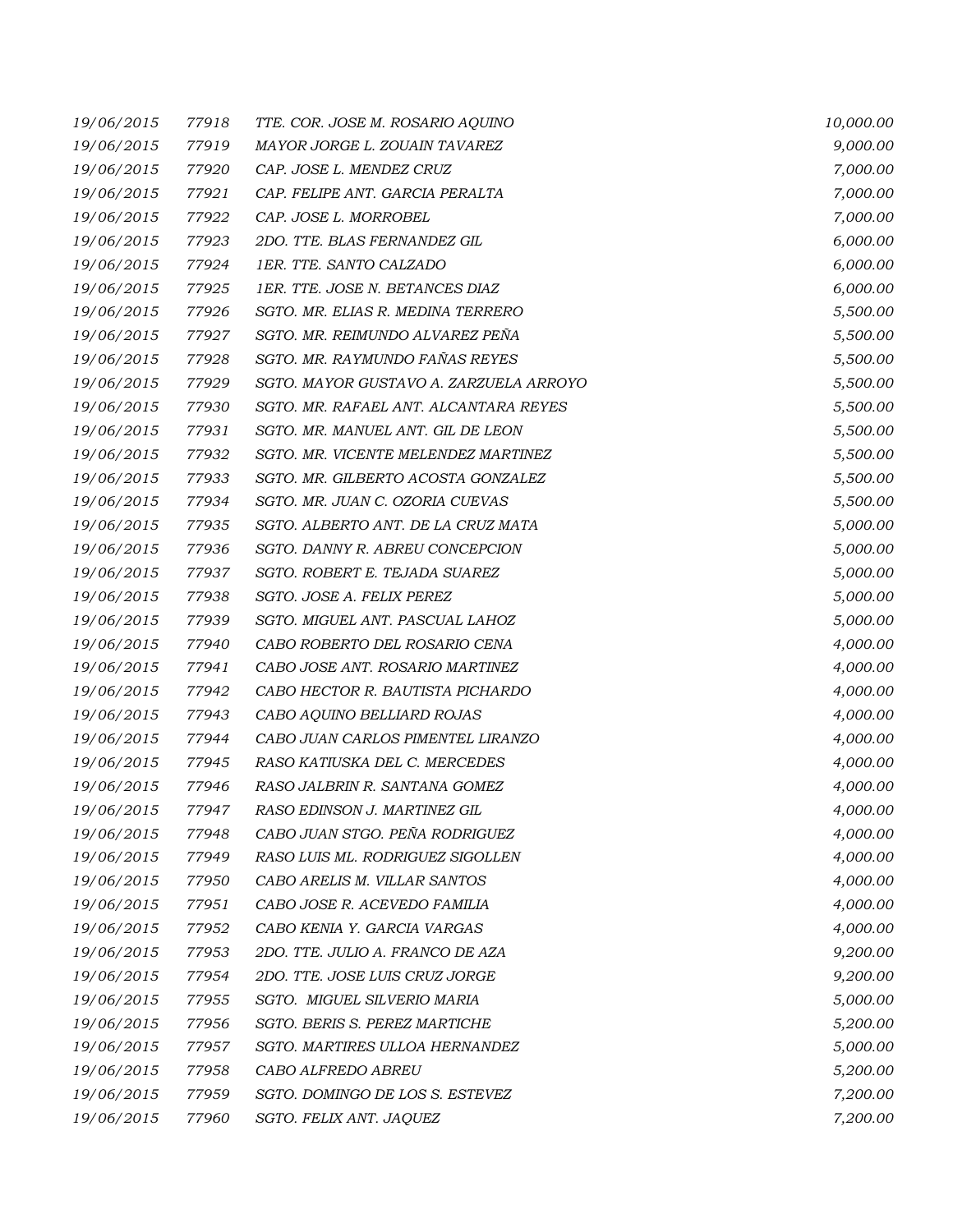| 19/06/2015 | 77961 | RASO MIGUEL FELIZ CABRERA                  | 4,000.00  |
|------------|-------|--------------------------------------------|-----------|
| 19/06/2015 | 77962 | SGTO. CARLOS O. BRITO PEÑA                 | 7,200.00  |
| 19/06/2015 | 77963 | RASO FRANCISCO DURAN RAMIREZ               | 4,000.00  |
| 19/06/2015 | 77964 | CABO MIGUEL V. ARAGONEZ GOMEZ              | 4,000.00  |
| 19/06/2015 | 77965 | 2DO. TTE. ERNESTO ENCARNACION ROSARIO      | 6,000.00  |
| 19/06/2015 | 77966 | SGTO. MR. JUAN ANT. ROSA GOMEZ             | 5,500.00  |
| 19/06/2015 | 77967 | CABO FRANCISCO D. BAEZ VALERIO             | 4,000.00  |
| 19/06/2015 | 77968 | SGTO. REYNOSO PIÑA GUERRERO                | 5,000.00  |
| 19/06/2015 | 77969 | CABO JOSE M. MINAYA GOMEZ                  | 4,000.00  |
| 19/06/2015 | 77970 | 2DO. TTE. SILVESTRE FELIZ HERNANDEZ        | 10,000.00 |
| 19/06/2015 | 77971 | SGTO. ANTONIO CASTRO BELEN                 | 8,000.00  |
| 19/06/2015 | 77972 | RASO RUDDY R. RUIZ GARCIA                  | 6,000.00  |
| 19/06/2015 | 77973 | SGTO. JAIME Y. VERAS QUEZADA               | 12,000.00 |
| 19/06/2015 | 77974 | MAYOR JUAN E. ACOSTA REYNOSO               | 9,000.00  |
| 19/06/2015 | 77975 | CAP. NELSON RODRIGUEZ BEATO                | 6,000.00  |
| 19/06/2015 | 77976 | SGTO. MR. JUAN G. BONIFACIO GUTIERREZ      | 5,500.00  |
| 19/06/2015 | 77977 | CABO ISMAEL DE LA CRUZ TAPIA               | 4,000.00  |
| 19/06/2015 | 77978 | SGTO. MR. JOSE R. RAMIREZ PEREZ            | 5,000.00  |
| 19/06/2015 | 77979 | SGTO. NICOLAS HERRERA GRATEREAUX           | 5,000.00  |
| 19/06/2015 | 77980 | RASO FRANKLIN PICHARDO VICTORIANO          | 4,000.00  |
| 19/06/2015 | 77981 | CAP. GERSON ACOSTA POLANCO                 | 7,000.00  |
| 19/06/2015 | 77982 | 2DO. TTE. RICHARD L. BADIA MENDEZ          | 6,000.00  |
| 19/06/2015 | 77983 | 2DO. TTE. JOSE D. TIFA                     | 6,000.00  |
| 19/06/2015 | 77984 | 2DO. TTE. PRIMITIVO GOMEZ NUÑEZ            | 6,000.00  |
| 19/06/2015 | 77985 | SGTO. MR. CANDIDO R. MENA SALCEDO          | 5,500.00  |
| 19/06/2015 | 77986 | CABO ALBIN ML. HICIANO GONZALEZ            | 4,000.00  |
| 19/06/2015 | 77987 | CAP. MANUEL DE JS. SENA HERNANDEZ          | 7,000.00  |
| 19/06/2015 | 77988 | SGTO. MR. PABLO ML. MORONTA REYES          | 5,000.00  |
| 19/06/2015 | 77989 | CABO RAMON ANT. PICHARDO ALVAREZ           | 4,000.00  |
| 19/06/2015 | 77990 | SGTO. MR. SANTIAGO BATISTA DIAZ            | 5,500.00  |
| 19/06/2015 | 77991 | SGTO. SOREMINDA FLETE ADAMES               | 5,000.00  |
| 19/06/2015 | 77992 | CABO JUAN CISNEROS ALMANZAR                | 4,000.00  |
| 19/06/2015 | 77993 | CABO JOSE ANT. TAVERAS ARIAS               | 4,000.00  |
| 19/06/2015 | 77994 | CABO WILLIAMS ADAMES ESPINAL               | 4,000.00  |
| 19/06/2015 | 77995 | RASO JUNIOR CABRERA RODRIGUEZ              | 5,200.00  |
| 19/06/2015 | 77996 | SGTO. JOSE ML. PAULINO ACOSTA              | 5,000.00  |
| 19/06/2015 | 77997 | CABO JESUS ANT. DE LA CRUZ SUERO           | 4,000.00  |
| 19/06/2015 | 77998 | SGTO. MR. JOSE ALB. EVANGELISTA CONCEPCION | 5,000.00  |
| 19/06/2015 | 77999 | SGTO. MR. WILSON GERMAN DE LA CRUZ         | 5,500.00  |
| 19/06/2015 | 78000 | SGTO. EDUARDO DE JS. CRUZ VENTURA          | 7,200.00  |
| 19/06/2015 | 78001 | CABO YENNY ALT. ROSARIO GARCIA             | 5,200.00  |
| 19/06/2015 | 78002 | <b>SGTO. RAMON SEVERINO PAREDES</b>        | 7,200.00  |
| 19/06/2015 | 78003 | SGTO. DOLORES PEDIET ALMONTE               | 7,200.00  |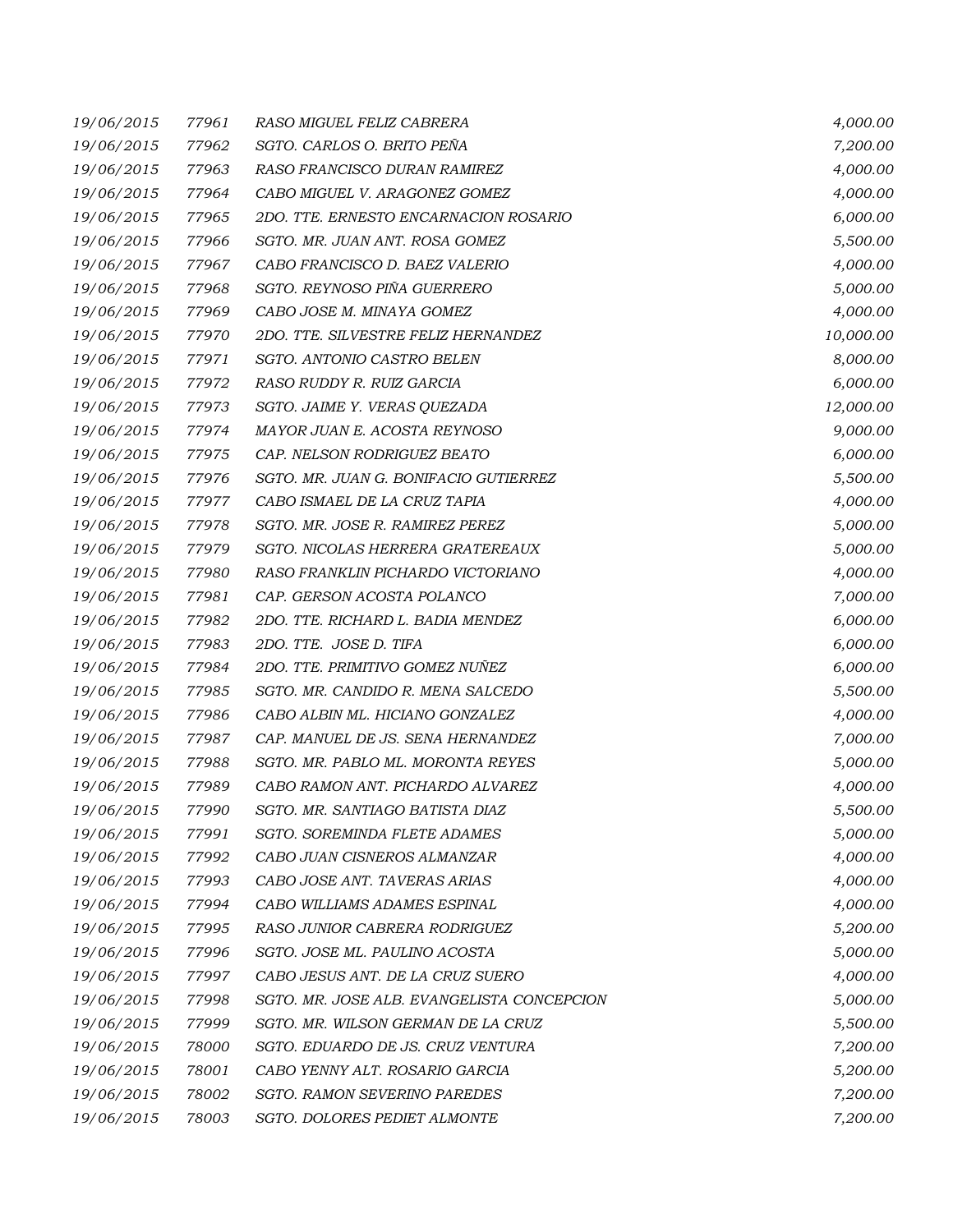| 19/06/2015 | 78004 | SGTO. MR. SANTO E. TEJEDA             | 9,000.00 |
|------------|-------|---------------------------------------|----------|
| 19/06/2015 | 78005 | MAYOR LORENZO DE LEON FLORES          | 9,000.00 |
| 19/06/2015 | 78006 | 1ER. TTE. RUBEN D. GARCIA DE LEON     | 6,500.00 |
| 19/06/2015 | 78007 | SGTO. MR. LUIS CASTRO ACOSTA          | 5,500.00 |
| 19/06/2015 | 78008 | SGTO. MR. JACOBO ANT. HURTADO MARIA   | 5,500.00 |
| 19/06/2015 | 78009 | SGTO. WILFREDY M. MENA ACOSTA         | 5,000.00 |
| 19/06/2015 | 78010 | CABO JOSE R. HERNANDEZ PAULINO        | 4,000.00 |
| 19/06/2015 | 78011 | SGTO. RAMON ANT. JIMENEZ NUÑEZ        | 7,200.00 |
| 19/06/2015 | 78012 | RASO DANIEL ADAMES PERALTA            | 4,000.00 |
| 19/06/2015 | 78013 | RASO LORENZO L. VERAS DE LA ROSA      | 4,000.00 |
| 19/06/2015 | 78014 | SGTO. JOSE L. BONIFACIO GUTIERREZ     | 5,000.00 |
| 19/06/2015 | 78015 | SGTO. MR. MATIAS CRUCETA REINOSO      | 8,200.00 |
| 19/06/2015 | 78016 | SGTO. MR. FREDDY DE JESUS             | 8,200.00 |
| 19/06/2015 | 78017 | 1ER. TTE. AQUILES EUGENIA LORENZO     | 6,500.00 |
| 19/06/2015 | 78018 | 2DO. TTE. CARLOS ANT. FORTUNA MONCION | 6,000.00 |
| 19/06/2015 | 78019 | SGTO. RAFAEL DEL C. GUZMAN LOPEZ      | 5,000.00 |
| 19/06/2015 | 78020 | SGTO. MR. BARTOLO NUÑEZ SMITH         | 8,200.00 |
| 19/06/2015 | 78021 | CABO PASCUAL SEGURA OLIVERO           | 5,200.00 |
| 19/06/2015 | 78022 | RASO ROBERT O. VASQUEZ FELIZ          | 4,000.00 |
| 19/06/2015 | 78023 | RASO PETRONILA LOPEZ MEDINA           | 4,000.00 |
| 19/06/2015 | 78024 | RASO ROSELIA PEREZ DE LA CRUZ         | 4,000.00 |
| 19/06/2015 | 78025 | MAYOR MIGUEL A. CONTRERAS GUERRERO    | 7,000.00 |
| 19/06/2015 | 78026 | 1ER. TTE. ANGEL M. PERALTA PEÑA       | 6,500.00 |
| 19/06/2015 | 78027 | 2DO. TTE. PABLO GARCIA MONTERO        | 6,000.00 |
| 19/06/2015 | 78028 | 2DO. TTE. APOLINAR PEÑA PEÑA          | 6,000.00 |
| 19/06/2015 | 78029 | 2DO. TTE. LEODAN URBAEZ FELIZ         | 6,000.00 |
| 19/06/2015 | 78030 | SGTO. JOSE DOLORES TRINIDAD FELIZ     | 5,000.00 |
| 19/06/2015 | 78031 | SGTO. LUIS L. ARIAS SANCHEZ           | 5,000.00 |
| 19/06/2015 | 78032 | RASO DIONERIS DE LA CRUZ LOPEZ        | 4,000.00 |
| 19/06/2015 | 78033 | CABO WANDER SANTANA FERRERAS          | 4,000.00 |
| 19/06/2015 | 78034 | CABO ESTERVIN ML. CRUZ PEREZ          | 4,000.00 |
| 19/06/2015 | 78035 | CABO LUIS M. ZAYAS URBAEZ             | 4,000.00 |
| 19/06/2015 | 78036 | RASO JUNIOR A. FELIZ FELIZ            | 4,000.00 |
| 19/06/2015 | 78037 | SGTO. ALEXANDER DE LEON GARCIA        | 7,200.00 |
| 19/06/2015 | 78038 | RASO WILMER A. URBAEZ FELIZ           | 4,000.00 |
| 19/06/2015 | 78039 | SGTO. FAUSTINO BASIL LUIS             | 6,900.00 |
| 19/06/2015 | 78040 | 1ER. TTE. MERGEN F. BATISTA RIVAS     | 6,500.00 |
| 19/06/2015 | 78041 | 2DO. TTE. FAUSTO D. ROCHA PEREZ       | 9,200.00 |
| 19/06/2015 | 78042 | SGTO. MR. ANGEL R. GONZALEZ CUEVAS    | 5,500.00 |
| 19/06/2015 | 78043 | SGTO. GILTON MATEO MEDINA             | 7,200.00 |
| 19/06/2015 | 78044 | 2DO. TTE. PATRICIO GOMEZ SEGURA       | 6,000.00 |
| 19/06/2015 | 78045 | RASO WARLIN ANT. CARVAJAL CUEVAS      | 4,000.00 |
| 19/06/2015 | 78046 | SGTO. MR. JAVIEL MEDINA GONZALEZ      | 5,500.00 |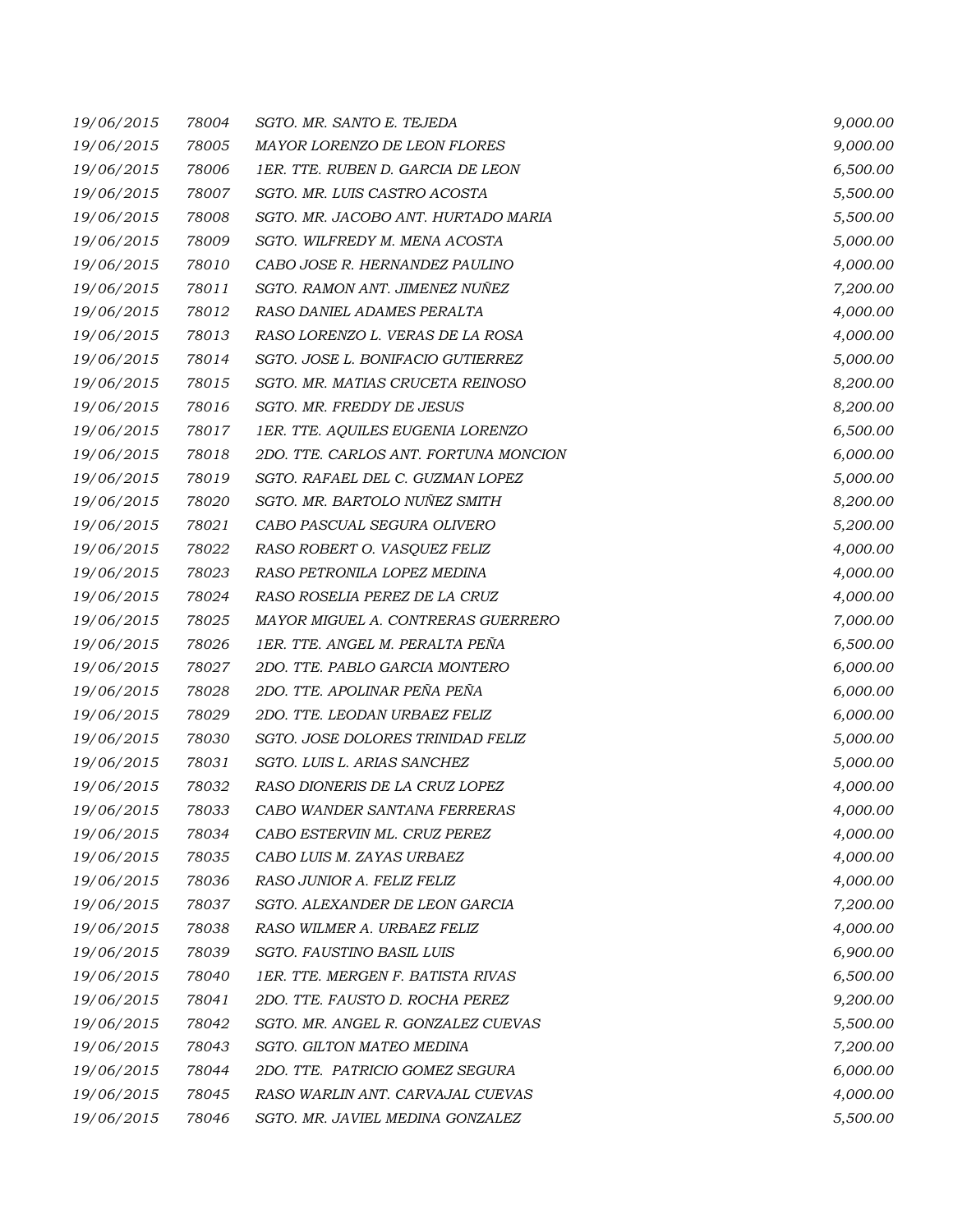| 19/06/2015 | 78047 | SGTO. ALBERTO JIMENEZ                 | 7,200.00 |
|------------|-------|---------------------------------------|----------|
| 19/06/2015 | 78048 | SGTO. ELVIN U. NOVAS MEDRANO          | 5,000.00 |
| 19/06/2015 | 78049 | SGTO. MR. LUIS F. JOSE GARCIA         | 5,500.00 |
| 19/06/2015 | 78050 | SGTO. ROBERTO ANT. FELIZ MATOS        | 7,200.00 |
| 19/06/2015 | 78051 | CABO FRANCIS L. VOLQUEZ NOVAS         | 4,000.00 |
| 19/06/2015 | 78052 | 2DO. TTE. JOSELIN DIAZ SENA           | 6,000.00 |
| 19/06/2015 | 78053 | SGTO. HUMBERTO MEDINA ROA             | 7,200.00 |
| 19/06/2015 | 78054 | MAYOR RAFAEL ANT. SOTO MORETA         | 9,000.00 |
| 19/06/2015 | 78055 | SGTO. LEIDY OGANDO MONTERO            | 8,000.00 |
| 19/06/2015 | 78056 | RASO MIGUELINA PEREZ BELTRE           | 4,000.00 |
| 19/06/2015 | 78057 | CABO WILKINS E. HERNANDEZ GARCIA      | 6,000.00 |
| 19/06/2015 | 78058 | RASO YOHAN ML. LUCIANO BAUTISTA       | 6,000.00 |
| 19/06/2015 | 78059 | RASO EDWARD ANT. OGANDO TERRERO       | 4,000.00 |
| 19/06/2015 | 78060 | SGTO. MR. JOSE ML. REYES BELLO        | 8,200.00 |
| 19/06/2015 | 78061 | CABO JEOVANNY A. SANCHEZ ADAMES       | 4,000.00 |
| 19/06/2015 | 78062 | CABO JOSE R. COHEN BERAS              | 4,000.00 |
| 19/06/2015 | 78063 | RASO LUIS FCO. AMADOR VICIOSO         | 5,200.00 |
| 19/06/2015 | 78064 | SGTO. MR. FERNANDO MATEO              | 5,500.00 |
| 19/06/2015 | 78065 | CABO VICTOR ESPINOSA GONZALEZ         | 4,900.00 |
| 19/06/2015 | 78066 | 2DO. TTE. SONIA M. DE LA ROSA DE LEON | 6,000.00 |
| 19/06/2015 | 78067 | 2DO. TTE. ELADIO CABRERA ROA          | 6,000.00 |
| 19/06/2015 | 78068 | SGTO. MR. AQUILES ROSARIO JIMENEZ     | 5,500.00 |
| 19/06/2015 | 78069 | SGTO. CRISTHIAN R. CONCEPCION ORTIZ   | 5,000.00 |
| 19/06/2015 | 78070 | SGTO. ELVIN ENCARNACION OGANDO        | 5,000.00 |
| 19/06/2015 | 78071 | SGTO. CRISTIAN ENCARNACION VALENZUELA | 5,000.00 |
| 19/06/2015 | 78072 | CABO HECTOR CALDERON CAPELLAN         | 4,000.00 |
| 19/06/2015 | 78073 | CABO JONATHAN F. MEDINA               | 4,000.00 |
| 19/06/2015 | 78074 | RASO ALTAGRACIA MATEO SOLIS           | 4,000.00 |
| 19/06/2015 | 78075 | CABO DANIEL E. RAMIREZ MESA           | 4,000.00 |
| 19/06/2015 | 78076 | CABO RAMONA MATEO BUGUE               | 4,000.00 |
| 19/06/2015 | 78077 | RASO ANYELA N. DE LOS SANTOS PIÑA     | 4,400.00 |
| 19/06/2015 | 78078 | 2DO. TTE. JOSE E. CABRAL Y CABRAL     | 6,000.00 |
| 19/06/2015 | 78079 | RASO MIGUEL ALCANTARA RAMOS           | 4,000.00 |
| 19/06/2015 | 78080 | SGTO. ARTURO VILLEGAS DE LOS SANTOS   | 5,000.00 |
| 19/06/2015 | 78081 | 2DO. TTE. FRANKLIN OGANDO ALCANTARA   | 6,000.00 |
| 19/06/2015 | 78082 | 2DO. TTE. SILVIO E. ZABALA OGANDO     | 6,000.00 |
| 19/06/2015 | 78083 | SGTO. MR. MANUEL S. MONTILLA MADE     | 5,500.00 |
| 19/06/2015 | 78084 | SGTO. MR. DELIS G. COLON VALDEZ       | 5,500.00 |
| 19/06/2015 | 78085 | CABO EDDY A. MONTILLA MONTERO         | 4,000.00 |
| 19/06/2015 | 78086 | 2DO. TTE. MORENO ENCARNACION BAUTISTA | 9,200.00 |
| 19/06/2015 | 78087 | SGTO. MR. JOSE PANIAGUA DE LOS SANTOS | 5,500.00 |
| 19/06/2015 | 78088 | CABO AGUSTIN FLORENTINO ROSARIO       | 5,200.00 |
| 19/06/2015 | 78089 | SGTO. MARIOLIN LORENZO MEDINA         | 7,200.00 |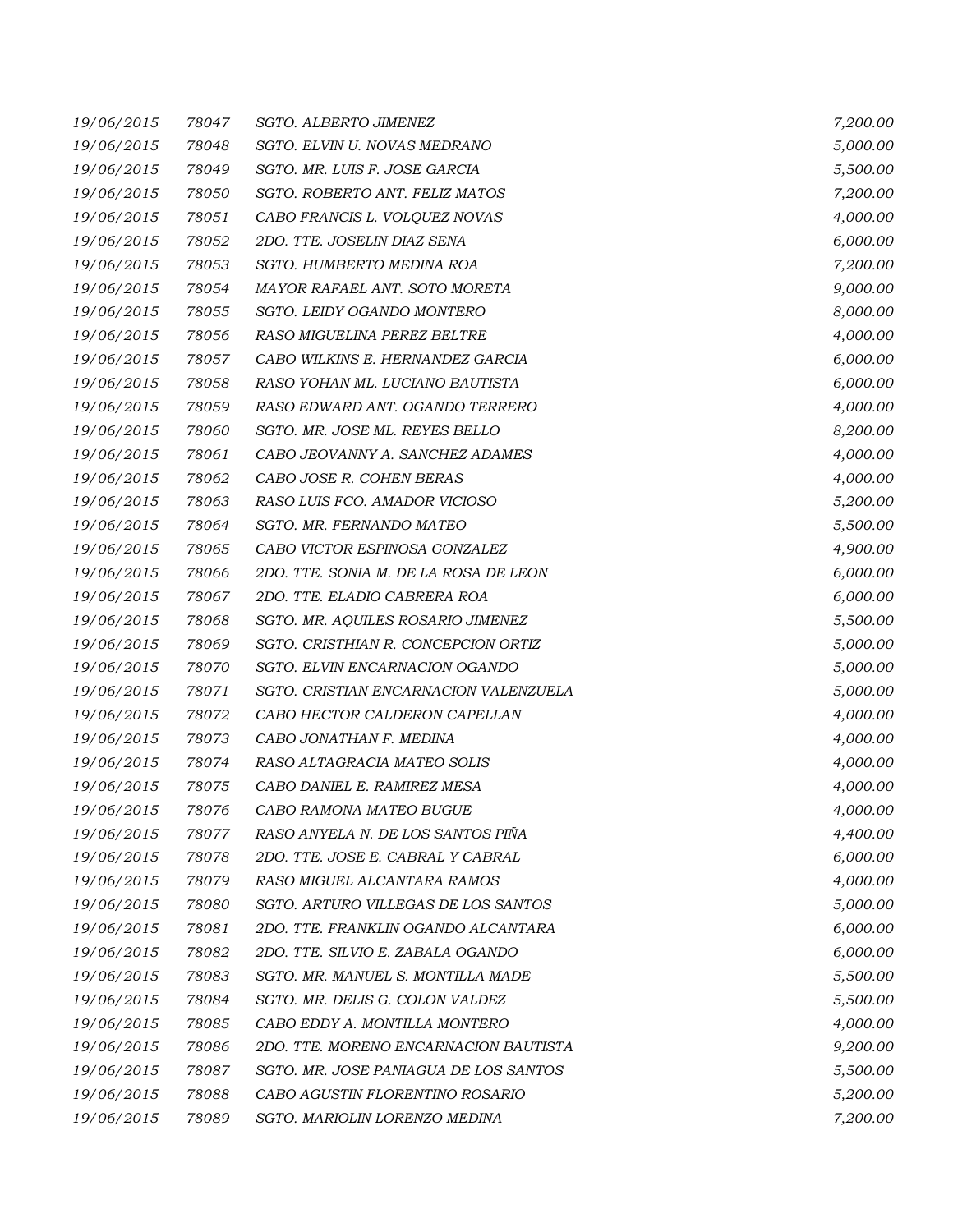| 19/06/2015 | 78090 | RASO ANGELO VALLEJO ALCANTARA          | 4,000.00  |
|------------|-------|----------------------------------------|-----------|
| 19/06/2015 | 78091 | RASO LUIS ALB. DE LA ROSA GONZALEZ     | 4,000.00  |
| 19/06/2015 | 78092 | RASO VALERIO MORILLO MERAN             | 5,200.00  |
| 19/06/2015 | 78093 | CABO JORGE L. FIGUEREO DIAZ            | 4,000.00  |
| 19/06/2015 | 78094 | 1ER. TTE. FRANCISCO ALBER VALDEZ       | 6,500.00  |
| 19/06/2015 | 78095 | SGTO. MR. TEODORO VALLEJO MORILLO      | 5,500.00  |
| 19/06/2015 | 78096 | SGTO. ANTONIO GOMEZ TAPIA              | 4,000.00  |
| 19/06/2015 | 78097 | SGTO. JOSE L. VALDEZ MEDINA            | 5,000.00  |
| 19/06/2015 | 78098 | CABO ALEXANDER Y. TAPIA CRUZ           | 4,000.00  |
| 19/06/2015 | 78099 | SGTO. GUILLERMO E. RODRIGUEZ           | 6,900.00  |
| 19/06/2015 | 78100 | RASO JUNIOR CUEVAS GUZMAN              | 5,200.00  |
| 19/06/2015 | 78101 | 2DO. TTE. FRANK FELIZ ALCANTARA        | 10,000.00 |
| 19/06/2015 | 78102 | SGTO. MR. PEDRO SOTO                   | 9,000.00  |
| 19/06/2015 | 78103 | SGTO. MR. DANIEL DE JESUS DUVERGE      | 9,000.00  |
| 19/06/2015 | 78104 | SGTO. FELIX SANCHEZ GUZMAN             | 8,000.00  |
| 19/06/2015 | 78105 | RASO TOMAS DE JESUS MEJIA              | 6,000.00  |
| 19/06/2015 | 78106 | RASO ADRIAN A. PALACIO MARTINEZ        | 6,000.00  |
| 19/06/2015 | 78107 | RASO SANDRO T. REYES LERBOURS          | 8,000.00  |
| 19/06/2015 | 78108 | CABO SANTO SIERRA GUZMAN               | 6,000.00  |
| 19/06/2015 | 78109 | MAYOR PEDRO ML. R. DOMINGUEZ MORCELO   | 9,000.00  |
| 19/06/2015 | 78110 | 2DO. TTE. DOMINGA G. DE JESUS AMPARO   | 6,000.00  |
| 19/06/2015 | 78111 | 2DO. TTE. MARINO SANCHEZ VASQUEZ       | 6,000.00  |
| 19/06/2015 | 78112 | SGTO. MR. JUAN I. GUILLEN BRITO        | 5,500.00  |
| 19/06/2015 | 78113 | SGTO. VICTOR V. PEREZ DIAZ             | 5,000.00  |
| 19/06/2015 | 78114 | CABO FRANCISCO ANT. GUANCE             | 4,000.00  |
| 19/06/2015 | 78115 | RASO AMADO E. GUZMAN PEREZ             | 4,000.00  |
| 19/06/2015 | 78116 | RASO MILCIADES MESA ENCARNACION        | 4,000.00  |
| 19/06/2015 | 78117 | SGTO. MR. VICTOR M. CASTILLO HERNANDEZ | 9,000.00  |
| 19/06/2015 | 78118 | SGTO. NEWTON E. LORA FIGUEROA          | 8,000.00  |
| 19/06/2015 | 78119 | RASO FELIX E. VALENZUELA SIERRA        | 4,000.00  |
| 19/06/2015 | 78120 | RASO LUIS F. VALLEJO MARTINEZ          | 5,200.00  |
| 19/06/2015 | 78121 | 1ER. TTE. FELIX ANT. FABIAN DOMINGUEZ  | 10,200.00 |
| 19/06/2015 | 78122 | CABO JEUDIS PAREDES MOJICA             | 5,200.00  |
| 19/06/2015 | 78123 | RASO YOAN LASOSE HEREDIA               | 4,000.00  |
| 19/06/2015 | 78124 | CABO MANOLIN BASILIO SALOMON           | 5,200.00  |
| 19/06/2015 | 78125 | CABO JUAN DIAZ ENCARNACION             | 5,200.00  |
| 19/06/2015 | 78126 | SGTO. JOSE ML. DE LA ROSA DE LEON      | 7,200.00  |
| 19/06/2015 | 78127 | 1ER. TTE. EUGENIO PEGUERO DEL ROSARIO  | 6,500.00  |
| 19/06/2015 | 78128 | RASO WILFREDO SANTOS ORTIZ             | 4,000.00  |
| 19/06/2015 | 78129 | CAPITAN EVARISTO VELAZQUEZ             | 11,200.00 |
| 19/06/2015 | 78130 | SGTO. MR. SANTOS RODRIGUEZ RIVERA      | 9,000.00  |
| 19/06/2015 | 78131 | CABO SALVADOR A. HEREDIA MATEO         | 6,000.00  |
| 19/06/2015 | 78132 | SGTO. MANUEL S. SOTO CABRAL            | 7,200.00  |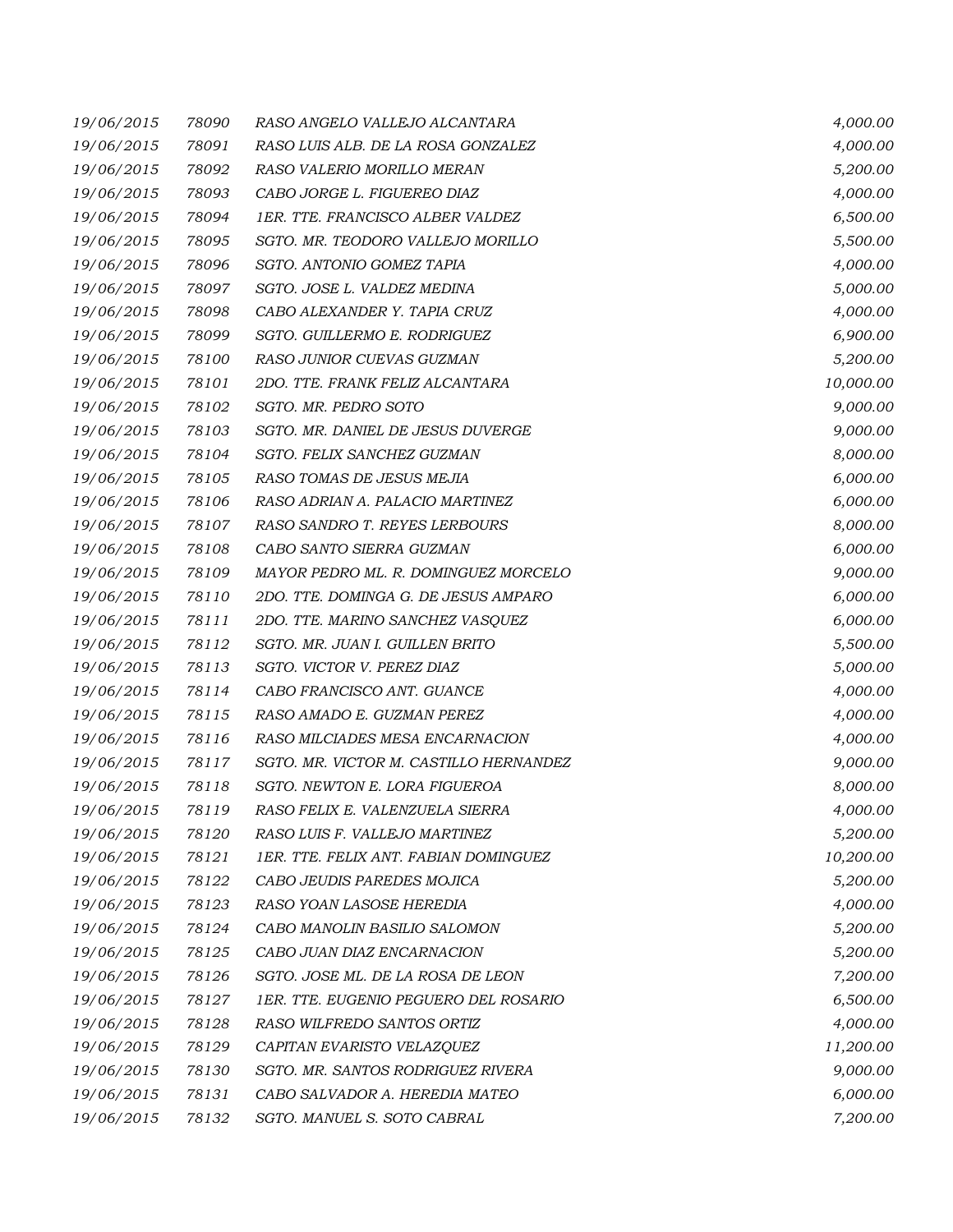| 19/06/2015 | 78133 | RASO KELVIN A. FRANCO TURBI               | 4,000.00  |
|------------|-------|-------------------------------------------|-----------|
| 19/06/2015 | 78134 | SGTO. WIQUIN LAVALE GONZALEZ              | 6,900.00  |
| 19/06/2015 | 78135 | SGTO. MR. PEDRO LAUREANO PAULA            | 5,500.00  |
| 19/06/2015 | 78136 | CABO MILKELIS FIGUEROA SUAREZ             | 4,000.00  |
| 19/06/2015 | 78137 | SGTO. MR. CESAR ANT. SERRANO GARCIA       | 7,900.00  |
| 19/06/2015 | 78138 | 2DO. TTE. JUAN FCO. JIMENEZ DE LOS SANTOS | 6,000.00  |
| 19/06/2015 | 78139 | SGTO. MR. MARCELO UREÑA ROSADO            | 8,200.00  |
| 19/06/2015 | 78140 | 1ER. TTE. PAULINO RODRIGUEZ SUERO         | 6,500.00  |
| 19/06/2015 | 78141 | SGTO. MR. JOHAN ML. SOSA                  | 5,500.00  |
| 19/06/2015 | 78142 | CABO VICTOR J. SENA DIAZ                  | 4,900.00  |
| 19/06/2015 | 78143 | 2DO. TTE. DIOMEDES DE LA CRUZ DE LA CRUZ  | 9,200.00  |
| 19/06/2015 | 78144 | MAYOR JUAN B. DIPRE ISABEL                | 5,000.00  |
| 19/06/2015 | 78145 | SGTO. CRISTINO SOTO SOTO                  | 5,000.00  |
| 19/06/2015 | 78146 | 1ER. TTE. VIRGINIO ARISMENDY PEREZ        | 6,500.00  |
| 19/06/2015 | 78147 | SGTO. DANTE E. GALAN SANTANA              | 7,200.00  |
| 19/06/2015 | 78148 | CABO WANDER AGRAMONTE CESPEDES            | 5,200.00  |
| 19/06/2015 | 78149 | 2DO. TTE. RAMON E. MENDEZ RUIZ            | 6,000.00  |
| 19/06/2015 | 78150 | 2DO. TTE. SALVADOR MEDINA MEDINA          | 6,000.00  |
| 19/06/2015 | 78151 | RASO JULIAN SUAZO CASADO                  | 4,000.00  |
| 19/06/2015 | 78152 | CABO LEONIDES SUAZO CASADO                | 5,200.00  |
| 19/06/2015 | 78153 | CABO JUAN DEL C. ORTIZ TEJEDA             | 4,900.00  |
| 19/06/2015 | 78154 | 2DO. TTE. JOSE D. TAPIA TAVERAS           | 9,200.00  |
| 19/06/2015 | 78155 | 2DO. TTE. EMILIO ROBLES PLASENCIO         | 6,000.00  |
| 19/06/2015 | 78156 | CABO FRANKLIN ANT. RODRIGUEZ CASTILLO     | 4,900.00  |
| 19/06/2015 | 78157 | CAP. JOE ANT. GARCIA HOFFMAN              | 7,000.00  |
| 19/06/2015 | 78158 | 2DO. TTE. JUAN DEL A. FELIZ FELIZ         | 10,000.00 |
| 19/06/2015 | 78159 | SGTO. MR. GIL ML. CAMPECHANO GARCIA       | 9,000.00  |
| 19/06/2015 | 78160 | SGTO. CRISTIAN JAVIER ARREDONDO           | 9,000.00  |
| 19/06/2015 | 78161 | RASO FELIX F. REYNOSO REYES               | 6,000.00  |
| 19/06/2015 | 78162 | RASO MODESTO MONTERO POLANCO              | 6,000.00  |
| 19/06/2015 | 78163 | RASO ROSELIO SOLANO SILVESTRE             | 5,200.00  |
| 19/06/2015 | 78164 | SGTO. JUAN ALB. REED GOMEZ                | 7,200.00  |
| 19/06/2015 | 78165 | CABO ENMANUEL BAEZ YAN                    | 5,200.00  |
| 19/06/2015 | 78166 | RASO JUNIOR ALB. CASTILLO ESCANIO         | 5,200.00  |
| 19/06/2015 | 78167 | CABO JOHNNY OZORIA DANIEL                 | 4,000.00  |
| 19/06/2015 | 78168 | 2DO. TTE. NIXON RAMIREZ CANDELARIO        | 6,000.00  |
| 19/06/2015 | 78169 | SGTO. GRECIA I. ASTACIO JIMENEZ           | 5,000.00  |
| 19/06/2015 | 78170 | CABO ANGEL GONZALEZ BORQUEZ               | 4,900.00  |
| 19/06/2015 | 78171 | MAYOR KELVIN R. MARTE ALMONTE             | 9,000.00  |
| 19/06/2015 | 78172 | CAP. ERNESTO MEJIA SARMIENTO              | 7,000.00  |
| 19/06/2015 | 78173 | CAP. PACO MORILLO RAMIREZ                 | 7,000.00  |
| 19/06/2015 | 78174 | 1ER. TTE. PEDRO BERIGUETE CUELLO          | 6,500.00  |
| 19/06/2015 | 78175 | 2DO. TTE. ANGEL ML. SOSA VANTERPOOL       | 6,000.00  |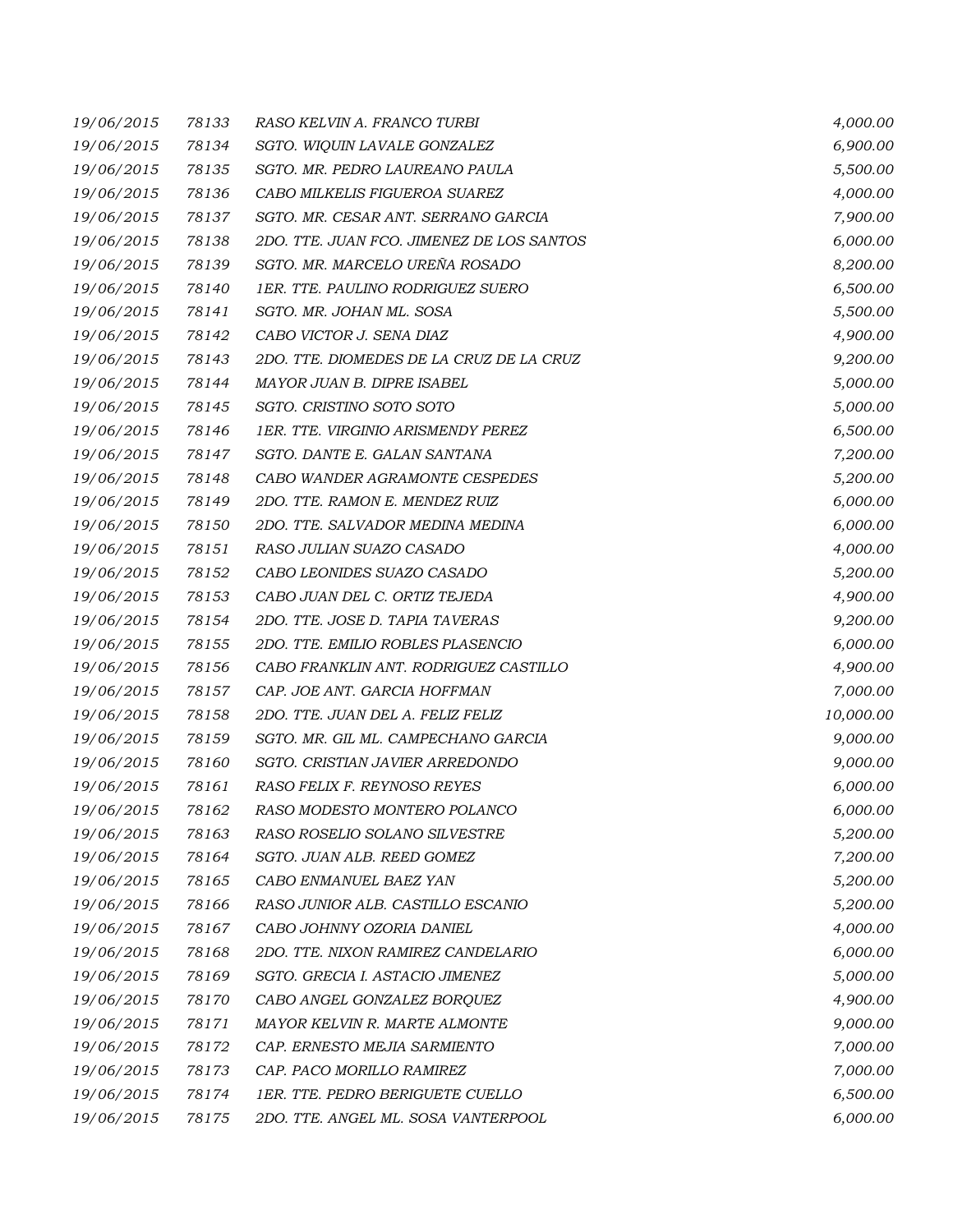| 19/06/2015 | 78176 | 2DO. TTE. GERSON ALCANTARA GOMEZ     | 6,000.00  |
|------------|-------|--------------------------------------|-----------|
| 19/06/2015 | 78177 | 2DO TTE. DIOMEDES PEGUERO ASTACIO    | 6,000.00  |
| 19/06/2015 | 78178 | 2DO. TTE. ISIDRO A. HERRERA MADERA   | 6,000.00  |
| 19/06/2015 | 78179 | 2DO. TTE. RAMON E. RAMIREZ PACHECO   | 6,000.00  |
| 19/06/2015 | 78180 | SGTO. MR. LEONARDO MONEGRO ORTEGA    | 5,500.00  |
| 19/06/2015 | 78181 | SGTO. MR. LUIS ROSARIO MANZUETA      | 5,500.00  |
| 19/06/2015 | 78182 | SGTO. MR. ANGELITO MONTERO RODRIGUEZ | 5,500.00  |
| 19/06/2015 | 78183 | SGTO. MR. WILSON S. CUELLO           | 5,500.00  |
| 19/06/2015 | 78184 | SGTO. MR. RAFAEL REYES MEJIA         | 5,500.00  |
| 19/06/2015 | 78185 | SGTO. MR. FAUSTINO RAMIREZ FERNANDEZ | 5,500.00  |
| 19/06/2015 | 78186 | SGTO. MARIO M. VICIOSO MANZANILLO    | 5,000.00  |
| 19/06/2015 | 78187 | SGTO. PEDRO OZORIA EMILIANO          | 5,000.00  |
| 19/06/2015 | 78188 | SGTO. FIOR R. SEGURA CANA            | 5,000.00  |
| 19/06/2015 | 78189 | SGTO. PAULA C. BELEN PAULINO         | 5,000.00  |
| 19/06/2015 | 78190 | CABO JUAN H. RAMIREZ PACHECO         | 4,000.00  |
| 19/06/2015 | 78191 | CABO GERVASIO DEGOLLADO RINCON       | 4,000.00  |
| 19/06/2015 | 78192 | CABO GASPAR ABREU CASTILLO           | 4,000.00  |
| 19/06/2015 | 78193 | CABO JACOB ROMERO RODRIGUEZ          | 4,000.00  |
| 19/06/2015 | 78194 | RASO FRANK ALBURQUERQUE MOTA         | 4,000.00  |
| 19/06/2015 | 78195 | RASO JULIO S. MAZARA REINOSO         | 4,000.00  |
| 19/06/2015 | 78196 | CABO FRANCISCO ANT. BASTARDO CORDERO | 4,000.00  |
| 19/06/2015 | 78197 | RASO DANIEL ALCANTARA BARREIRO       | 4,000.00  |
| 19/06/2015 | 78198 | RASO ELY E. DE LA ROSA AMBROSIO      | 4,000.00  |
| 19/06/2015 | 78199 | CABO JULIO NOLASCO PEREZ             | 5,200.00  |
| 19/06/2015 | 78200 | SGTO. TITO ROJAS MOTA                | 5,000.00  |
| 19/06/2015 | 78201 | SGTO. MARIO ANT. FULGENCIO GARCIA    | 5,000.00  |
| 19/06/2015 | 78202 | SGTO. ANGEL REYES BAEZ               | 5,000.00  |
| 19/06/2015 | 78203 | CABO ANASTACIO JOSEPH FOSTEL         | 4,000.00  |
| 19/06/2015 | 78204 | SGTO. MR. JOEL A. GUERRERO MEDINA    | 5,500.00  |
| 19/06/2015 | 78205 | CABO HENRY ML. ESCORBORES AVILA      | 5,200.00  |
| 19/06/2015 | 78206 | SGTO. HECTOR R. MOTA SANTANA         | 7,200.00  |
| 19/06/2015 | 78207 | SGTO. CRISTIAN DE PAULA POLANCO      | 7,200.00  |
| 19/06/2015 | 78208 | CAP. VICTOR ML. GONZALEZ ALVAREZ     | 7,000.00  |
| 19/06/2015 | 78209 | SGTO. FRANKLIN S. ACOSTA SOLIS       | 5,000.00  |
| 19/06/2015 | 78210 | CABO CLAUDIO CORNIELLE               | 4,000.00  |
| 19/06/2015 | 78211 | RASO WILLIAM E. JIMENEZ SOSA         | 4,000.00  |
| 19/06/2015 | 78212 | 2DO. TTE. CARLOS ML. VIDAL SEGURA    | 10,000.00 |
| 19/06/2015 | 78213 | CABO MANUEL L. NUÑEZ SANCHEZ         | 4,900.00  |
| 19/06/2015 | 78214 | 1ER. TTE. FELIX ALB. PEREYRA ROA     | 6,500.00  |
| 19/06/2015 | 78215 | RASO MAXIMO AQUINO GOMEZ             | 4,000.00  |
| 19/06/2015 | 78216 | CABO EDGAL EFRAIN SANTANA DIAZ       | 4,000.00  |
| 19/06/2015 | 78217 | 2DO. TTE. DIOMEDES PAREDES SANTANA   | 6,000.00  |
| 19/06/2015 | 78218 | CABO DHAIN S. BERAS FIGUEROA         | 4,000.00  |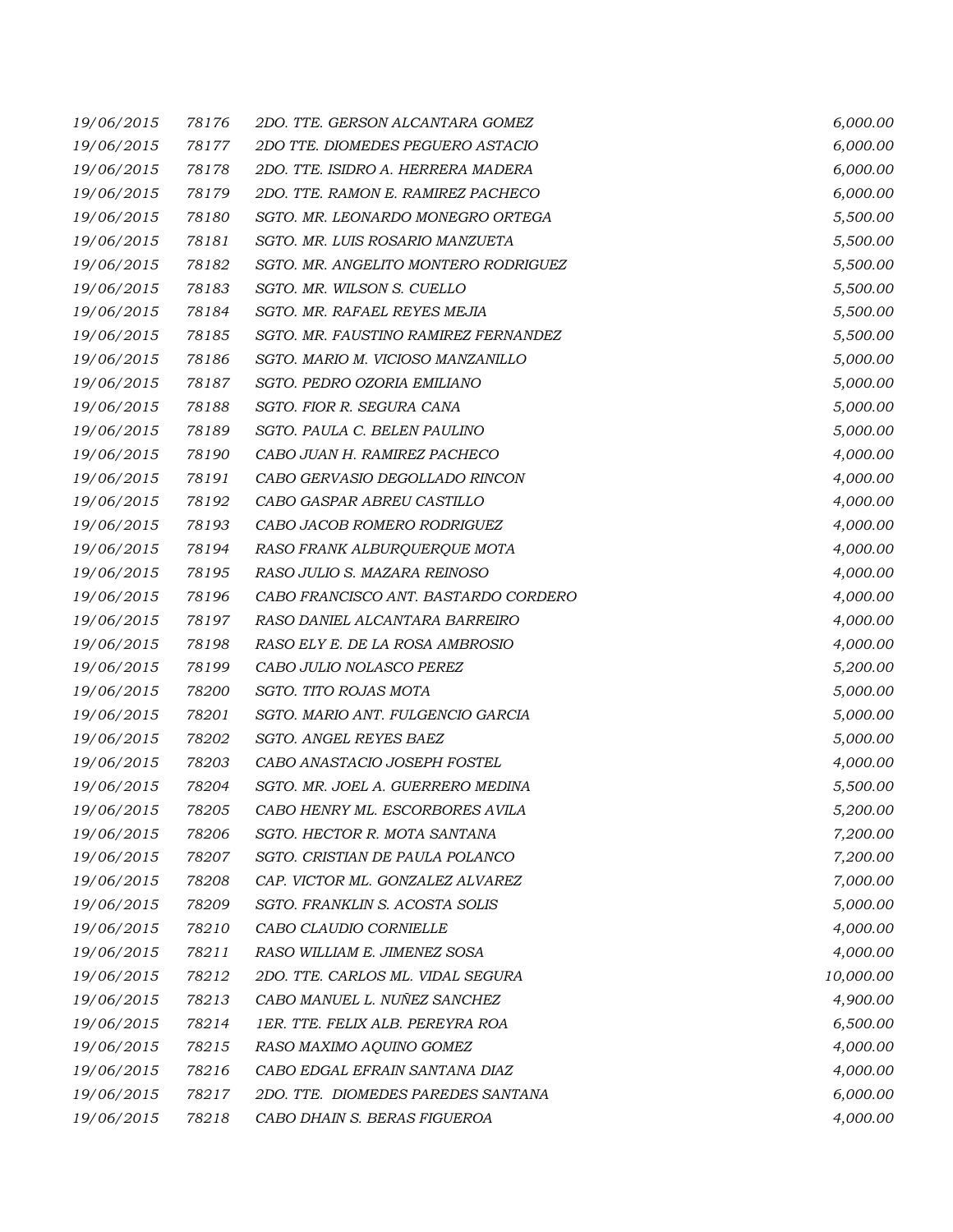| 19/06/2015 | 78219 | RASO ALEXIS BDO. CABRERA SOLANO           | 4,000.00  |
|------------|-------|-------------------------------------------|-----------|
| 19/06/2015 | 78220 | RASO VLADIMIR ML. SANTANA PEÑA            | 4,900.00  |
| 19/06/2015 | 78221 | SGTO. ALCADIO JOSE ROSARIO                | 7,200.00  |
| 19/06/2015 | 78222 | RASO YOEL ML. AGESTA SILVESTRE            | 5,200.00  |
| 19/06/2015 | 78223 | CAP. HECTOR DE LOS SANTOS A.              | 10,000.00 |
| 19/06/2015 | 78224 | <b>1ER TTE. EMELINDO BATISTA</b>          | 7,000.00  |
| 19/06/2015 | 78225 | 1ER. TTE. JUAN JIMENEZ SANTANA            | 6,500.00  |
| 19/06/2015 | 78226 | 2DO. TTE. CIRIACO PAYANO SEVERINO         | 6,000.00  |
| 19/06/2015 | 78227 | 2DO. TTE. DOMINGO ANT. SEVERINO HENRIQUEZ | 6,000.00  |
| 19/06/2015 | 78228 | SGTO. MR. LUISA J. JIMENEZ BORT           | 5,500.00  |
| 19/06/2015 | 78229 | SGTO. BELKIS A. RICHARDSON GUILLEN        | 5,000.00  |
| 19/06/2015 | 78230 | SGTO. FRANKLIN GUZMAN LEONARDO            | 5,000.00  |
| 19/06/2015 | 78231 | RASO ISMAEL ALB. PEGUERO GONZALEZ         | 4,000.00  |
| 19/06/2015 | 78232 | SGTO. MR. ANDRES GUERRERO                 | 5,500.00  |
| 19/06/2015 | 78233 | SGTO. CARLOS ALB. PEGUERO MOTA            | 7,200.00  |
| 19/06/2015 | 78234 | SGTO. MR. ALEJANDRO BASTARDO SANTANA      | 8,200.00  |
| 19/06/2015 | 78235 | SGTO. JOAQUIN SALAS CEDENO                | 5,000.00  |
| 19/06/2015 | 78236 | CABO YEIMY RIVAS PEGUERO                  | 4,000.00  |
| 19/06/2015 | 78237 | SGTO. LISANDRO CHALAS TRINIDAD            | 4,000.00  |
| 19/06/2015 | 78238 | CABO BIENVENIDO ALFONSECA JAVIER          | 4,000.00  |
| 19/06/2015 | 78239 | CABO SANTO SEVERINO SANTANA               | 4,000.00  |
| 19/06/2015 | 78240 | MAYOR JOSE FCO. FRIAS MOTA                | 9,000.00  |
| 19/06/2015 | 78241 | 1ER. TTE. CESAREO PEGUERO PRADO           | 11,000.00 |
| 19/06/2015 | 78242 | 1ER. TTE. SANTO A. BRUJAN AQUINO          | 11,000.00 |
| 19/06/2015 | 78243 | 2DO. TTE. PEDRO LAUREANO GUZMAN           | 8,000.00  |
| 19/06/2015 | 78244 | SGTO. NELDIS A. BELLO PEREZ               | 8,000.00  |
| 19/06/2015 | 78245 | SGTO. NIORVIS M. FABIAN TOLENTINO         | 8,000.00  |
| 19/06/2015 | 78246 | CABO JUAN C. PEREZ                        | 6,000.00  |
| 19/06/2015 | 78247 | CABO LEORYS ANT. MARTINEZ OVIEDO          | 6,000.00  |
| 19/06/2015 | 78248 | CABO MARCIAL OGANDO DIAZ                  | 6,000.00  |
| 19/06/2015 | 78249 | CABO ANGEL MA. RAMIREZ SEPULVEDA          | 6,000.00  |
| 19/06/2015 | 78250 | CABO EDWIN ALB. CUEVAS MARCANO            | 4,900.00  |
| 19/06/2015 | 78251 | 1ER. TTE. FAUSTO CARRASCO RAMIREZ         | 10,200.00 |
| 19/06/2015 | 78252 | SGTO. MR. WILLIAM DE LA CRUZ CABRAL       | 8,200.00  |
| 19/06/2015 | 78253 | SGTO. MR. HARRY A. CASTILLO MADERA        | 8,200.00  |
| 19/06/2015 | 78254 | SGTO. ARIAS A. GONZALES PEÑA              | 7,200.00  |
| 19/06/2015 | 78255 | CABO JORGE M. MARTE OLIVERO               | 5,200.00  |
| 19/06/2015 | 78256 | TTE. COR. JOSE E. PEREZ GELL              | 10,000.00 |
| 19/06/2015 | 78257 | TTE. COR. MILTON O. VALENZUELA VALENZUELA | 10,000.00 |
| 19/06/2015 | 78258 | MAYOR FLAVIA D. MONTERO ROMERO            | 9,000.00  |
| 19/06/2015 | 78259 | MAYOR ERASMO ALCANTARA VARGAS             | 9,000.00  |
| 19/06/2015 | 78260 | 2DO. TTE. EDWIN LAPE ZAPATA               | 8,896.16  |
| 19/06/2015 | 78261 | CAP. EMETERIO A. SANTANA HERNANDEZ        | 7,000.00  |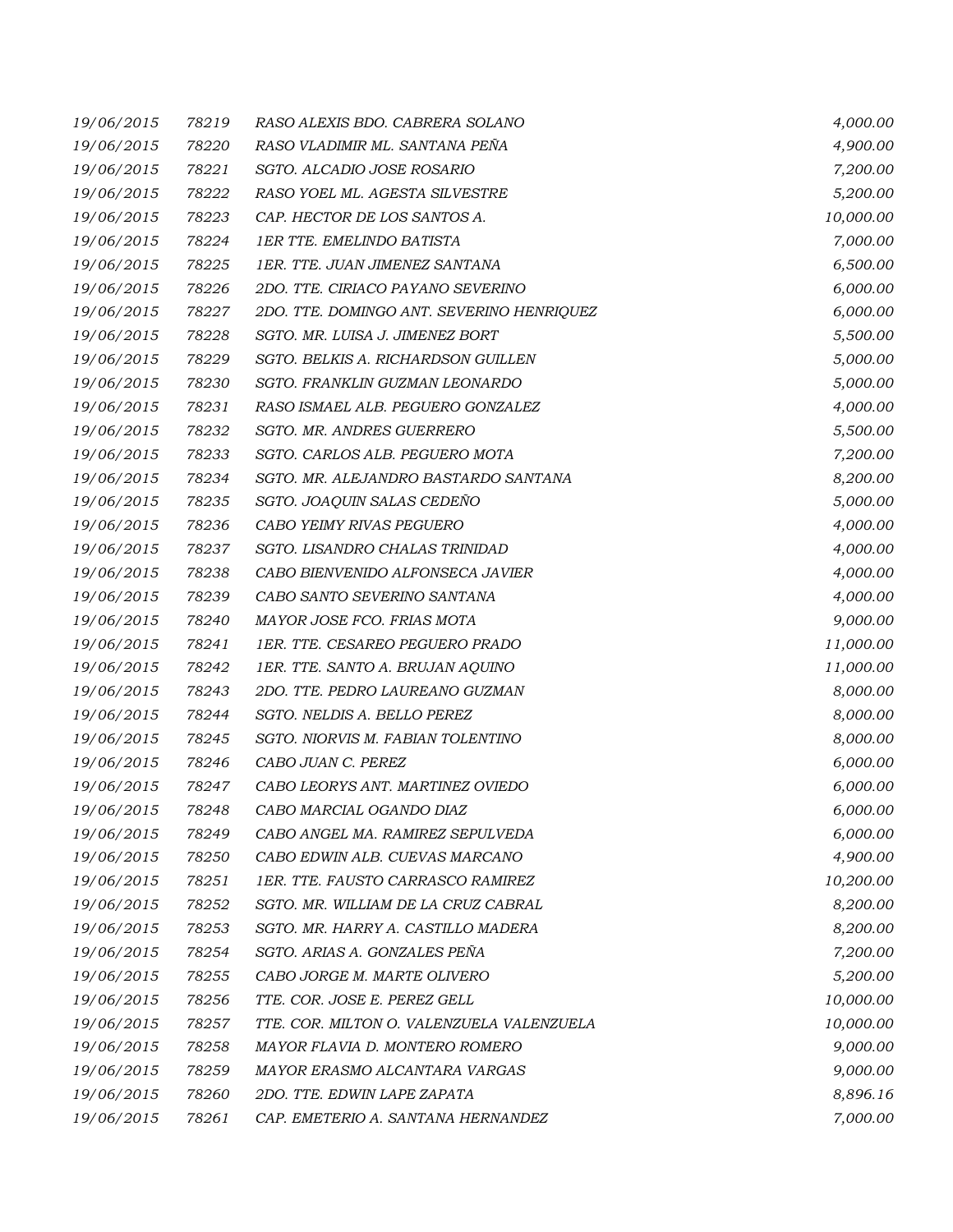| 19/06/2015 | 78262 | CAP. IGNACIO G. MUÑOZ MORA            | 7,000.00  |
|------------|-------|---------------------------------------|-----------|
| 19/06/2015 | 78263 | CAP. SAMUEL HERNANDEZ OTAÑO           | 7,000.00  |
| 19/06/2015 | 78264 | CAP. FRANCISCO ANT. DE LEON           | 7,000.00  |
| 19/06/2015 | 78265 | 1ER. TTE. YNABER Y. SANTANA VASQUEZ   | 6,500.00  |
| 19/06/2015 | 78266 | 1ER. TTE. JULIO E. FELIZ URBAEZ       | 6,500.00  |
| 19/06/2015 | 78267 | 1ER. TTE. FELICIA CONRADO JIMENEZ     | 6,500.00  |
| 19/06/2015 | 78268 | 1ER. TTE. ADOLFO CARRASCO FELIZ       | 6,500.00  |
| 19/06/2015 | 78269 | 1ER. TTE. LORENZO REYES DE LEON       | 6,500.00  |
| 19/06/2015 | 78270 | 2DO TTE. FELICIANO REYES FLORIAN      | 6,000.00  |
| 19/06/2015 | 78271 | 2DO. TTE. FLERIDA A. GARCIA NICOLAS   | 6,000.00  |
| 19/06/2015 | 78272 | ALFEREZ DE FRAGATA NILO PUJOLS GARCIA | 6,000.00  |
| 19/06/2015 | 78273 | 2DO. TTE. BACILIO HEREDIA AQUINO      | 6,000.00  |
| 19/06/2015 | 78274 | 2DO. TTE. JOSE S. MOREL DE LA CRUZ    | 6,000.00  |
| 19/06/2015 | 78275 | SGTO. MR. HENRY SOSA GOMEZ            | 5,500.00  |
| 19/06/2015 | 78276 | SGTO. MR. LUCIANO SANTOS              | 5,500.00  |
| 19/06/2015 | 78277 | SGTO. MERCEDES M. LECLER GARCIA       | 5,000.00  |
| 19/06/2015 | 78278 | SGTO. CIRUANEL RAMIREZ ALCANTARA      | 5,000.00  |
| 19/06/2015 | 78279 | CABO NANCY SUSANA HERNANDEZ CASADO    | 4,000.00  |
| 19/06/2015 | 78280 | CABO FEDERICO HERNANDEZ BERROA        | 4,000.00  |
| 19/06/2015 | 78281 | RASO EDWIN C. BALBUENA MALDONADO      | 4,000.00  |
| 19/06/2015 | 78282 | CABO GLADYS SANTANA HERNANDEZ         | 4,000.00  |
| 19/06/2015 | 78283 | CABO RAQUEL MEJIA HERNANDEZ           | 4,000.00  |
| 19/06/2015 | 78284 | RASO JOSE R. QUEZADA CARMONA          | 4,000.00  |
| 19/06/2015 | 78285 | <b>RASO MELISA REYES</b>              | 4,000.00  |
| 19/06/2015 | 78286 | RASO STEFFANY M. SEDANO HERNANDEZ     | 4,000.00  |
| 19/06/2015 | 78287 | 1ER. TTE. DOMINGO M. REYES RODRIGUEZ  | 10,200.00 |
| 19/06/2015 | 78288 | 2DO. TTE. JULIO E. VASQUEZ GIRON      | 9,200.00  |
| 19/06/2015 | 78289 | 2DO. TTE. NAZARIO MOLINA RODRIGUEZ    | 6,000.00  |
| 19/06/2015 | 78290 | 2DO. TTE. MANUEL DE LOS R DOTEL MATOS | 9,200.00  |
| 19/06/2015 | 78291 | 2DO. TTE. SILVESTRE PEÑA GOMEZ        | 10,000.00 |
| 19/06/2015 | 78292 | 2DO. TTE. FRANCISCO ROA GONZALEZ      | 6,000.00  |
| 19/06/2015 | 78293 | 2DO. TTE. ABRAHAN D. FELIZ FELIZ      | 10,000.00 |
| 19/06/2015 | 78294 | CABO OLIVIO SENA FERRERAS             | 6,000.00  |
| 19/06/2015 | 78295 | RASO JOSE V. MATEO DE LA CRUZ         | 5,200.00  |
| 19/06/2015 | 78296 | CAP. SANTO T. PEREYRA SORIANO         | 8,828.04  |
| 19/06/2015 | 78297 | CABO ALFI A. URIBE EMILIANO           | 4,000.00  |
| 19/06/2015 | 78298 | CABO ARIEL SANCHEZ DE OLEO            | 4,000.00  |
| 19/06/2015 | 78299 | SGTO. CIRILO DE JESUS PASCUAL         | 7,200.00  |
| 19/06/2015 | 78300 | 1ER. TTE. DANIELA ALT. LOPEZ MIRABAL  | 6,000.00  |
| 19/06/2015 | 78301 | RASO JOSE A. SUAZO PEREZ              | 5,200.00  |
| 19/06/2015 | 78302 | SGTO. MR. UPIANO ANT. GOMEZ LUZON     | 5,500.00  |
| 19/06/2015 | 78303 | SGTO. MR. ANA I. FERMIN PEÑA          | 5,500.00  |
| 19/06/2015 | 78304 | CABO BRUNO LORENZO JIMENEZ            | 4,000.00  |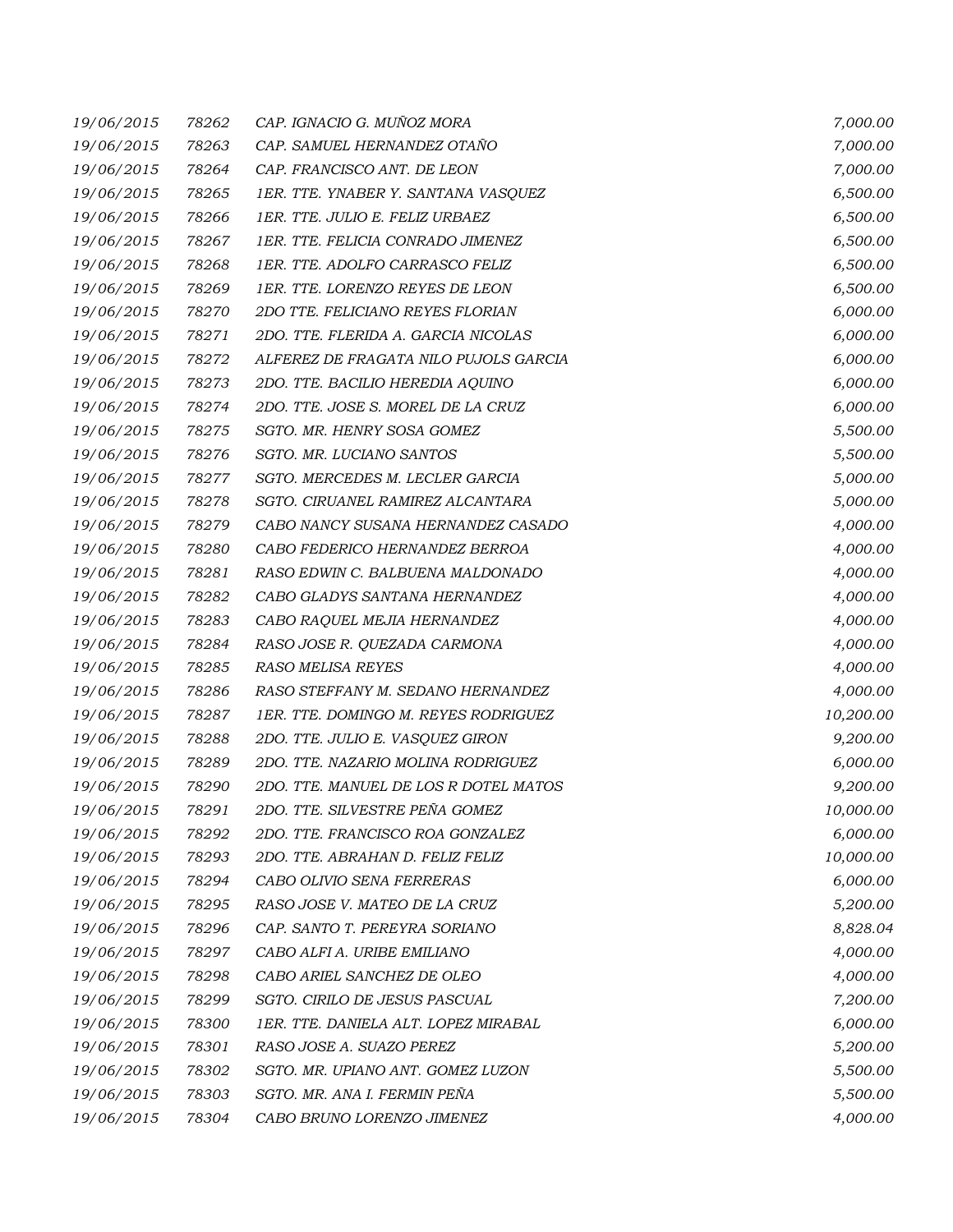| 19/06/2015 | 78305 | 1ER. TTE. AURA C. HERASME TEJEDA          | 6,500.00  |
|------------|-------|-------------------------------------------|-----------|
| 19/06/2015 | 78306 | SGTO. MR. ROBERTO QUEZADA SANCHEZ         | 5,500.00  |
| 19/06/2015 | 78307 | 1ER. TTE. DOMINGO NUEZ GUZMAN             | 6,500.00  |
| 19/06/2015 | 78308 | CAP. JOSELITO RIVERA SANTOS               | 6,500.00  |
| 19/06/2015 | 78309 | SGTO. MR. CARMEN VALENZA                  | 5,500.00  |
| 19/06/2015 | 78310 | ALF. DE NAVIO FRANKLIN HERASME            | 6,500.00  |
| 19/06/2015 | 78311 | TTE. DE NAVIO JOSE N. ACOSTA VILLA        | 6,500.00  |
| 19/06/2015 | 78312 | 2DO. TTE. ENEROLIZA RUIZ                  | 6,000.00  |
| 19/06/2015 | 78313 | SGTO. MAGALY ALT. TEJADA BRITO            | 5,000.00  |
| 19/06/2015 | 78314 | SGTO. JOSE GUZMAN RODRIGUEZ               | 5,000.00  |
| 19/06/2015 | 78315 | MARINERO BERNARDO ANT. PEREZ LOPEZ        | 4,000.00  |
| 19/06/2015 | 78316 | CABO ROBERTO JS. FLORES BALS              | 4,000.00  |
| 19/06/2015 | 78317 | CABO JOSE L. SEGURA ALCANTARA             | 4,000.00  |
| 19/06/2015 | 78318 | 1ER. TTE. MILAGROS ESPINOSA MONTERO       | 6,500.00  |
| 19/06/2015 | 78319 | SGTO. MR. MAXIMO F. CRUZ ROSARIO          | 8,200.00  |
| 19/06/2015 | 78320 | SGTO. SANTO B. BERAS BAUTISTA             | 7,200.00  |
| 19/06/2015 | 78321 | TTE. COR. OCTAVIO ROMERO ENCARNACION      | 10,000.00 |
| 19/06/2015 | 78322 | MAYOR REYES CRUCETA PEÑA                  | 9,360.00  |
| 19/06/2015 | 78323 | CAP. RAMON ANT. PEREZ MENDEZ              | 7,000.00  |
| 19/06/2015 | 78324 | 2DO. TTE. FELIX BRITO VALERIO             | 6,000.00  |
| 19/06/2015 | 78325 | SGTO. JUAN ML. ROMAN MERCADO              | 8,000.00  |
| 19/06/2015 | 78326 | SGTO. RAMON C. PAULINO OTAÑE              | 8,000.00  |
| 19/06/2015 | 78327 | CABO FELIX MUESES NUÑEZ                   | 6,000.00  |
| 19/06/2015 | 78328 | SGTO. MR. LUIS A. OGANDO RUBIO            | 4,000.00  |
| 19/06/2015 | 78329 | SGTO. MR. ALLEN V. MARQUEZ GARCIA         | 9,000.00  |
| 19/06/2015 | 78330 | 1ER. TTE. ESTHER M. RAMIREZ BEATO         | 10,200.00 |
| 19/06/2015 | 78331 | SGTO. ELEONARDO REGALADO SERRANO          | 5,000.00  |
| 19/06/2015 | 78332 | SGTO. MR. DOMINGUITO GREGORIO MARTINEZ    | 5,500.00  |
| 19/06/2015 | 78333 | TTE. COR. RIGOBERTO A. ORTIZ MORONTA      | 10,000.00 |
| 19/06/2015 | 78334 | 1ER. TTE. ROBERTO M. HENRIQUEZ ROSA       | 6,500.00  |
| 19/06/2015 | 78335 | SGTO. KELVIN PANIAGUA DE LOS SANTOS       | 5,000.00  |
| 19/06/2015 | 78336 | SGTO. GLENNY K. RODRIGUEZ ALVAREZ         | 5,000.00  |
| 19/06/2015 | 78337 | RASO LUISA MA. LEDESMA                    | 4,000.00  |
| 19/06/2015 | 78338 | SGTO. MR. JULIO L. CRUZ                   | 8,200.00  |
| 19/06/2015 | 78339 | 2DO. TTE. SANTO A. LARA                   | 8,900.00  |
| 19/06/2015 | 78340 | SGTO. JOSE A. PAYANO ALBINO               | 5,000.00  |
| 19/06/2015 | 78341 | RASO GEORGINA CASTILLO OZUNA              | 4,000.00  |
| 19/06/2015 | 78342 | RASO WINSTON A. ACOSTA URBINO             | 4,000.00  |
| 19/06/2015 | 78343 | 2DO. TTE. FRANCISCO ANT. HERNANDEZ JAVIER | 6,000.00  |
| 19/06/2015 | 78344 | SGTO. MR. CONFESOR BERROA DE LOS SANTOS   | 5,500.00  |
| 19/06/2015 | 78345 | SGTO. FREMIS DE LEON ALCANTARA            | 5,000.00  |
| 19/06/2015 | 78346 | CABO AGUSTIN DE LOS SANTOS ADON           | 4,900.00  |
| 19/06/2015 | 78347 | SGTO. JUAN R. ROSARIO VASQUEZ             | 5,000.00  |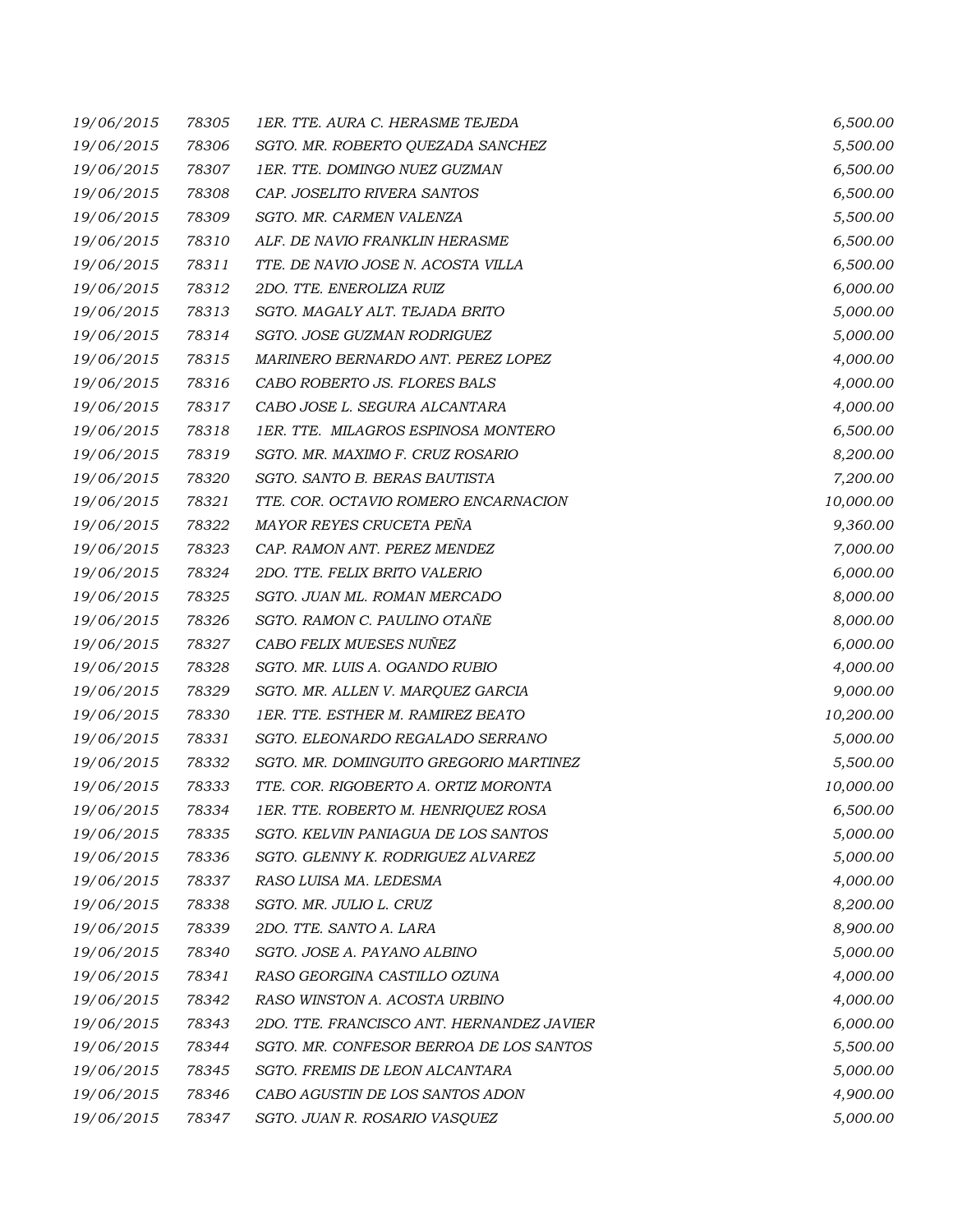| 19/06/2015 | 78348 | SGTO. ANDRES C. FIGUEROA AQUINO          | 5,000.00   |
|------------|-------|------------------------------------------|------------|
| 19/06/2015 | 78349 | RASO MANUEL ANT. MEJIA PEÑA              | 4,000.00   |
| 19/06/2015 | 78350 | 2DO. TTE. ANGEL DE LOS SANTOS DE LA ROSA | 6,000.00   |
| 19/06/2015 | 78351 | 1ER. TTE. MODESTO DE LEON BELLO          | 6,500.00   |
| 19/06/2015 | 78352 | SGTO. MR. LUIS D. REYES PEÑA             | 8,200.00   |
| 19/06/2015 | 78353 | 2DO. TTE. JOEL E. LOPEZ FELIZ            | 9,200.00   |
| 19/06/2015 | 78354 | MAYOR JOSE D. DELGADO MONEGRO            | 13,000.00  |
| 19/06/2015 | 78355 | 1ER. TTE. DANIEL DE SENA VARGAS          | 6,500.00   |
| 19/06/2015 | 78356 | 1ER. TTE. CARLOS J. BIDO D OLEO          | 8,400.00   |
| 19/06/2015 | 78357 | SGTO. MR. JOSE M. BELLIARD DISLA         | 5,500.00   |
| 19/06/2015 | 78358 | SGTO. MR. DANIEL ANT. VERAS GERMOSEN     | 5,500.00   |
| 19/06/2015 | 78359 | SGTO. FELIPE S. FRANCISCO POLANCO        | 5,000.00   |
| 19/06/2015 | 78360 | SGTO. JOSE A. SANCHEZ SANCHEZ            | 5,000.00   |
| 19/06/2015 | 78361 | CABO JUAN A. NOVAS HERASME               | 4,000.00   |
| 19/06/2015 | 78362 | CABO FRANCISCO J. RODRIGUEZ REYES        | 4,000.00   |
| 19/06/2015 | 78363 | RASO YEFRICA MA. HIDALGO MARTINEZ        | 4,000.00   |
| 19/06/2015 | 78364 | RASO ELIZABETH METIVIER MARTINEZ         | 4,000.00   |
| 19/06/2015 | 78365 | CABO MODESTO V. VALENZUELA LUGO          | 4,900.00   |
| 23/06/2015 | 78366 | CONSEJO DEL PODER JUDICIAL               | 3,491.67   |
| 23/06/2015 | 78367 | CONSEJO DEL PODER JUDICIAL               | 7,000.00   |
| 23/06/2015 | 78368 | CONSEJO DEL PODER JUDICIAL               | 1,617.00   |
| 23/06/2015 | 78369 | <b>INSTITUTO DE AUXILIOS Y VIVIENDAS</b> | 275.00     |
| 23/06/2015 | 78370 | FONDO DE PENSIONES Y JUBILACIONES        | 97,816.48  |
| 23/06/2015 | 78371 | CONSEJO DEL PODER JUDICIAL               | 101,277.56 |
| 23/06/2015 | 78372 | COOPNASEJU                               | 110,451.11 |
| 23/06/2015 | 78373 | COOPNASEJU                               | 90,340.00  |
| 23/06/2015 | 78374 | INSTITUTO NACIONAL DE LA VIVIENDA        | 35.47      |
| 23/06/2015 | 78375 | LIGA DE SOFTBALL                         | 100.00     |
| 23/06/2015 | 78376 | CONSEJO DEL PODER JUDICIAL               | 1,386.65   |
| 23/06/2015 | 78377 | VIRIDIANA I. TORRES RICHIEZ              | 36,024.31  |
| 24/06/2015 | 78378 | LONNIE E. VASQUEZ CUEVAS                 | 25,116.00  |
| 24/06/2015 | 78379 | HENRY P. COLON MARTE                     | 29,935.04  |
| 24/06/2015 | 78380 | CARMEN E. FAMILIA ALCANTARA              | 10,549.62  |
| 24/06/2015 | 78381 | MASSIELL I. RODRIGUEZ DE LOS SANTOS      | 14,018.76  |
| 24/06/2015 | 78382 | YOHAMID F. RUIZ MATEO                    | 60,616.92  |
| 24/06/2015 | 78383 | ODETTE R. PEREZ BAEZ                     | 35,334.05  |
| 24/06/2015 | 78384 | ANA G. SANCHEZ MINAYA                    | 17,388.00  |
| 24/06/2015 | 78385 | PAMELA R. DE LA ROSA ROSARIO             | 14,018.76  |
| 24/06/2015 | 78386 | WALLY A. ALMONTE UREÑA                   | 14,018.76  |
| 24/06/2015 | 78387 | JOSUE M. MOREL VALERIO                   | 11,210.01  |
| 24/06/2015 | 78388 | ALBERTO MONTERO DICLO                    | 10,273.76  |
| 24/06/2015 | 78389 | JESUS A. TOLEDO ACOSTA                   | 8,306.53   |
| 24/06/2015 | 78390 | ARIANNY ALCANTARA PANIAGUA               | 10,273.76  |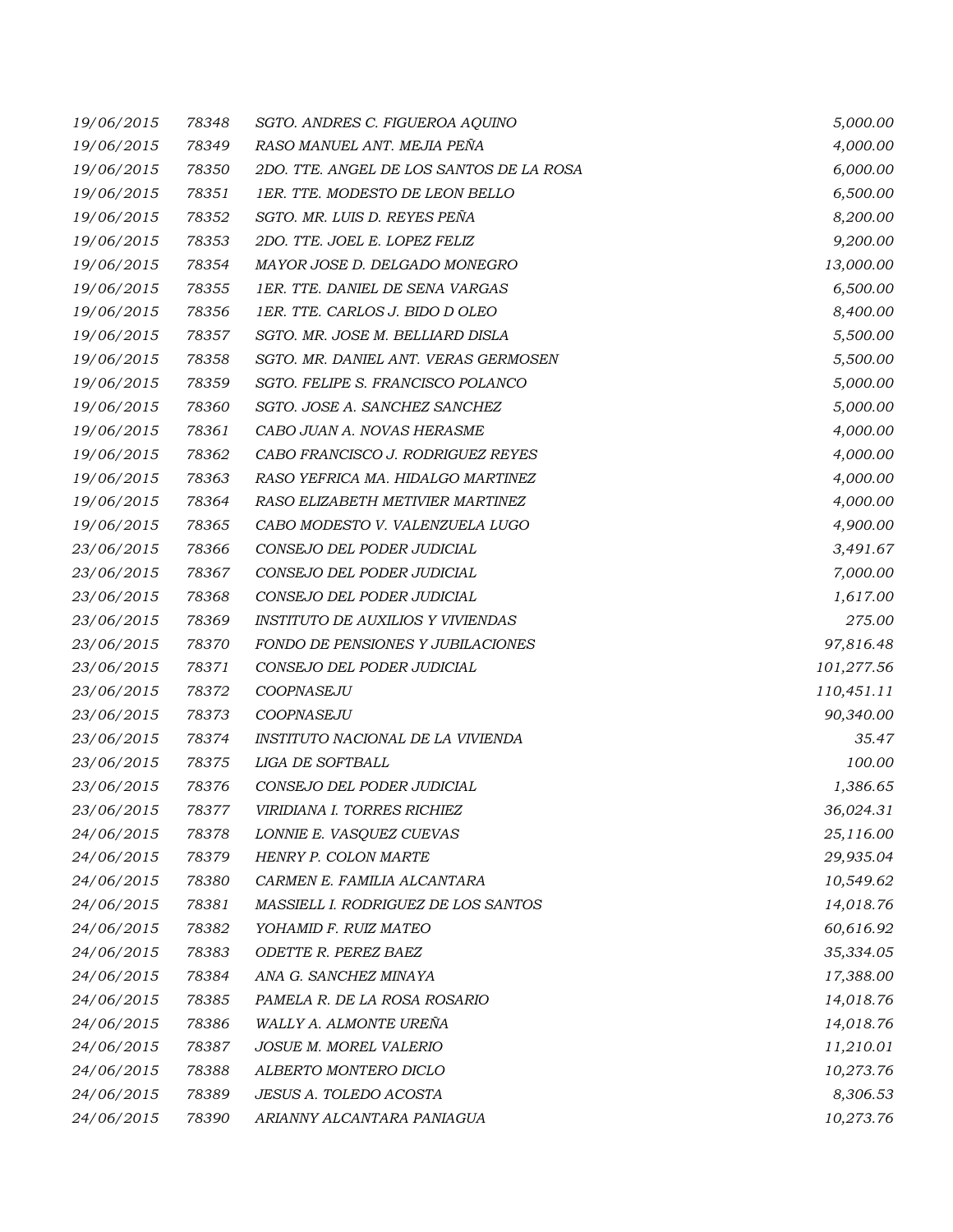| 24/06/2015        | 78391 | <b>INES CARELA LEBRON</b>                | 8,051.70   |
|-------------------|-------|------------------------------------------|------------|
| 24/06/2015        | 78392 | ALICIA Y. CASTRO MELLA                   | 20,448.29  |
| 24/06/2015        | 78393 | ROBERTO ALMONTE                          | 8,500.00   |
| 24/06/2015        | 78394 | MARY E. VALERIO LOPEZ                    | 10,273.76  |
| 24/06/2015        | 78395 | BIENVENIDO G. LIZ SANTANA                | 27,358.54  |
| 24/06/2015        | 78396 | FRANCIS C. DISLA RAMOS                   | 8,334.38   |
| 24/06/2015        | 78397 | SOFIA ALT. RIVERA PEREZ                  | 8,334.38   |
| 24/06/2015        | 78398 | YANILSA RODRIGUEZ PICHARDO               | 8,891.68   |
| 24/06/2015        | 78399 | JAFET N. DE LEON ROSADO                  | 5,628.69   |
| 24/06/2015        | 78400 | PEDRO L. GUZMAN LUNA                     | 13,082.51  |
| 24/06/2015        | 78401 | CAROLINA ROSARIO HIDALGO                 | 10,675.01  |
| 24/06/2015        | 78402 | OLAYNE DUARTE MARTINEZ                   | 6,105.22   |
| 24/06/2015        | 78403 | LEOMELKI ALT. NOVAS VARGAS               | 9,667.04   |
| 24/06/2015        | 78404 | <b>MERCEDES PEREZ PEREZ</b>              | 8,334.38   |
| 24/06/2015        | 78405 | DANIELA A. CUEVAS ARIAS                  | 6,706.22   |
| 24/06/2015        | 78406 | JEFFREY R. SANTANA MESA                  | 6,513.90   |
| 24/06/2015        | 78407 | ROSANNA K. MEDINA SANTIAGO               | 7,777.09   |
| 24/06/2015        | 78408 | YEREMI SABINO RAMIREZ                    | 8,891.68   |
| 24/06/2015        | 78409 | ALDO G. MATEO RUIZ                       | 9,667.04   |
| 24/06/2015        | 78410 | ROSANNY VALLEJO BALBUENA                 | 14,018.76  |
| 24/06/2015        | 78411 | OSCARINA O. MATOS CUEVAS                 | 7,513.25   |
| 24/06/2015        | 78412 | MAYRA A. ZABALA MARIÑEZ                  | 6,528.76   |
| 24/06/2015        | 78413 | JUAN E. GUERRERO TEJEDA                  | 8,051.70   |
| 24/06/2015        | 78414 | DAMIAN GONZALEZ RAMOS                    | 10,006.26  |
| 24/06/2015        | 78415 | <b>INSTITUTO DE AUXILIOS Y VIVIENDAS</b> | 800.00     |
| 24/06/2015        | 78416 | CONSEJO DEL PODER JUDICIAL               | 9,462.56   |
| 24/06/2015        | 78417 | FONDO DE PENSIONES Y JUBILACIONES        | 11,588.51  |
| 24/06/2015        | 78418 | TTE. COR. JUAN C. JIMENEZ HIDALGO        | 43,249.04  |
| 24/06/2015        | 78419 | MAYOR ANGEL A. MICELI CALDERON           | 10,000.00  |
| <i>24/06/2015</i> | 78420 | CAP. PEDRO F. JIMENEZ CAPELLAN           | 6,500.00   |
| 24/06/2015        | 78421 | CAP. DE CORBETA GENARO PEREZ DIAZ        | 20,000.00  |
| 24/06/2015        | 78422 | RASO JHAN C. JIMENEZ JIMENEZ             | 4,000.00   |
| 24/06/2015        | 78423 | SGTO. MR. HECTOR ML. ALCANTARA JIMENEZ   | 6,416.67   |
| 24/06/2015        | 78424 | ARIEL A. VOLQUEZ MATOS                   | 11,040.00  |
| 26/06/2015        | 78425 | TIRSO J. JIMENEZ CABRERA                 | 6,238.67   |
| 26/06/2015        | 78426 | AURELIA ORTIZ CASTRO                     | 12,130.74  |
| 26/06/2015        | 78427 | <b>SAN E. SANCHEZ</b>                    | 14,248.80  |
| 26/06/2015        | 78428 | ALAN R. ENCARNACION RAMON                | 14,248.80  |
| 26/06/2015        | 78429 | ANGEL D. TEJEDA PRESINAL                 | 14,248.80  |
| 26/06/2015        | 78430 | RAYDI J. CRUZ BATISTA                    | 13,093.50  |
| 26/06/2015        | 78431 | ANTONIO MENDEZ FELIZ                     | 6,099.46   |
| 26/06/2015        | 78432 | MERY C. MATTA HILARIO                    | 44,867.82  |
| 26/06/2015        | 78433 | LUIS N. GOMEZ GIL                        | 105,138.00 |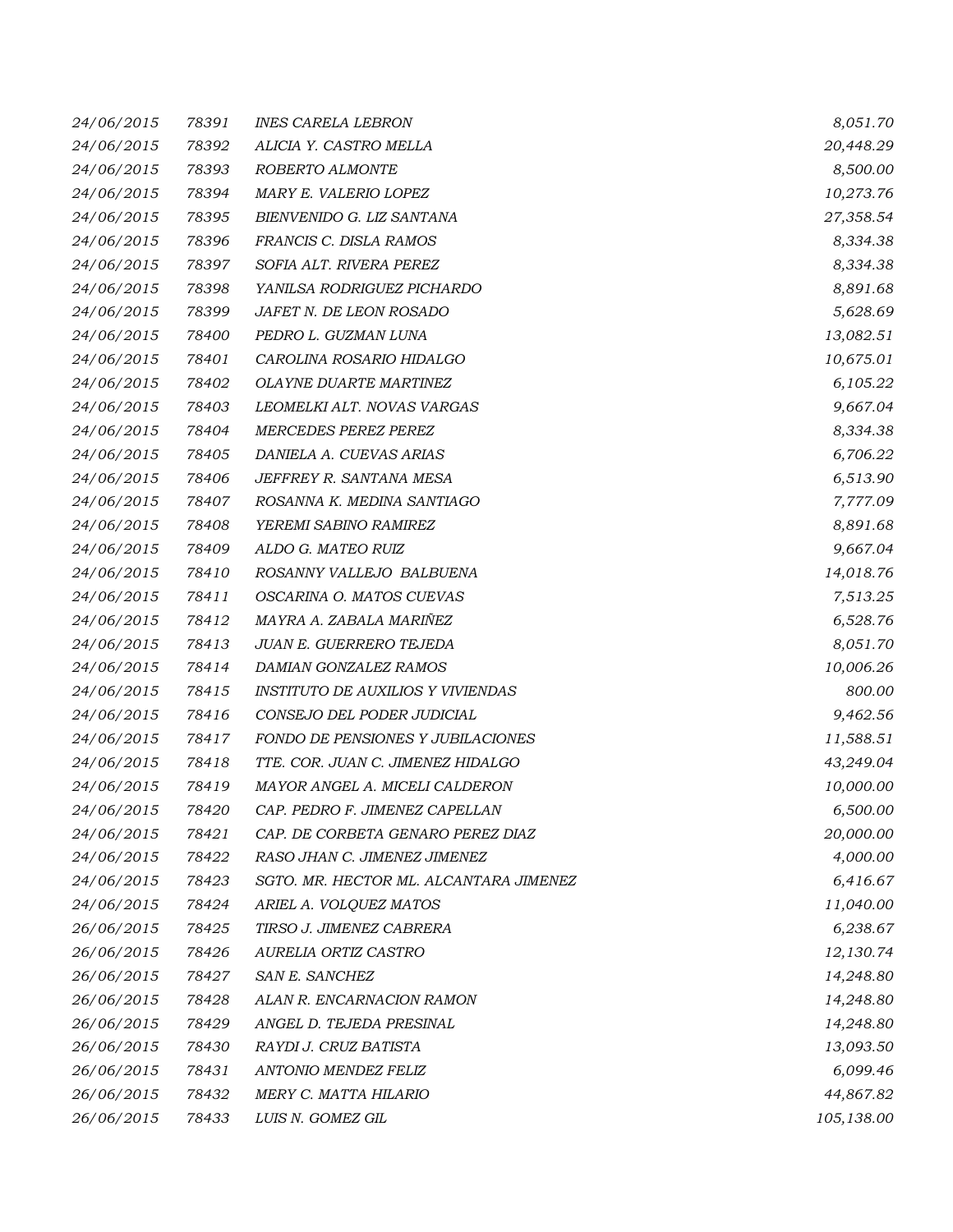| 26/06/2015 | 78434 | ELIZABETH MARTE LIRIO          | 26,920.68  |
|------------|-------|--------------------------------|------------|
| 26/06/2015 | 78435 | BADIA A. WEHBE GUZMAN          | 38,137.67  |
| 26/06/2015 | 78436 | FRANCIA Y. CLASE CLASE         | 44,867.82  |
| 26/06/2015 | 78437 | JEANNETTE J. JIMENEZ DURAN     | 119,918.95 |
| 26/06/2015 | 78438 | ELLIN J. CORDERO TEJADA        | 47,381.90  |
| 26/06/2015 | 78439 | JUAN ANT. REYES UREÑA          | 15,703.73  |
| 26/06/2015 | 78440 | TOMASINA M. ALMONTE ALMONTE    | 71,788.48  |
| 26/06/2015 | 78441 | MIGUELINA D. CRESPO DIAZ       | 48,114.00  |
| 26/06/2015 | 78442 | LUCIA DEL C. RODRIGUEZ PERALTA | 40,986.00  |
| 26/06/2015 | 78443 | JINNA M. GOMEZ SANCHEZ         | 2,243.39   |
| 26/06/2015 | 78444 | ANA R. DE LEON GUZMAN          | 53,460.00  |
| 26/06/2015 | 78445 | SARA P. DE LA CRUZ GOMEZ       | 10,397.78  |
| 26/06/2015 | 78446 | KATHERINE M. SERRATA           | 2,243.39   |
| 26/06/2015 | 78447 | ISAAC M. ESPINOSA GARCIA       | 12,790.92  |
| 26/06/2015 | 78448 | ANA D. ALMANZAR CORONADO       | 17,947.12  |
| 26/06/2015 | 78449 | ROSA M. ALMONTE FRANCISCO      | 53,460.00  |
| 26/06/2015 | 78450 | MARCOS V. LOPEZ CONTRERAS      | 17,820.00  |
| 26/06/2015 | 78451 | BEATO A. SANTANA TEJADA        | 8,973.56   |
| 26/06/2015 | 78452 | BERNARDINA PEÑA JIMENEZ        | 106,920.00 |
| 26/06/2015 | 78453 | MAXIMO M. ALEGRIA DOMINGUEZ    | 4,486.78   |
| 26/06/2015 | 78454 | ELIZABETH E. GONZALEZ ALEJO    | 4,486.78   |
| 26/06/2015 | 78455 | HILARIA ALT. PERALTA JIMENEZ   | 35,640.00  |
| 26/06/2015 | 78456 | JOSE F. THEN REINOSO           | 89,100.00  |
| 26/06/2015 | 78457 | JOSEFINA COMPRES SANTANA       | 4,486.78   |
| 26/06/2015 | 78458 | PURISIMA E. PAREDES MARTINEZ   | 4,486.78   |
| 26/06/2015 | 78459 | LUZ A. ALMONTE PEREZ           | 19,267.73  |
| 26/06/2015 | 78460 | ALEJANDRA IDELFONSO PEREZ      | 9,242.46   |
| 26/06/2015 | 78461 | ADALGISA M. TEJADA DE AZA      | 35,640.00  |
| 26/06/2015 | 78462 | GRISELDA R. SALAZAR TAVERAS    | 58,662.41  |
| 26/06/2015 | 78463 | PEDRO J. MARMOLEJOS REYNOSO    | 4,486.78   |
| 26/06/2015 | 78464 | MAYRA J. DE LA CRUZ LORA       | 53,460.00  |
| 26/06/2015 | 78465 | CANDIDA R. GARCIA JAVIER       | 24,677.30  |
| 26/06/2015 | 78466 | EDIS Y. RODRIGUEZ MUÑOZ        | 2,243.39   |
| 26/06/2015 | 78467 | RAYSA M. URBAEZ RUBIO          | 28,512.00  |
| 26/06/2015 | 78468 | ZOBEIDA MATEO                  | 15,703.73  |
| 26/06/2015 | 78469 | FRANKLYN A. CUEVAS CARRASCO    | 24,677.29  |
| 26/06/2015 | 78470 | ROBERTO FELIZ ALCANTARA        | 22,433.90  |
| 26/06/2015 | 78471 | <b>JAVIER PEREZ SEGURA</b>     | 4,486.78   |
| 26/06/2015 | 78472 | MANUEL ALB. PEREZ GELL         | 15,703.73  |
| 26/06/2015 | 78473 | <i>RUTH E. BRIOSO DE LEON</i>  | 11,216.95  |
| 26/06/2015 | 78474 | MARIANA CANELA PEREZ           | 10,755.57  |
| 26/06/2015 | 78475 | MELANIO MATOS JIMENEZ          | 6,730.17   |
| 26/06/2015 | 78476 | JOSELYN A. MATEO SALCIE        | 21,049.73  |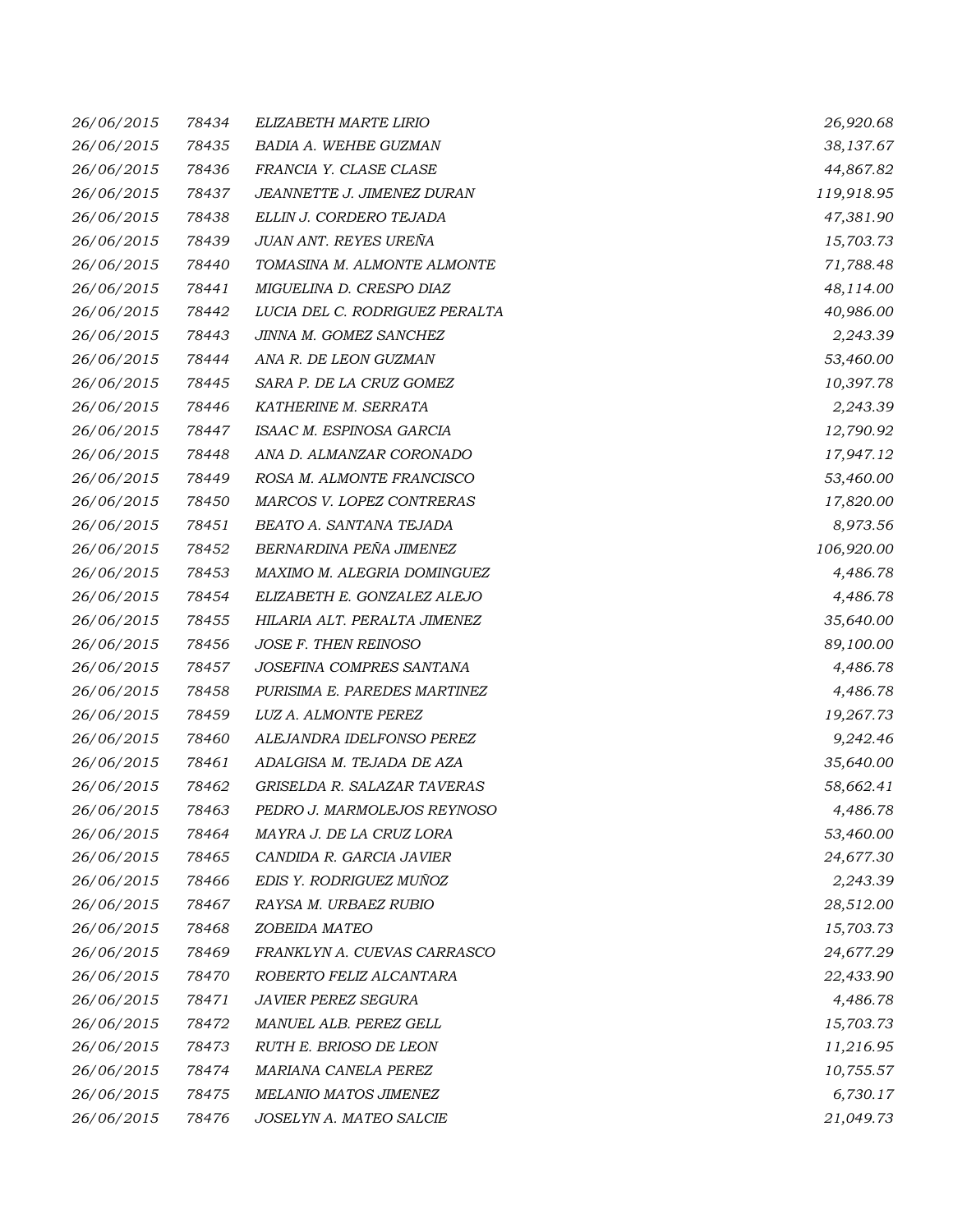| 26/06/2015 | 78477 | NELY J. ARNAUT DE LOS SANTOS     | 16,038.00  |
|------------|-------|----------------------------------|------------|
| 26/06/2015 | 78478 | JUANA M. CONCEPCION MORETA       | 4,486.78   |
| 26/06/2015 | 78479 | SERVIO ANT. MONTILLA MONTILLA    | 12,998.95  |
| 26/06/2015 | 78480 | DIOGENES OGANDO OGANDO           | 2,243.39   |
| 26/06/2015 | 78481 | DOMINGA T. MORILLO MONTERO       | 2,243.39   |
| 26/06/2015 | 78482 | JAVIERCA ANT. GOMEZ              | 206,568.41 |
| 26/06/2015 | 78483 | JACKELINE DE JS. TORIBIO FORTUNA | 24,677.29  |
| 26/06/2015 | 78484 | BRUNILDA FORTUNA RUBEN           | 17,947.12  |
| 26/06/2015 | 78485 | ANA A. HENRIQUEZ GUZMAN          | 91,978.99  |
| 26/06/2015 | 78486 | TOMAS TAVERAS PEREZ              | 60,110.14  |
| 26/06/2015 | 78487 | ALEYDA FRANCO TEJADA             | 62,814.92  |
| 26/06/2015 | 78488 | WANDA Y. VARGAS PERALTA          | 67,301.70  |
| 26/06/2015 | 78489 | ALIRO DE JS. RODRIGUEZ VELAZQUEZ | 4,486.78   |
| 26/06/2015 | 78490 | JOHNNY F. PEREZ RODRIGUEZ        | 13,460.34  |
| 26/06/2015 | 78491 | FRANCY R. DE LA ROSA ROMERO      | 17,947.12  |
| 26/06/2015 | 78492 | FRANCISCO JIMENEZ RODRIGUEZ      | 31,407.46  |
| 26/06/2015 | 78493 | HIPOLITO CANDELARIO CASTILLO     | 22,433.90  |
| 26/06/2015 | 78494 | GRISELDA RODRIGUEZ REYES         | 6,730.17   |
| 26/06/2015 | 78495 | CARMEN L. CASTRO F.              | 2,243.39   |
| 26/06/2015 | 78496 | BERNICE E. DOTEL VERAS           | 16,101.56  |
| 26/06/2015 | 78497 | ARELYS ALT. PEREZ CAAMAÑO        | 6,730.17   |
| 26/06/2015 | 78498 | EDWARD R. GARABITO LANFRANCO     | 8,973.56   |
| 26/06/2015 | 78499 | KAREN G. CASTILLO CASTILLO       | 15,703.73  |
| 26/06/2015 | 78500 | FRINE A. RIVERA SANTANA          | 4,486.78   |
| 26/06/2015 | 78501 | RAFAEL D. MEJIA MEDINA           | 6,730.17   |
| 26/06/2015 | 78502 | LENNYS Z. CUSTODIO LLUBERES      | 4,486.78   |
| 26/06/2015 | 78503 | SONIA DE LOS A. RUIZ MATOS       | 8,973.56   |
| 26/06/2015 | 78504 | JEANNERET DEL C. DIAZ PRESINAL   | 4,486.78   |
| 26/06/2015 | 78505 | ZOILA A. RAMIREZ CASTILLO        | 13,460.34  |
| 26/06/2015 | 78506 | JOSE M. DE LA ROSA               | 4,486.78   |
| 26/06/2015 | 78507 | CARMENNELIA BELTRE DIAZ          | 8,973.56   |
| 26/06/2015 | 78508 | MARIA L. GUZMAN OROZCO           | 4,486.78   |
| 26/06/2015 | 78509 | RAFAEL B. SOTO SEPULVEDA         | 13,460.34  |
| 26/06/2015 | 78510 | LAURA M. MONTERO LARA            | 7,426.99   |
| 26/06/2015 | 78511 | CARMEN M. HOLGUIN PEÑA           | 22,433.90  |
| 26/06/2015 | 78512 | JOSE BDO. MERCEDES PEÑA          | 4,486.78   |
| 26/06/2015 | 78513 | EDUARDO J. MERVIL EUGENE         | 2,243.39   |
| 26/06/2015 | 78514 | ANTIGUA MARIA DE LEON            | 4,486.78   |
| 26/06/2015 | 78515 | MEDARDO ANT. RINCON MARTINEZ     | 16,101.56  |
| 26/06/2015 | 78516 | JOSE A. REYES MEJIA              | 4,486.78   |
| 26/06/2015 | 78517 | ROMELYN TAVAREZ SOSA             | 11,443.05  |
| 26/06/2015 | 78518 | ALEXIS A. NAVARRO OZUNA          | 11,443.05  |
| 26/06/2015 | 78519 | DOMINGO ANT. GUERRERO CALDERON   | 6,730.17   |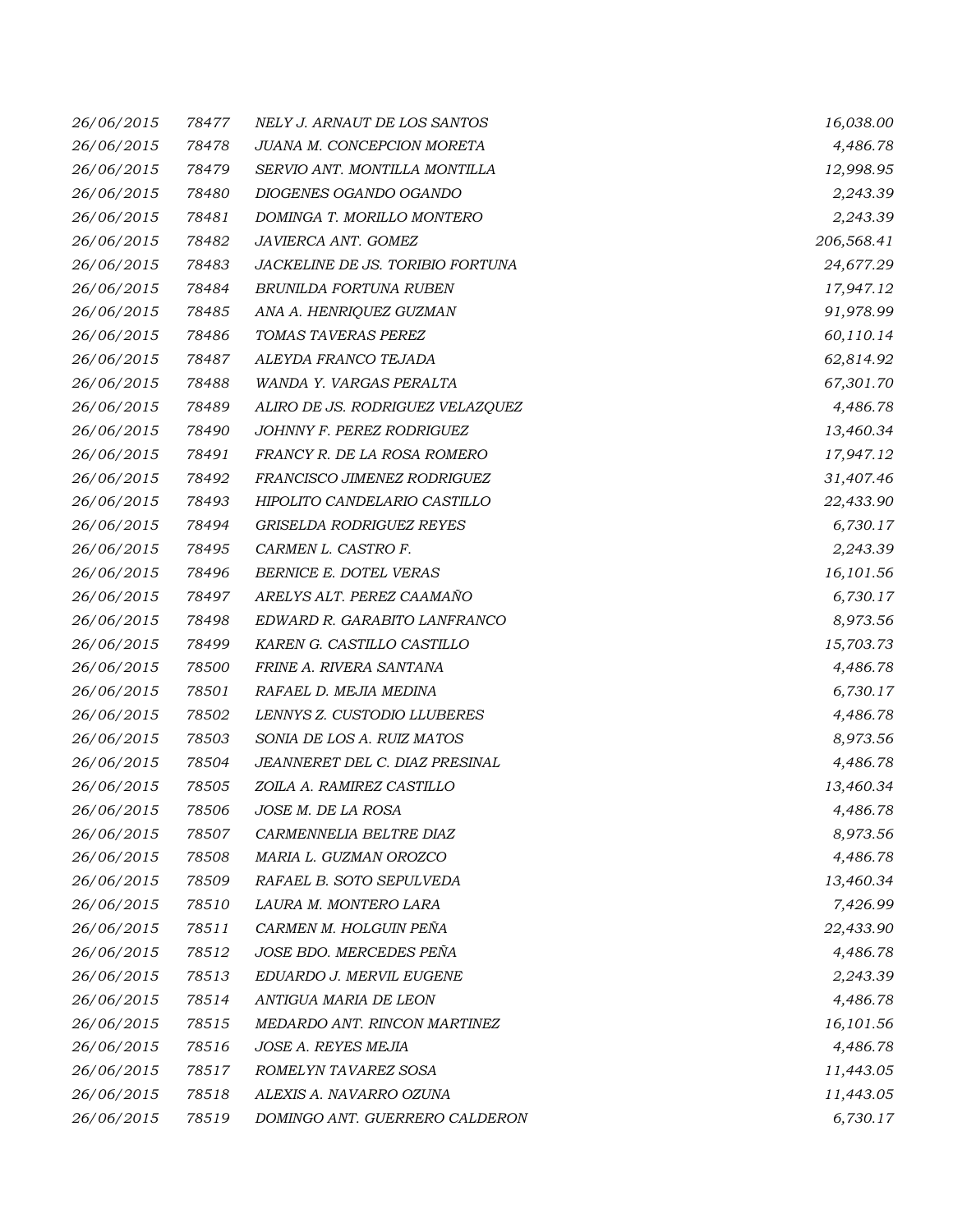| 26/06/2015 | 78520 | MODESTO BIGAY BERNARDINO          | 4,486.78      |
|------------|-------|-----------------------------------|---------------|
| 26/06/2015 | 78521 | ARANIBAL MANZANO ZAPATA           | 26,920.68     |
| 26/06/2015 | 78522 | MARIA I. BONE CRUZ                | 6,730.17      |
| 26/06/2015 | 78523 | CRISEIDY P. MEJIA RIJO            | 9,242.46      |
| 26/06/2015 | 78524 | ANDRES DIAZ DEL ROSARIO           | 8,973.56      |
| 26/06/2015 | 78525 | JOENNY A. ROSARIO MORFA           | 23,568.29     |
| 26/06/2015 | 78526 | GERTRUDIS M. ADAMES BATISTA       | 20,190.51     |
| 26/06/2015 | 78527 | YOKARY I. GAUTREAUX DE LA CRUZ    | 33,650.88     |
| 26/06/2015 | 78528 | VIRGINIA F. PERALTA HERRERA       | 29,164.07     |
| 26/06/2015 | 78529 | CIBELIS MARTINEZ ALCANTARA        | 8,973.57      |
| 26/06/2015 | 78530 | ROSA H. NUÑEZ MERCEDES            | 38,137.66     |
| 26/06/2015 | 78531 | OSCAR MOQUETE CUEVAS              | 56,084.79     |
| 26/06/2015 | 78532 | VICTOR G. DE OLEO BRETON          | 13,460.34     |
| 26/06/2015 | 78533 | CELIA ALT. ROJAS NUÑEZ            | 17,947.12     |
| 26/06/2015 | 78534 | ROBERT H. MEDRANO NOVAS           | 4,486.78      |
| 26/06/2015 | 78535 | MARITZA DEL C. GARCIA GOMEZ       | 13,460.34     |
| 26/06/2015 | 78536 | VALENTINA A. MATOS DE LOS SANTOS  | 17,947.12     |
| 26/06/2015 | 78537 | EUSEBIO C. MARCIAL                | 4,486.78      |
| 26/06/2015 | 78538 | <b>CARMEN CRUZ</b>                | 4,486.78      |
| 26/06/2015 | 78539 | MARIO E. GOMEZ SILVERIO           | 15,703.73     |
| 26/06/2015 | 78540 | MARGARITA DE LOS S. REYES PAULINO | 35,894.24     |
| 26/06/2015 | 78541 | RAFAEL O. REYES VEGA              | 103,356.00    |
| 26/06/2015 | 78542 | ROSA E. ALMONTE R. DE VENTURA     | 28,702.68     |
| 26/06/2015 | 78543 | PATRICIO VENTURA HIRALDO          | 14,556.89     |
| 26/06/2015 | 78544 | SARA MARTE MARTINEZ               | 17,947.12     |
| 26/06/2015 | 78545 | ELKA M. BIERD TAVAREZ             | 15,844.22     |
| 26/06/2015 | 78546 | MARIA E. ESTEVEZ MEJIA            | 132,058.68    |
| 26/06/2015 | 78547 | HECTOR F. MARTINEZ                | 17,947.12     |
| 26/06/2015 | 78548 | FONDO DE PENSIONES Y JUBILACIONES | 13,526,990.97 |
| 29/06/2015 | 78549 | INSTITUTO DE AUXILIOS Y VIVIENDAS | 161,150.00    |
| 29/06/2015 | 78550 | FONDO DE PENSIONES Y JUBILACIONES | 6,603,492.53  |
| 29/06/2015 | 78551 | INSTITUTO NACIONAL DE LA VIVIENDA | 366.95        |
| 29/06/2015 | 78552 | DOMINGA REYNOSO MOLINA            | 4,500.00      |
| 29/06/2015 | 78553 | EMMACULADA N. DEL ORBE PEREZ      | 4,000.00      |
| 29/06/2015 | 78554 | YAHAIRA ALT. RAMOS QUEZADA        | 3,000.00      |
| 29/06/2015 | 78555 | YANIA MARMOL PUELLO               | 2,000.00      |
| 29/06/2015 | 78556 | JOHANNA MARTINEZ BATISTA          | 2,000.00      |
| 29/06/2015 | 78557 | JOSEFINA MERCEDES REYES ESPINAL   | 6,000.00      |
| 29/06/2015 | 78558 | INSTITUTO DE AUXILIOS Y VIVIENDA  | 1,873.69      |
| 29/06/2015 | 78559 | FUNDACION DE CREDITO EDUCATIVO    | 248,864.00    |
| 29/06/2015 | 78560 | CONSEJO DEL PODER JUDICIAL        | 15,796.40     |
| 29/06/2015 | 78561 | CONSEJO DEL PODER JUDICIAL        | 5,000.00      |
| 29/06/2015 | 78562 | LIGA DE SOFTBALL                  | 4,800.00      |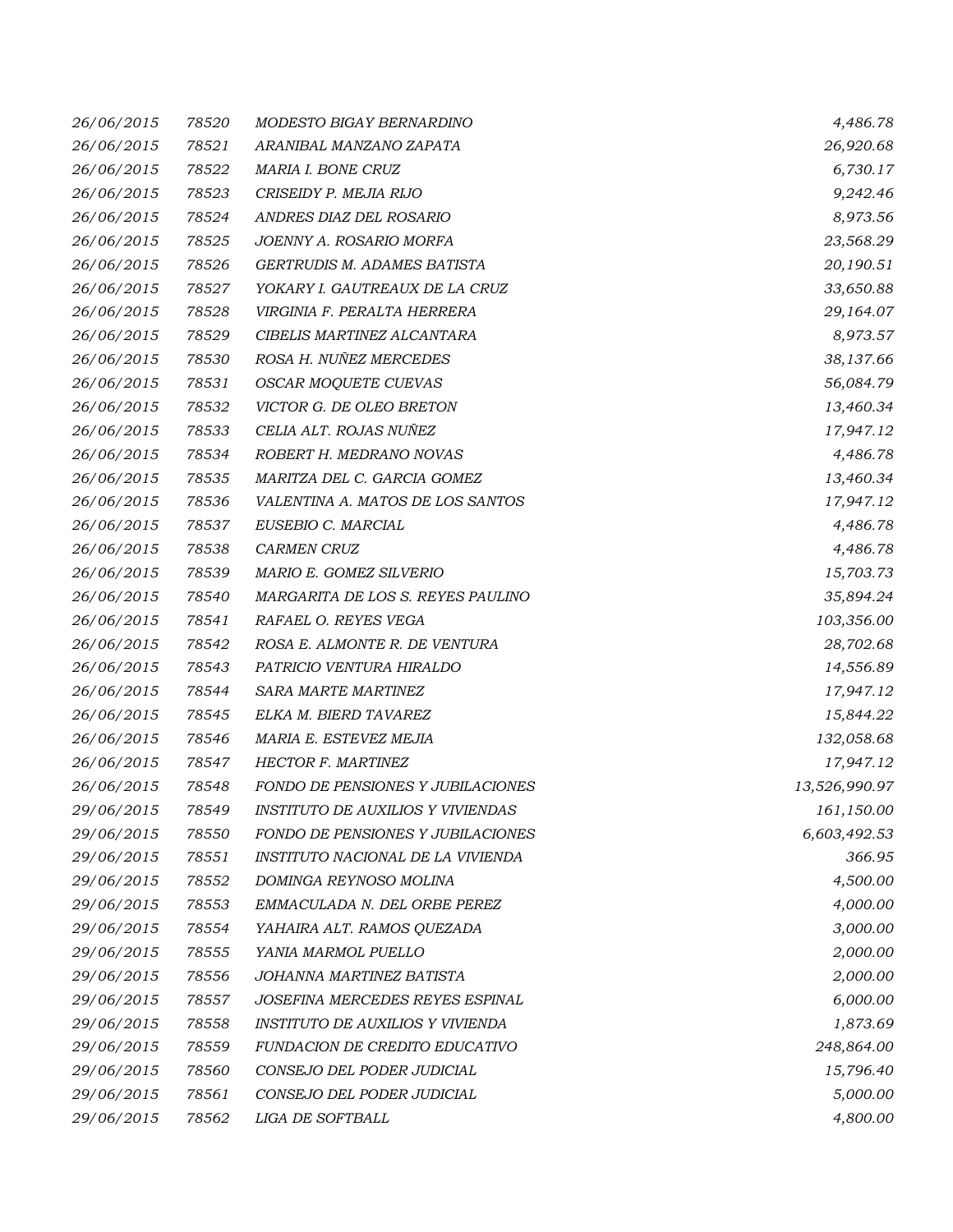|            |       | TOTAL RD\$                               | 55,668,049.99 |
|------------|-------|------------------------------------------|---------------|
| 30/06/2015 | 78583 | COLECTOR DE IMPUESTOS INTERNOS           | 17,804,498.70 |
| 30/06/2015 | 78582 | <b>COLECTOR DE IMPUESTOS INTERNOS</b>    | 0.00          |
| 30/06/2015 | 78581 | <b>COLECTOR DE IMPUESTOS INTERNOS</b>    | 320,788.09    |
| 30/06/2015 | 78580 | CONSEJO DEL PODER JUDICIAL               | 170.00        |
| 30/06/2015 | 78579 | <b>ESTELIA MORILLO</b>                   | 8,330.00      |
| 30/06/2015 | 78578 | RHINA MONTILLA BRITO                     | 9,337.51      |
| 30/06/2015 | 78577 | <b>COLECTOR DE IMPUESTOS INTERNOS</b>    | 1,158,713.40  |
| 30/06/2015 | 78576 | <b>COLECTOR DE IMPUESTOS INTERNOS</b>    | 150,251.23    |
| 30/06/2015 | 78575 | COLECTOR DE IMPUESTOS INTERNOS           | 498.54        |
| 30/06/2015 | 78574 | <b>COLECTOR DE IMPUESTOS INTERNOS</b>    | 1,337.72      |
| 30/06/2015 | 78573 | CONSEJO DEL PODER JUDICIAL               | 197.06        |
| 30/06/2015 | 78572 | <b>FONDO DE PENSIONES Y JUBILACIONES</b> | 293.63        |
| 30/06/2015 | 78571 | <b>INSTITUTO DE AUXILIOS Y VIVIENDAS</b> | 25.00         |
| 30/06/2015 | 78570 | NULO NULO NULO                           | 0.00          |
| 30/06/2015 | 78569 | <b>FONDO DE PENSIONES Y JUBILACIONES</b> | 24,003.48     |
| 29/06/2015 | 78568 | DULCE MARIA AQUINO GONZALEZ              | 3,600.00      |
| 29/06/2015 | 78567 | <b>IDELIZA GARCIA MARTINEZ</b>           | 7,000.00      |
| 29/06/2015 | 78566 | CONSEJO DEL PODER JUDICIAL               | 9,704.62      |
| 29/06/2015 | 78565 | NURYS LANDA VALDEZ SANCHEZ               | 2,500.00      |
| 29/06/2015 | 78564 | LISSET MARIBEL HERNANDEZ PENA            | 6,000.00      |
| 29/06/2015 | 78563 | AURA MARIA YBELICE MERCEDES              | 2,000.00      |

## *ANEXO 05*

## *RELACION DE TRANSFERENCIAS DEBITOS MES DE JUNIO 2015*

| <i>FECHA</i> | NUM. | DESCRIPCION                                               | <b>VALOR RD\$</b> |
|--------------|------|-----------------------------------------------------------|-------------------|
| 05/06/2015   |      | 346 PAGO PROP. SUELDOS EMPL. TEMPOR OCT-2014 A ENE-2015   | 38,834.88         |
| 10/06/2015   |      | 347 TRANSF. DE FONDO PAGO DE BONO VAC. ANO 2015.          | 78,470.10         |
| 10/06/2015   |      | 348 TRANSF. DE FONDO PAGO DE BONO VAC. ANO 2015.          | 14,700.00         |
| 15/06/2015   |      | 349 TRANSF. DE FONDO PAGO DE BONO VAC. ANO 2015.          | 17,300.00         |
| 15/06/2015   |      | 350 TRANSF. DE FONDO PAGO DE BONO VAC. ANO 2015.          | 35,128.95         |
| 15/06/2015   |      | 351 TRANSF. DE FONDO PAGO DE BONO VAC. ANO 2015.          | 73,472.29         |
| 15/06/2015   |      | 352 TRANSF. DE FONDO PAGO DE BONO VAC. ANO 2015.          | 71,462.56         |
| 18/06/2015   |      | 353 TRANSF. DE FONDO PAGO DE DEV. GASTOS. EDUC. ANO 2014. | 14,222.27         |
| 18/06/2015   |      | 354 TRANSF. DE FONDO PAGO DE BONO VAC. ANO 2015.          | 234,562.55        |
| 18/06/2015   |      | 355 TRANSF. DE FONDO PAGO DE BONO VAC. ANO 2015.          | 15,895.00         |
| 18/06/2015   |      | 356 TRANSF. DE FONDO PAGO DE BONO VAC. ANO 2015.          | 15,100.00         |
| 18/06/2015   |      | 357 TRANSF. DE FONDO PAGO DE BONO VAC. ANO 2015.          | 82,370.10         |
| 20/06/2015   |      | 358 TRANSF. DE FODO PAGO DE SUELDOS DE JUNIO 2015.        | 2,399,068.31      |
| 20/06/2015   |      | 359 TRANSF. DE FONDO PAGO SUELDOS Y BENEF. JUNIO 2015.    | 722,037.27        |